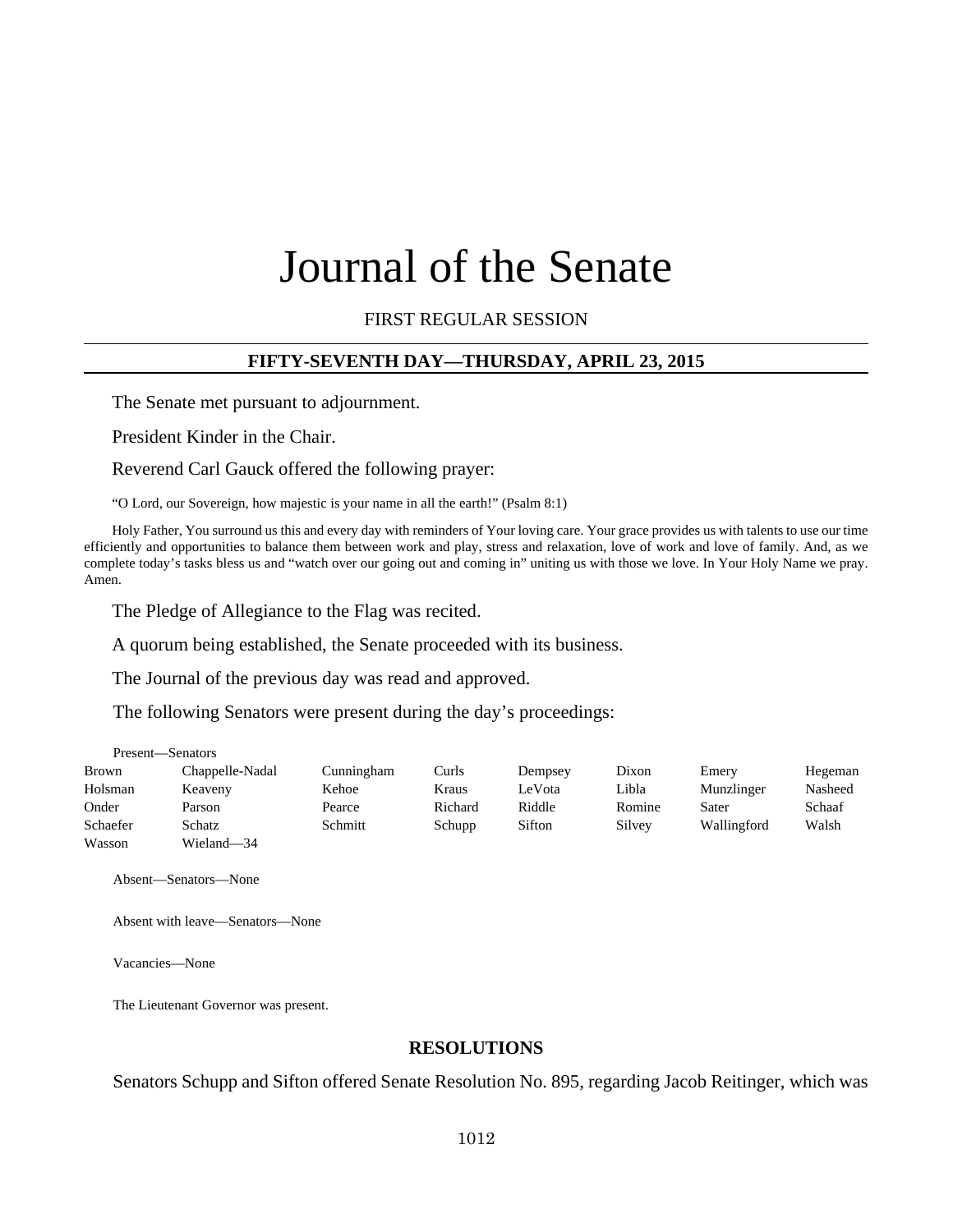adopted.

Senator Riddle offered Senate Resolution No. 896, regarding Brooke Kelley, New Bloomfield, which was adopted.

Senator Riddle offered Senate Resolution No. 897, regarding David Neuendorf, Mexico, which was adopted.

#### **REPORTS OF STANDING COMMITTEES**

Senator Dempsey, Chairman of the Committee on Gubernatorial Appointments, submitted the following reports, reading of which was waived:

Mr. President: Your Committee on Gubernatorial Appointments, to which were referred the following appointments, begs leave to report that it has considered the same and recommends that the Senate do give its advice and consent to the following:

Craig M. Lucas, as a member of the Missouri Board for Architects, Professional Engineers, Professional Land Surveyors, and Professional Landscape Architects;

Also,

Frank James Logan Sr., Democrat, as a member of the Lincoln University Board of Curators; and

Trudi M. Foushee, Democrat, as a member of the Saint Louis County Board of Election Commissioners.

Senator Dempsey requested unanimous consent of the Senate to vote on the above reports in one motion. There being no objection, the request was granted.

Senator Dempsey moved that the committee reports be adopted, and the Senate do give its advice and consent to the above appointments, which motion prevailed.

Senator Cunningham, Chairman of the Committee on Governmental Accountability and Fiscal Oversight, submitted the following reports:

Mr. President: Your Committee on Governmental Accountability and Fiscal Oversight, to which were referred **SS** for **SB 476**; **SB 141**; **SS** for **SCS** for **SB 354**; and **SS No. 2** for **SB 386**, begs leave to report that it has considered the same and recommends that the bills do pass.

Senator Richard, Chairman of the Committee on Rules, Joint Rules, Resolutions and Ethics, submitted the following report:

Mr. President: Your Committee on Rules, Joint Rules, Resolutions and Ethics, to which was referred **SB 433**, begs leave to report that it has examined the same and finds that the bill has been truly perfected and that the printed copies furnished the Senators are correct.

#### **MESSAGES FROM THE HOUSE**

The following message was received from the House of Representatives through its Chief Clerk:

Mr. President: I am instructed by the House of Representatives to inform the Senate that the House has taken up and passed **HCS** for **SS** for **SCS** for **SB 5**, entitled:

An Act to repeal sections 302.341 and 479.020, RSMo, and to enact in lieu thereof eight new sections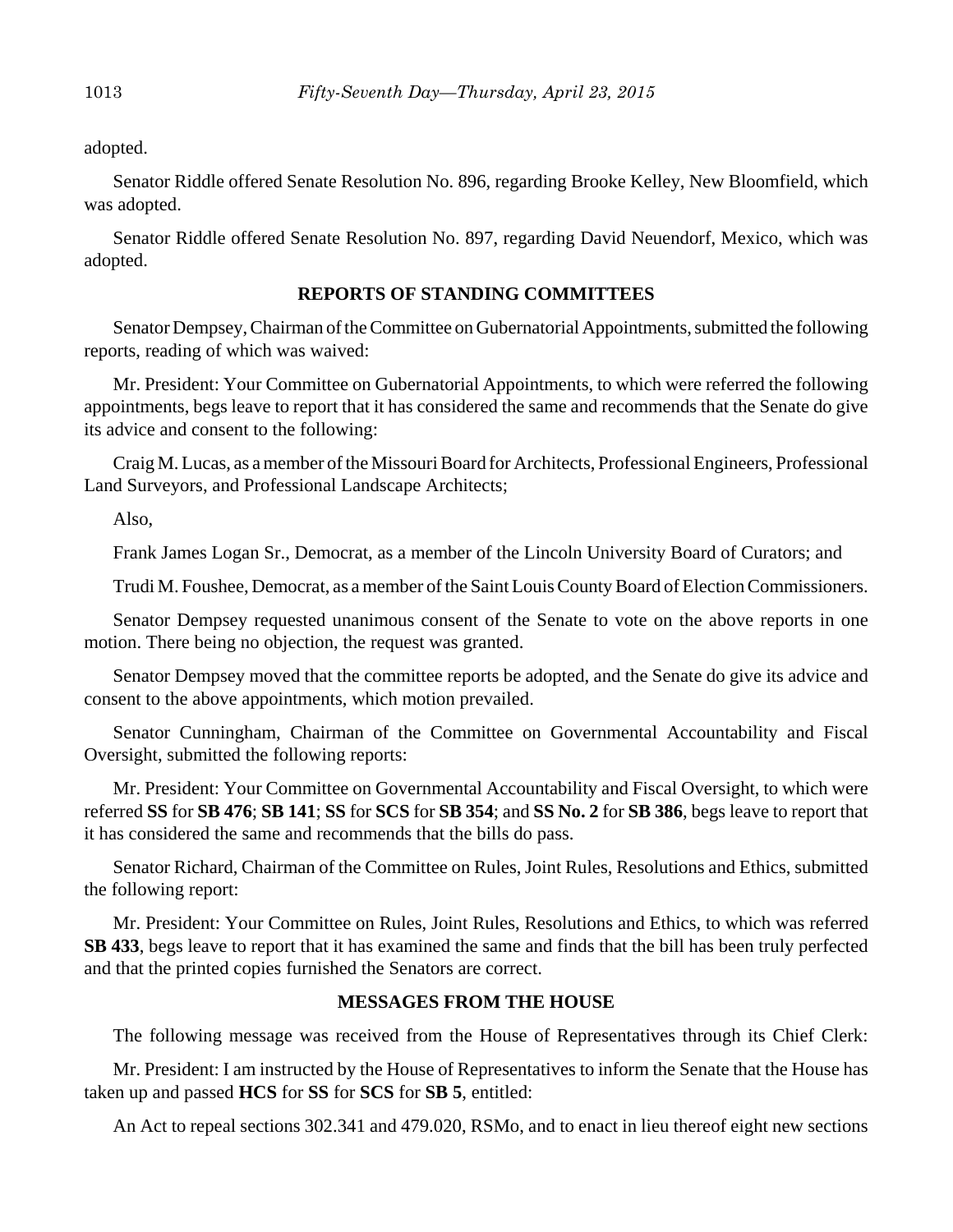relating to local government.

With House Amendment Nos. 1, 2 and 3.

#### HOUSE AMENDMENT NO. 1

Amend House Committee Substitute for Senate Substitute for Senate Committee Substitute for Senate Bill No. 5, Page 1, Section A, Line 3, by inserting immediately after said line the following:

"302.341. 1. If a Missouri resident charged with a moving traffic violation of this state or any county or municipality of this state fails to dispose of the charges of which the resident is accused through authorized prepayment of fine and court costs and fails to appear on the return date or at any subsequent date to which the case has been continued, or without good cause fails to pay any fine or court costs assessed against the resident for any such violation within the period of time specified or in such installments as approved by the court or as otherwise provided by law, any court having jurisdiction over the charges shall within ten days of the failure to comply inform the defendant by ordinary mail at the last address shown on the court records that the court will order the director of revenue to suspend the defendant's driving privileges if the charges are not disposed of and fully paid within thirty days from the date of mailing. Thereafter, if the defendant fails to timely act to dispose of the charges and fully pay any applicable fines and court costs, the court shall notify the director of revenue of such failure and of the pending charges against the defendant. Upon receipt of this notification, the director shall suspend the license of the driver, effective immediately, and provide notice of the suspension to the driver at the last address for the driver shown on the records of the department of revenue. Such suspension shall remain in effect until the court with the subject pending charge requests setting aside the noncompliance suspension pending final disposition, or satisfactory evidence of disposition of pending charges and payment of fine and court costs, if applicable, is furnished to the director by the individual. The filing of financial responsibility with the bureau of safety responsibility, department of revenue, shall not be required as a condition of reinstatement of a driver's license suspended solely under the provisions of this section.

2. **[**If any city, town, village, or county receives more than thirty percent of its annual general operating revenue from fines and court costs for traffic violations, including amended charges from any traffic violation, occurring within the city, town, village, or county, all revenues from such violations in excess of thirty percent of the annual general operating revenue of the city, town, village, or county shall be sent to the director of the department of revenue and shall be distributed annually to the schools of the county in the same manner that proceeds of all penalties, forfeitures and fines collected for any breach of the penal laws of the state are distributed. The director of the department of revenue shall set forth by rule a procedure whereby excess revenues as set forth above shall be sent to the department of revenue. If any city, town, village, or county disputes a determination that it has received excess revenues required to be sent to the department of revenue, such city, town, village, or county may submit to an annual audit by the state auditor under the authority of Article IV, Section 13 of the Missouri Constitution. An accounting of the percent of annual general operating revenue from fines and court costs for traffic violations, including amended charges from any charged traffic violation, occurring within the city, town, village, or county and charged in the municipal court of that city, town, village, or county shall be included in the comprehensive annual financial report submitted to the state auditor by the city, town, village, or county under section 105.145. Any city, town, village, or county which fails to make an accurate or timely report, or to send excess revenues from such violations to the director of the department of revenue by the date on which the report is due to the state auditor shall suffer an immediate loss of jurisdiction of the municipal court of said city,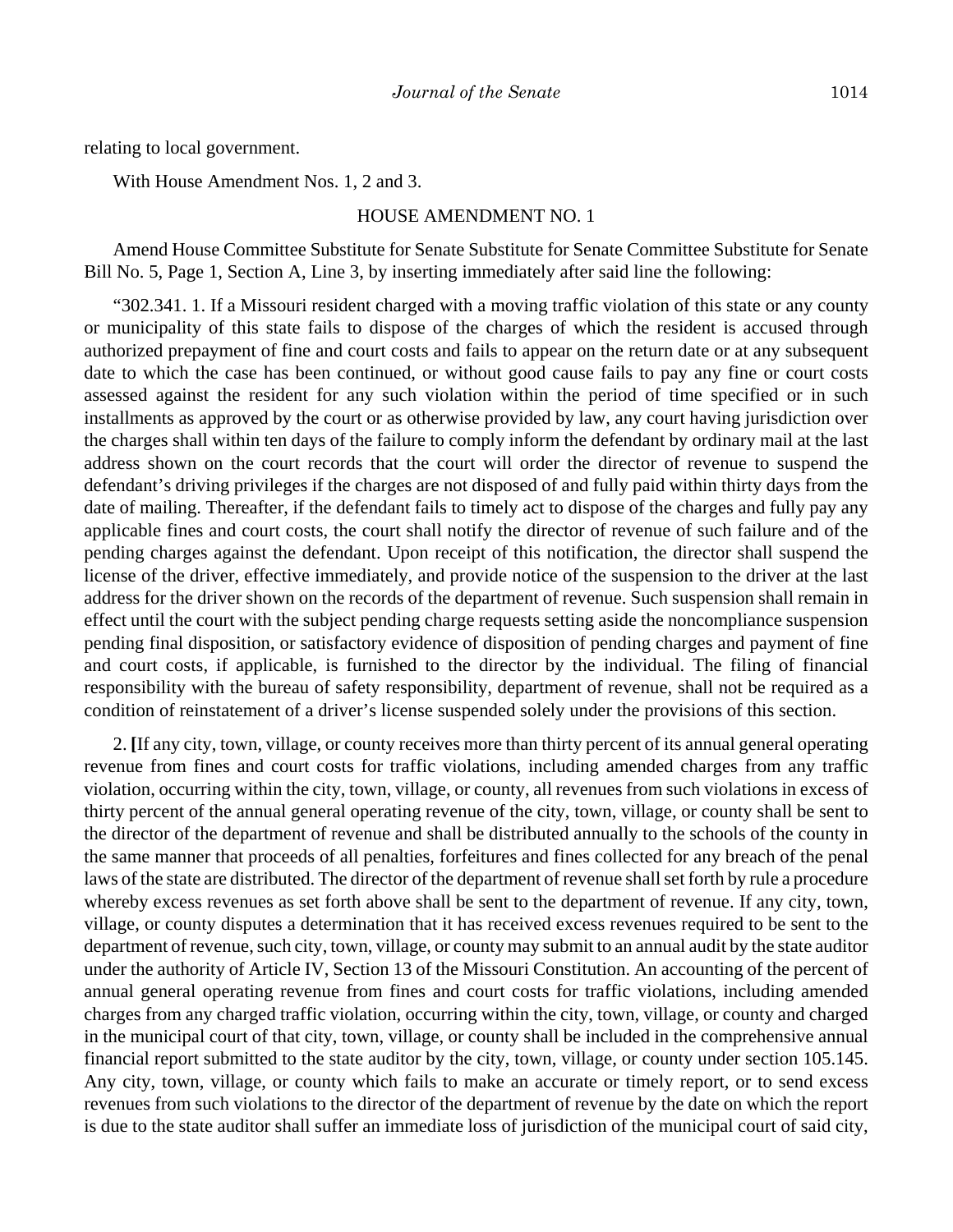town, village, or county on all traffic-related charges until all requirements of this section are satisfied. Any rule or portion of a rule, as that term is defined in section 536.010, that is created under the authority delegated in this section shall become effective only if it complies with and is subject to all of the provisions of chapter 536 and, if applicable, section 536.028. This section and chapter 536 are nonseverable and if any of the powers vested with the general assembly under chapter 536 to review, to delay the effective date, or to disapprove and annul a rule are subsequently held unconstitutional, then the grant of rulemaking authority and any rule proposed or adopted after August 28, 2009, shall be invalid and void.**] The provisions of subsection 1 of this section shall not apply to minor traffic offenses as defined in section 479.350.**"; and

Further amend said substitute, Pages 1-2, Section 479.020, Lines 1-40, by removing all of said section from the substitute; and

Further amend said substitute, Page 2, Section 479.155, Line 8, by removing all of said line and inserting in lieu thereof the following:

#### "**of the supreme court and shall complete**"; and

Further amend said substitute, Page 3, Section 479.350, Line 4, by inserting after the word "**fines,**" the following:

## "**court costs,**"; and

Further amend said substitute, said page, said section, Line 12, by removing the word "**fees**" and inserting in lieu thereof the following:

#### "**costs, fees, or surcharges**"; and

Further amend said substitute, said page, said section, Line 14, by inserting immediately after the word "**a**" the words "**municipal or county ordinance**";and

Further amend said substitute, Page 3, Section 479.353, Line 10, by inserting after said line the following:

"**479.356. If a person fails to pay court costs, fines, fees, or other sums ordered by a municipal court, to be paid to the state or political subdivision, a municipal court may report any such delinquencies in excess of twenty-five dollars to the director of the department of revenue if submitted through the fine collection center administered by the office of state court administrator and request that the department seek a setoff of an income tax refund as provided by sections 143.782 to 143.788. The department shall promulgate rules necessary to effectuate the purpose of the offset program.**"; and

Further amend said substitute, Page 4, Section 479.359, Line 17, by removing the word "**or**" in the first instance and inserting in lieu thereof the word "**and**"; and

Further amend said substitute, said page, said section, Line 24, by removing all of said line and inserting in lieu thereof the following:

#### "**(1) Defendants in custody pursuant to an initial arrest warrant issued by a municipal court have an**"; and

Further amend said substitute, said page, said section, Lines 28-30, by removing all of said line and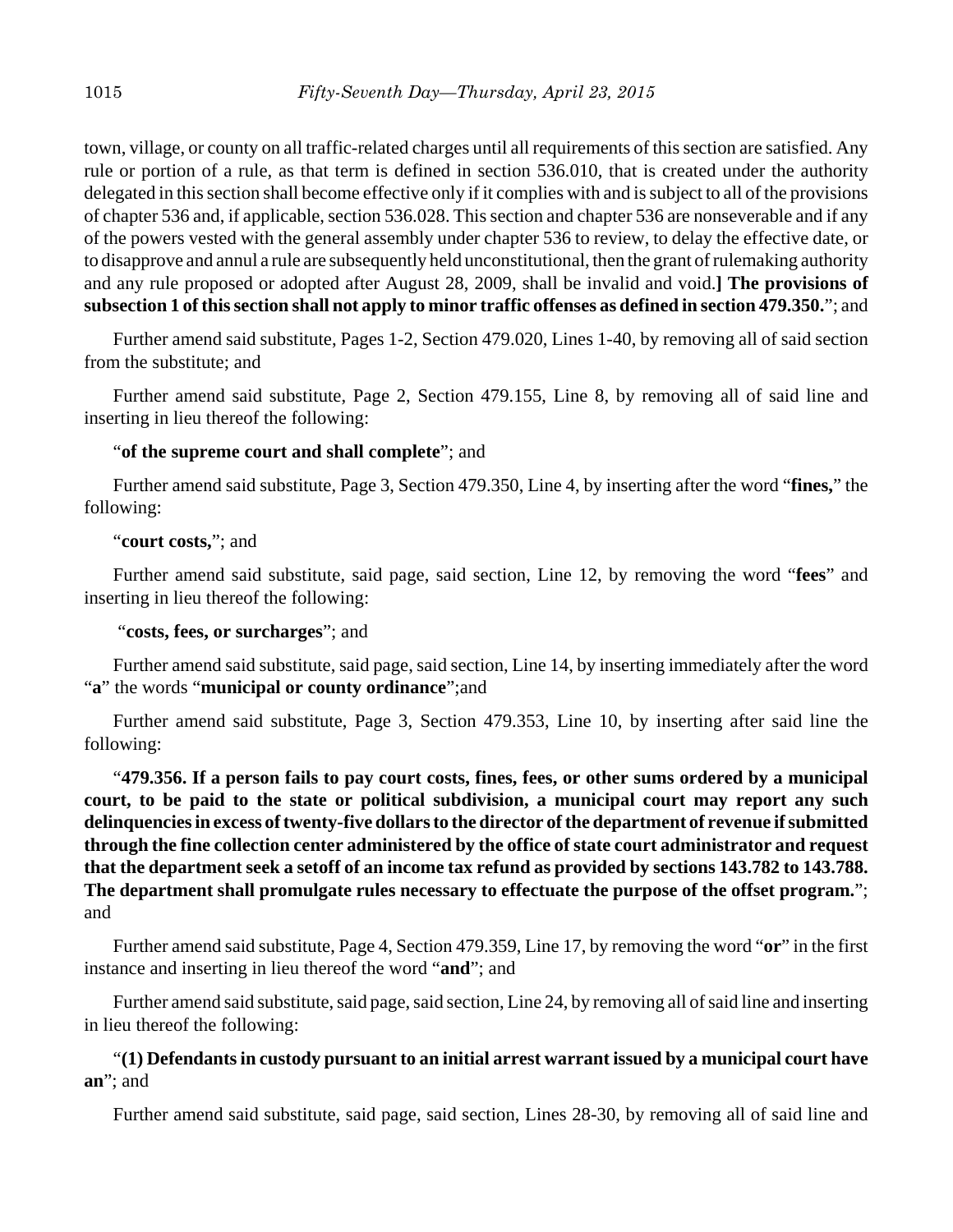inserting in lieu thereof the following:

#### **"(2) Defendants in municipal custody shall not be held more than twenty-four hours without a warrant after an arrest;**"; and

Further amend said substitute, said page, said section, Lines 35-37, by removing all of said lines and inserting in lieu thereof the following:

#### "**(5) The municipal court only assesses fines and costs as authorized by law;**"; and

Further amend said substitute, said page, said section, by renumbering the subsections accordingly; and

Further amend said substitute, Page 5, Section 479.362, Lines 1-4, by removing said lines and inserting in lieu thereof the following:

# "**479.362. 1. The auditor shall transmit to the director of the department of revenue whether or not the addendum required by section 479.359 was timely filed. The director of the department of revenue shall review the information filed in the addendum as required by section 479.359 and shall determine**"; and

Further amend said substitute, said page, said section, Line 10, by removing the word "**auditor**" and inserting in lieu thereof the following:

#### "**director of the department of revenue**"; and

Further amend said substitute, Page 6, said section, Lines 15-16, by removing all of said lines and inserting in lieu thereof the following:

# "**the director of the department of revenue, the director shall determine whether the county, city, town, or village failed to pay any excess amount required. If so, the director shall send the notice of failure to pay**"; and

Further amend said substitute, said page, said section, Line 19, by removing the word "**auditor**" and inserting in lieu thereof the following:

#### "**director of the department of revenue**"; and

Further amend said substitute, said page, said section, Line 21, by deleting the words "**state auditor**" and inserting in lieu thereof the words "**director of the department of revenue**"; and

Further amend said substitute, said page, said section, Line 23, by removing the phrase "**and the state auditor**"; and

Further amend said substitute, said page, said section, Line 28, by removing the phrase "**state auditor's**" and insert in lieu thereof the following:

#### "**director of the department of revenue's**"; and

Further amend said substitute, said page, said section, Lines 33-35, by removing all of said lines and inserting in lieu thereof the following:

"**5. If any county, city, town, or village has failed to make an accurate or timely report under section 105.145 or send excess revenue to the director of the department of revenue and the sixty-day period described in subsection 1 of this section has passed or there has been a final adjudication of**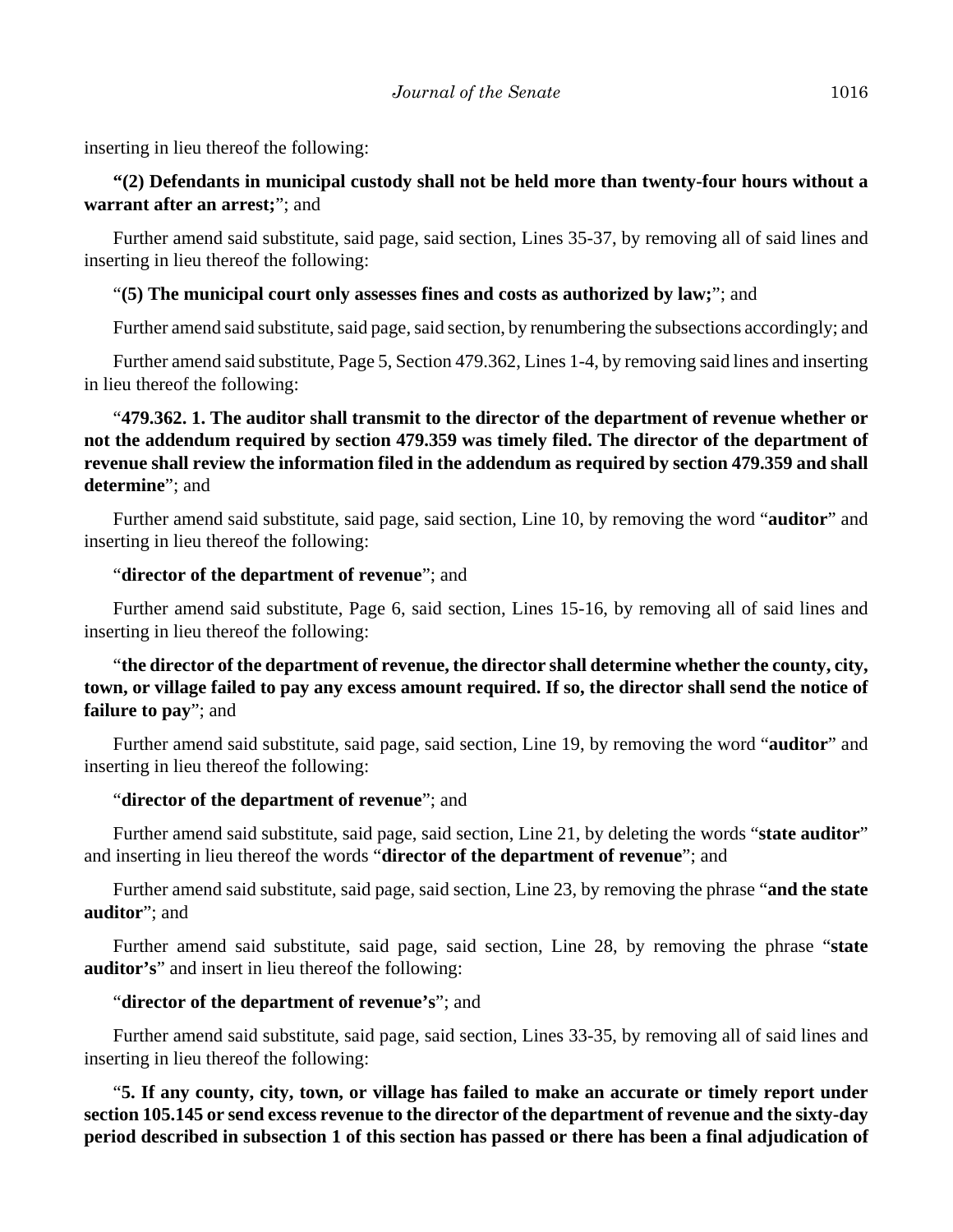# **the case, whichever is later, the county, city, town, or village shall have five business days to become compliant with the provisions of this section after which time any matters pending in the municipal court shall**"; and

Further amend said substitute, said page, said section, Line 37, by inserting immediately after the word "**court**" the following:

## "**until such county, city, town, or village is compliant with the provisions of this section**"; and

Further amend said substitute, said page, said section, Line 38, by removing all of said line and inserting in lieu thereof the following:

# "**matter reassigned to other divisions within the court shall be considered excess revenue. The excess revenue shall be paid to the director of the department of revenue**"; and

Further amend said substitute, said page, said section, Line 40, by inserting immediately after "**revenue**" the following:

"**If the noncompliant county, city, town, or village thereafter makes an accurate report under section 105.145 or sends excess revenue to the director of the department of revenue, the municipal court shall be eligible to hear cases initiated on the day after the director of revenue receives the report or excess revenue. All fines, bond forfeitures, and court costs generated from these cases shall be subject to section 479.359.**"; and

Further amend said substitute, said page, said section, Line 40, by inserting immediately after said line the following:

# "**6. The state auditor shall have the authority to audit any addendum and any supporting documents submitted to the department of revenue by any county, city, town, or village.**"; and

Further amend said substitute, Page 6, Section 479.368, Lines 1-2, by deleting said lines and inserting in lieu thereof the following:

"**479.368. 1. Except for county sales taxes deposited in the "County Sales Tax Trust Fund" as defined in section 66.620, any county, city, town, or village failing to timely file the required addendum and remit the required excess revenues, if applicable, after the time period provided by the notice by the auditor or any final**"; and

Further amend said bill, page, and section, Line 9, by inserting immediately after said line the following:

"**2. Any city, town, village, or county that participates in the distribution of local sales tax in sections 66.600 to 66.630 and fails to timely file the required addendum and remit the required excess revenues, if applicable, as required by section 479.359 shall not receive any amount of monies to which said city, town, village, or county would otherwise be entitled under 66.600 to 66.630. The director of revenue shall hold any disbursements to the noncompliant city, town, village, or county authorized under sections 66.600 to 66.630. No disbursements to the noncompliant city, town, village, or county shall be permitted until a determination is made by the director of revenue that the noncompliant city, town, village, or county has come into compliance with the provisions of section 479.359. If a noncompliant city, town, village, or county becomes disincorporated, any monies shall be distributed to the schools of the county in the same manner that proceeds of all penalties, forfeitures, and fines**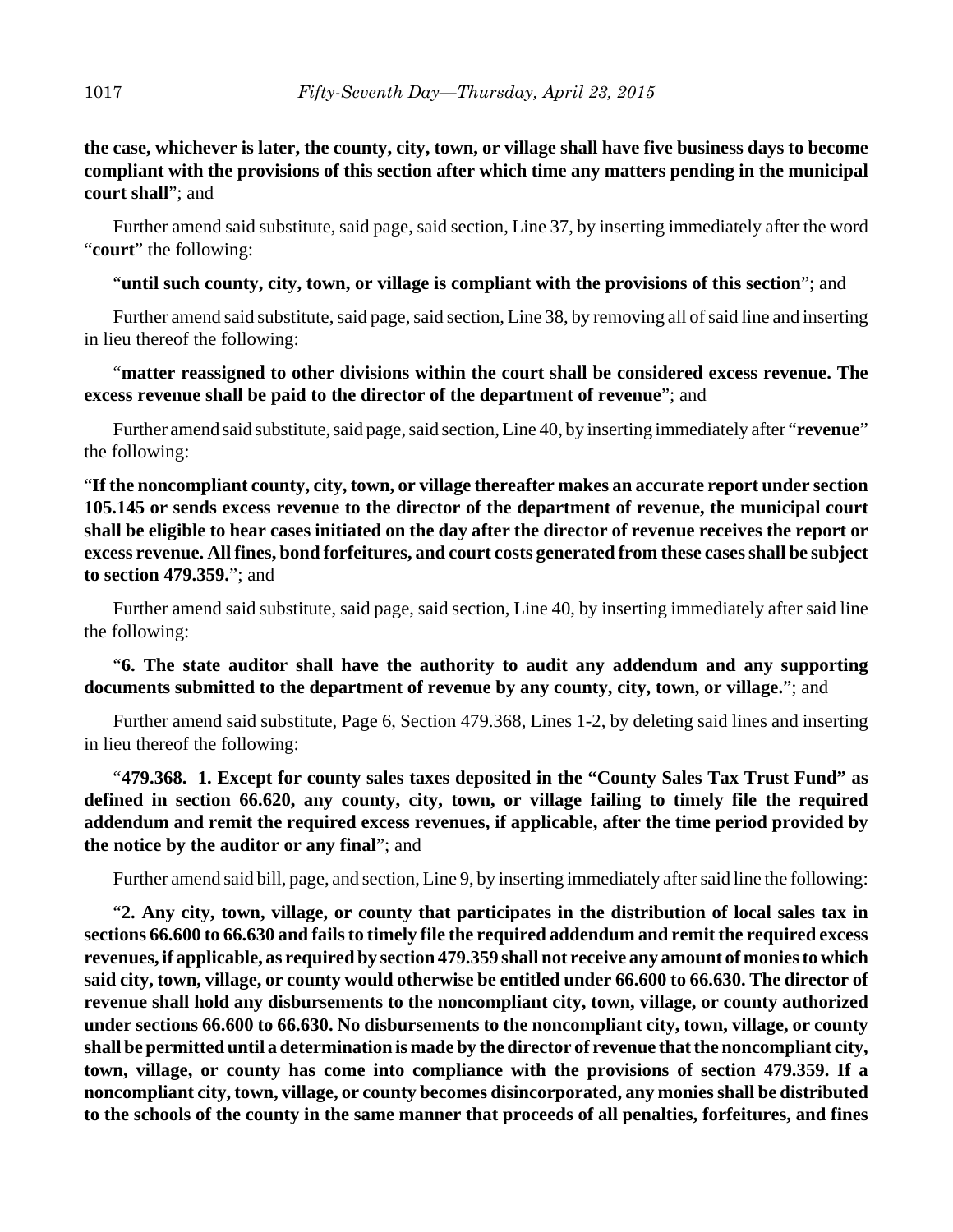#### **collected for any breach of the penal laws of the state are distributed.**" ; and

Further amend said bill and section, Page 7, Line 10, by deleting the number "**2.**" and inserting in lieu thereof the number "**3.**"; and

Further amend said substitute, Pages 7-9, Section 302.341, Lines 1-59, by removing all of said section from the substitute; and

Further amend said bill by amending the title, enacting clause, and intersectional references accordingly.

#### HOUSE AMENDMENT NO. 2

Amend House Committee Substitute for Senate Substitute for Senate Committee Substitute for Senate Bill No. 5, Page 7, Section 479.372, Line 8, by inserting immediately after said line the following:

"**479.375. If any provision of sections 479.020, 479.155, 479.350, 479.353, 479.359, 479.362, or 479.368 or their application to any person or circumstance is held invalid, the invalidity does not affect other provisions or applications of sections 479.020, 479.155, 479.350, 479.353, 479.359, 479.362, or 479.368 which can be given effect without the invalid provision or application, and to this end the provisions of sections 479.020, 479.155, 479.350, 479.353, 479.359, 479.362, or 479.368 are severable.**"; and

Further amend said bill by amending the title, enacting clause, and intersectional references accordingly.

#### HOUSE AMENDMENT NO. 3

Amend House Committee Substitute for Senate Substitute for Senate Committee Substitute for Senate Bill No. 5, Page 1, Section A, Line 3, by inserting immediately after said line the following:

#### "**67.287. 1. As used in this section, the following terms mean:**

**(1) "Minimum standards", adequate and material provision of each of the items listed in subsection 2 of this section;**

**(2) "Municipality", any city, town, or village located in any county with a charter form of government and with more than nine hundred fifty thousand inhabitants;**

**(3) "Peace officer", any peace officer as defined in section 590.010 who is licensed under chapter 590.**

**2. Every municipality shall meet minimum standards within three years of the effective date of this section by providing the following municipal services, financial services, and reports:**

**(1) A balanced annual budget listing anticipated revenues and expenditures, as required in section 67.010;**

**(2) Creation, funding, and regular implementation of a capital improvements plan to identify and prioritize capital expenditures and to ensure adequate maintenance of public roads and streets, parks, and other public facilities owned by the municipality including, but not limited to, buildings and equipment valued at one thousand dollars or more;**

**(3) An annual audit by a certified public accountant of the finances of the municipality that includes a report on the internal controls utilized by the municipality and prepared by a qualified**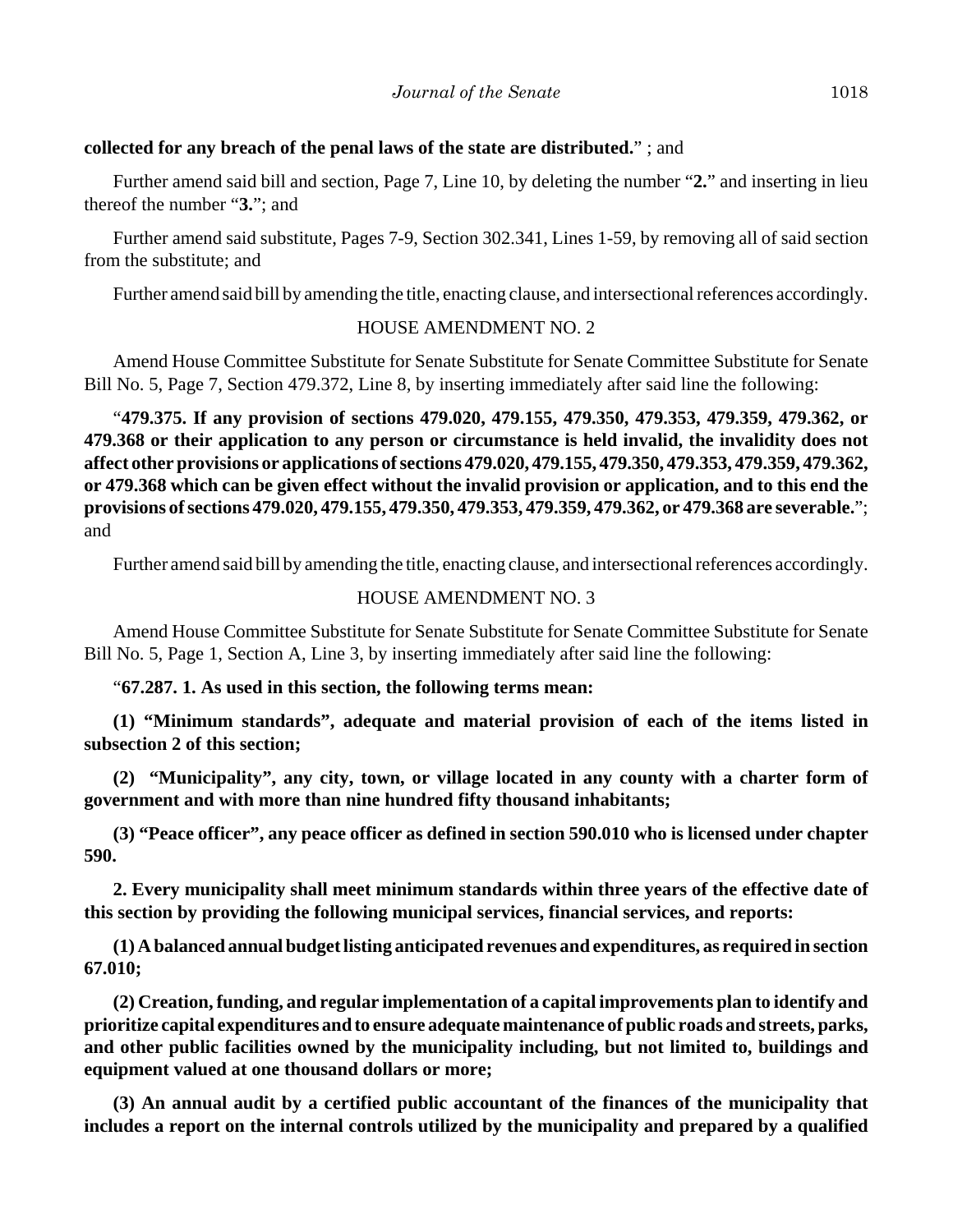**financial consultant that are implemented to prevent misuse of public funds. The municipality also shall include its current procedures that show compliance with or reasonable exceptions to the recommended internal controls;**

**(4) A cash management and accounting system that accounts for all revenues and expenditures;**

**(5) Adequate levels of insurance to minimize risk to include:**

**(a) General liability coverage;**

**(b) If applicable, liability coverage with endorsements to cover emergency medical personnel and paramedics;**

**(c) If applicable, police professional liability coverage;**

**(d) Workers compensation benefits for injured employees under the provisions of chapter 287; and**

**(e) Bonds for local officials as required by section 77.390, 79.260, 80.250, or local charter;**

**(6) Access to a complete set of ordinances adopted by the governing body available to the public within ten business days of a written request. An online version of the regulations or code shall satisfy this requirement for those ordinances that are codified;**

**(7) A police department accredited or certified by the Commission on Accreditation for Law Enforcement Agencies or the Missouri Police Chiefs Association or a contract for police service with a police department accredited or certified by such entities;**

**(8) Written policies regarding the safe operation of emergency vehicles, including a policy on police pursuit;**

**(9) Written policies regarding the use of force by peace officers;**

**(10) Written general orders for a municipal police department unless contracting with another municipality or county for police services;**

**(11) Written policies for collecting and reporting all crime and police stop data for the municipality as required by law. Such policies shall be forwarded to the attorney general's office;**

**(12) Construction code review, directly or by contract with a public or private agency;**

**(13) Refuse and recycling collection that complies with applicable county codes; and**

**(14) Information published annually on the website of the municipality indicating how the municipality met the standards in this subsection. If there is no municipal website, the information shall be submitted to the county for publication on its website, if it has a website.**

**3. If any person has belief or knowledge that any municipality has failed to ensure that the standards listed in subsection 2 of this section are regularly provided and are likely to continue to be provided, he or she may make an affidavit before any person authorized to administer oaths setting forth the facts alleging the failure to meet the required standards and file the affidavit with the attorney general. It shall be the duty of the attorney general, if, in his or her opinion, the facts stated in the affidavit justify, to declare whether the municipality is operating below minimum standards,**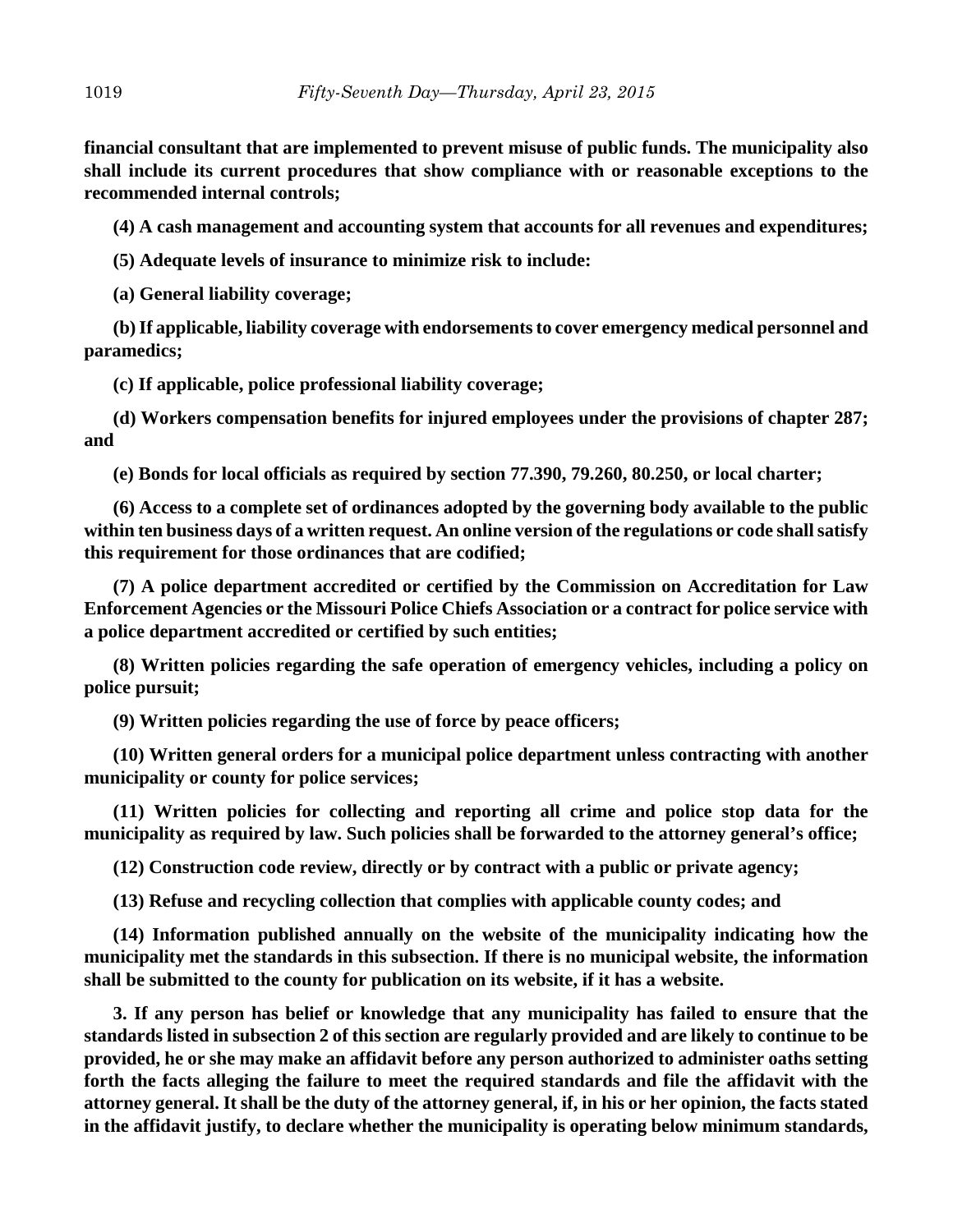**and if it is, the municipality shall have sixty days to rectify the deficiencies in services noted by the attorney general. If after sixty days the municipality is still deemed by the attorney general to have failed to rectify sufficient minimum standards to be in compliance with those specified by subsection 2 of this section, the attorney general may file suit in the circuit court of the county. If the court finds that the municipality is not in compliance with the minimum standards specified in subsection 2 of this section, the circuit court of the county shall order the following remedies in the order listed:**

**(1) Appointment of an administrative authority for the municipality including, but not limited to, another political subdivision, the state, or a qualified private party to administer all revenues under the name of the municipality or its agents and all funds collected on behalf of the municipality. If the court orders an administrative authority to administer the revenues under this subdivision, it shall send an order to the director of revenue or other party charged with distributing tax revenue, as identified by the attorney general, to distribute such revenues and funds to the administrative authority who shall use such revenues and existing funds to provide the services required under a plan approved by the court. The court shall enter an order directing all financial and other institutions holding funds of the municipality, as identified by the attorney general, to honor the directives of the administrative authority. Any salaries and benefits paid to the members of the governing body shall cease from the time of the appointment of the administrative authority until such time as the court determines that the governing body is entitled to resume receipt of income and enters an order to that effect;**

**(2) Remove from office all elected officials of the municipality the court finds are responsible for the municipality not coming into compliance with the minimum standards specified in subsection 2 of this section within ninety days from the date the court enters its order finding the municipality is not in compliance with the minimum standards specified in subsection 2 of this section. The court shall appoint new officials to fill the remainder of the terms of those removed from office in a manner to create a logical transition;**

**(3) If the court finds that the minimum standards specified in subsection 2 still are not established at the end of ninety days from the time of the appointment of new officials, the court may either enter an order disincorporating the municipality or order placed on the ballot the question of whether to disincorporate the municipality as provided in subsection 2 of section 479.368. The court also shall place the question of disincorporation on the ballot as provided by subsection 2 of section 479.368 if at least twenty percent of the registered voters residing in the subject municipality or forty percent of the number of voters who voted in the last municipal election, whichever is lesser, submit a petition to the court while the matter is pending, seeking disincorporation. If electors vote to disincorporate, the court shall determine the date upon which the disincorporation shall occur, taking into consideration a logical transition.**

#### **4. The court shall have ongoing jurisdiction to enforce its orders and carry out the remedies in subsection 3 of this section.**"; and

Further amend said bill by amending the title, enacting clause, and intersectional references accordingly.

In which the concurrence of the Senate is respectfully requested.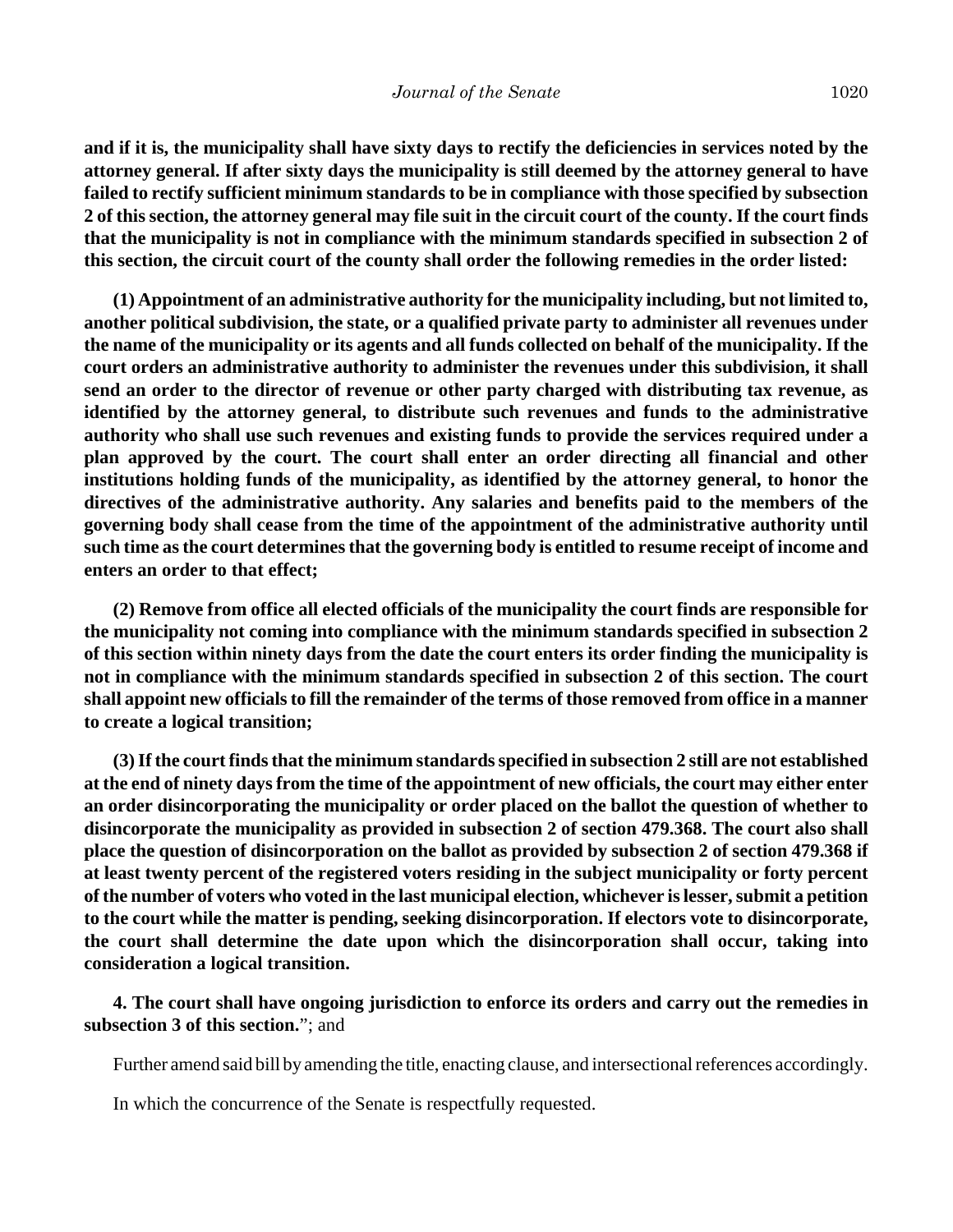#### **CONCURRENT RESOLUTIONS**

Senator Curls moved that **SCR 13** be taken up for adoption, which motion prevailed.

Senator Pearce assumed the Chair.

On motion of Senator Curls, **SCR 13** was adopted by the following vote:

| YEAS—Senators |                 |            |         |         |        |             |         |
|---------------|-----------------|------------|---------|---------|--------|-------------|---------|
| <b>Brown</b>  | Chappelle-Nadal | Cunningham | Curls   | Dempsey | Dixon  | Emery       | Hegeman |
| Holsman       | Keaveny         | Kehoe      | Kraus   | LeVota  | Libla  | Munzlinger  | Nasheed |
| Onder         | Parson          | Pearce     | Richard | Riddle  | Romine | Sater       | Schaaf  |
| Schaefer      | Schatz          | Schmitt    | Schupp  | Sifton  | Silvey | Wallingford | Walsh   |
| Wasson        | Wieland-34      |            |         |         |        |             |         |

NAYS—Senators—None

Absent—Senators—None

Absent with leave—Senators—None

Vacancies—None

Senator Schmitt moved that **SCR 35** be taken up for adoption, which motion prevailed.

On motion of Senator Schmitt, **SCR 35** was adopted by the following vote:

#### YEAS—Senators

| Brown    | Chappelle-Nadal | Cunningham | Curls   | Dempsey | Dixon  | Emery       | Hegeman |
|----------|-----------------|------------|---------|---------|--------|-------------|---------|
| Holsman  | Keaveny         | Kehoe      | Kraus   | LeVota  | Libla  | Munzlinger  | Nasheed |
| Onder    | Parson          | Pearce     | Richard | Riddle  | Romine | Sater       | Schaaf  |
| Schaefer | Schatz          | Schmitt    | Schupp  | Sifton  | Silvey | Wallingford | Walsh   |
| Wasson   | Wieland-34      |            |         |         |        |             |         |

NAYS—Senators—None

Absent—Senators—None

Absent with leave—Senators—None

Vacancies—None

Senator Schmitt moved that **SCR 36** be taken up for adoption, which motion prevailed.

On motion of Senator Schmitt, **SCR 36** was adopted by the following vote:

| YEAS—Senators |  |
|---------------|--|
|---------------|--|

| Brown   | Chappelle-Nadal | Cunningham | $\lceil \cdot \rceil$ urls | Dempsev | Dixon  | Emery      | Hegeman |
|---------|-----------------|------------|----------------------------|---------|--------|------------|---------|
| Holsman | Keavenv         | Kehoe      | Kraus                      | LeVota  | Libla  | Munzlinger | Nasheed |
| Onder   | Parson          | Pearce     | Richard                    | Riddle  | Romine | Sater      | Schaaf  |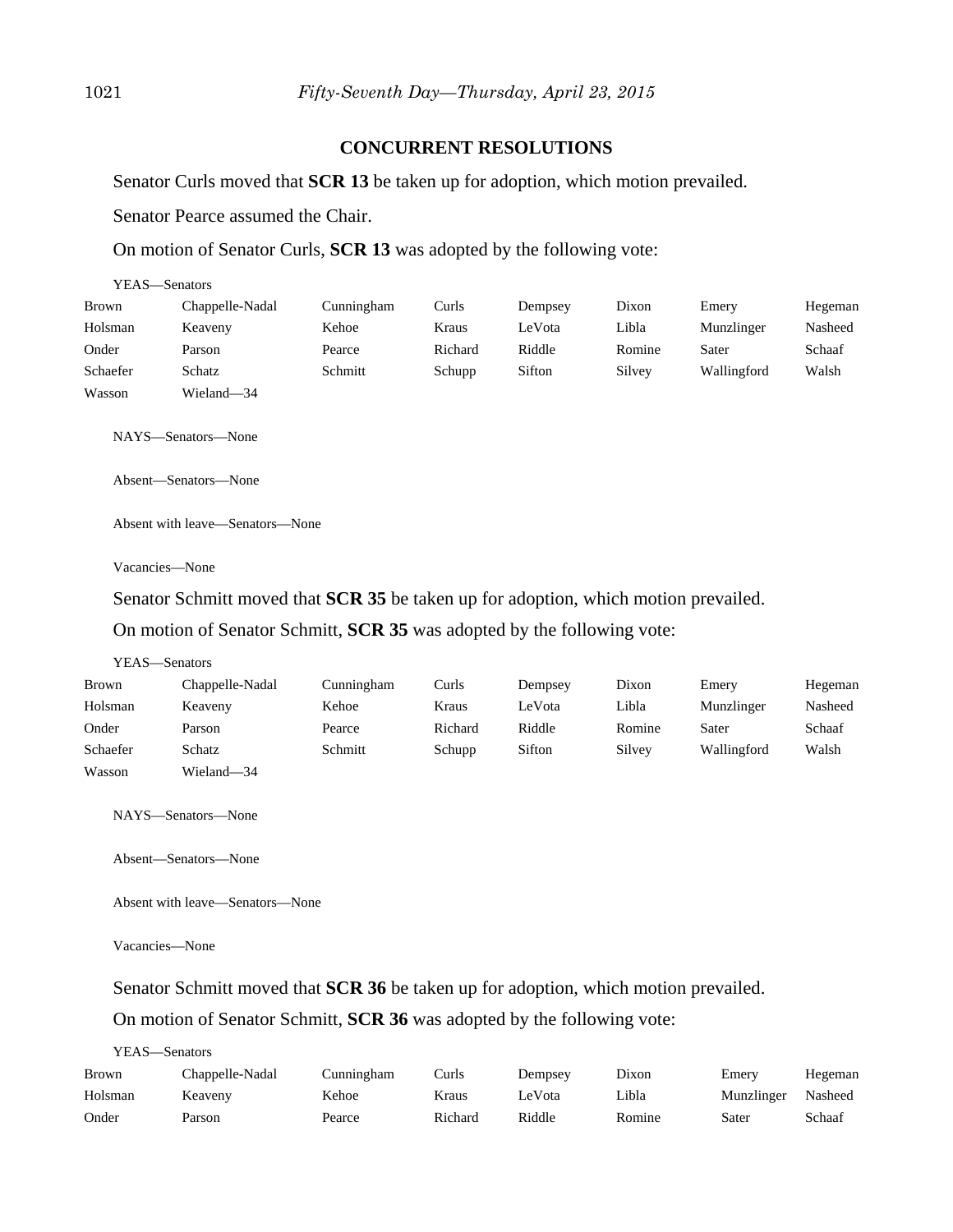| Schaefer<br>Wieland-33 | Schatz                          | Schmitt | Sifton | Silvey | Wallingford | Walsh | Wasson |  |  |
|------------------------|---------------------------------|---------|--------|--------|-------------|-------|--------|--|--|
|                        | NAYS—Senator Schupp—1           |         |        |        |             |       |        |  |  |
|                        | Absent—Senators—None            |         |        |        |             |       |        |  |  |
|                        | Absent with leave—Senators—None |         |        |        |             |       |        |  |  |

Vacancies—None

Senator Dempsey moved that **HCR 38**, with **SCS**, be taken up for adoption, which motion prevailed.

**SCS** for **HCR 38** was taken up.

Senator Dempsey moved that **SCS** for **HCR 38** be adopted, which motion prevailed.

On motion of Senator Dempsey, **SCS** for **HCR 38** was adopted by the following vote:

| Brown    | Chappelle-Nadal | Cunningham | Curls   | Dempsey | Dixon  | Emery       | Hegeman |
|----------|-----------------|------------|---------|---------|--------|-------------|---------|
| Holsman  | Keaveny         | Kehoe      | Kraus   | LeVota  | Libla  | Munzlinger  | Nasheed |
| Onder    | Parson          | Pearce     | Richard | Riddle  | Romine | Sater       | Schaaf  |
| Schaefer | Schatz          | Schmitt    | Schupp  | Sifton  | Silvey | Wallingford | Walsh   |
| Wasson   | Wieland-34      |            |         |         |        |             |         |

NAYS—Senators—None

Absent—Senators—None

Absent with leave—Senators—None

Vacancies—None

#### **HOUSE BILLS ON THIRD READING**

#### **HCS** for **HB 14**, entitled:

An Act to appropriate money for supplemental purposes for the several departments and offices of state government, and for the payment of various claims for refunds, for persons, firms, and corporations, and for other purposes, and to transfer money among certain funds, from the funds designated for the fiscal period ending June 30, 2015.

Was taken up by Senator Schaefer.

On motion of Senator Schaefer, **HCS** for **HB 14** was read the 3rd time and passed by the following vote:

| YEAS—Senators |                 |            |         |         |        |             |         |  |
|---------------|-----------------|------------|---------|---------|--------|-------------|---------|--|
| <b>Brown</b>  | Chappelle-Nadal | Cunningham | Curls   | Dempsey | Dixon  | Emery       | Hegeman |  |
| Holsman       | Keaveny         | Kehoe      | Kraus   | LeVota  | Libla  | Munzlinger  | Nasheed |  |
| Onder         | Parson          | Pearce     | Richard | Riddle  | Romine | Sater       | Schaaf  |  |
| Schaefer      | Schatz          | Schmitt    | Schupp  | Sifton  | Silvey | Wallingford | Walsh   |  |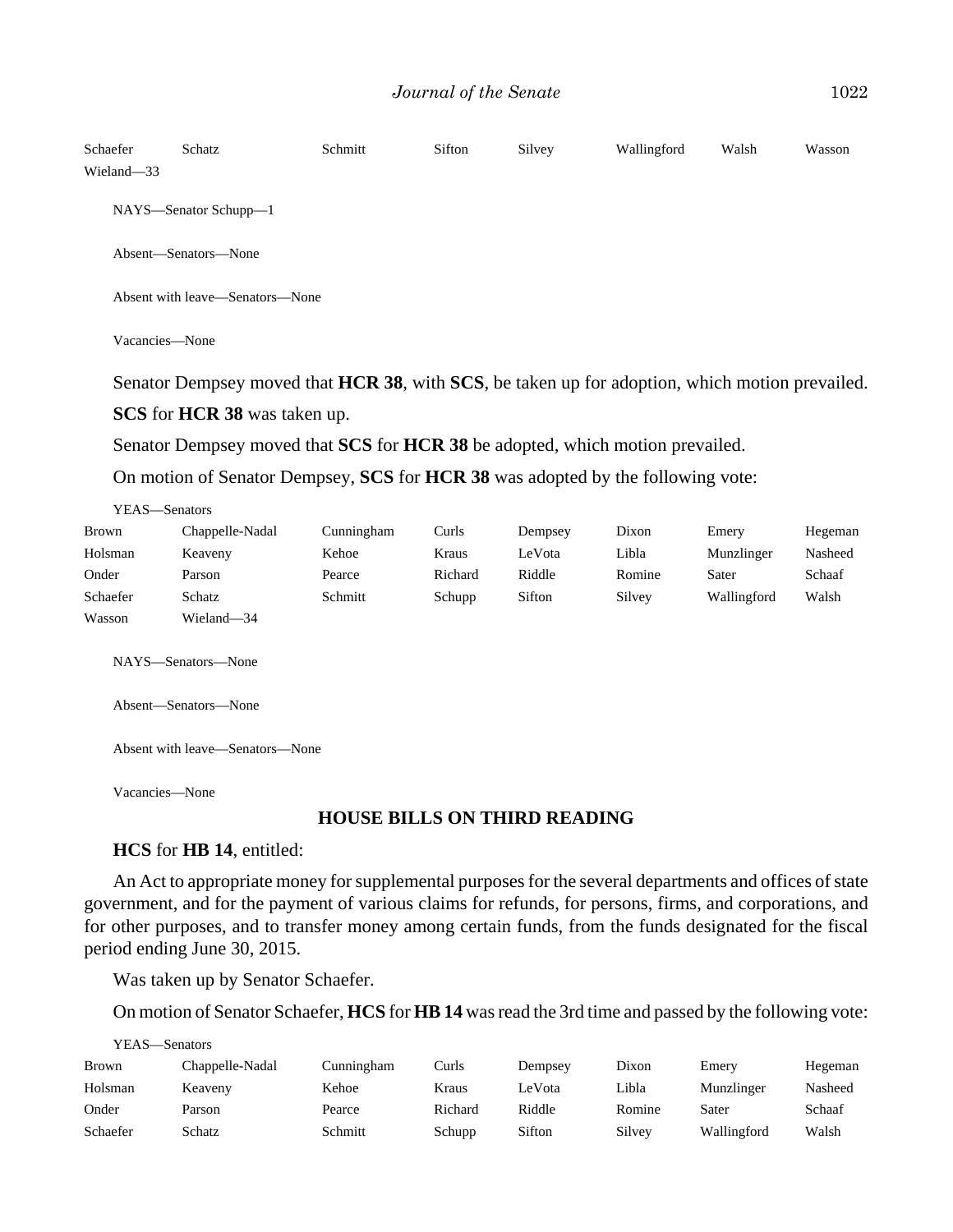Wasson—33

NAYS—Senator Wieland—1

Absent—Senators—None

Absent with leave—Senators—None

Vacancies—None

The President declared the bill passed.

On motion of Senator Schaefer, title to the bill was agreed to.

Senator Schaefer moved that the vote by which the bill passed be reconsidered.

Senator Richard moved that motion lay on the table, which motion prevailed.

#### **THIRD READING OF SENATE BILLS**

**SS No. 2** for **SB 386**, introduced by Senator Keaveny, entitled:

SENATE SUBSTITUTE NO. 2 FOR SENATE BILL NO. 386

An Act to repeal sections 192.945, 195.207, and 261.265, RSMo, and to enact in lieu thereof four new sections relating to hemp extract.

Was taken up.

On motion of Senator Keaveny, **SS No. 2** for **SB 386** was read the 3rd time and passed by the following vote:

| Chappelle-Nadal | Cunningham | Curls  | Dempsey  | Dixon   | Emery      | Hegeman | Holsman |
|-----------------|------------|--------|----------|---------|------------|---------|---------|
| Keaveny         | Kehoe      | Kraus  | LeVota   | Libla   | Munzlinger | Nasheed | Parson  |
| Riddle          | Romine     | Schaaf | Schaefer | Schmitt | Schupp     | Sifton  | Silvey  |
| Walsh           | Wasson—26  |        |          |         |            |         |         |
|                 |            |        |          |         |            |         |         |
| NAYS-Senators   |            |        |          |         |            |         |         |

Brown Onder Pearce Richard Sater Schatz Wallingford Wieland—8

Absent—Senators—None

Absent with leave—Senators—None

Vacancies—None

The President declared the bill passed.

On motion of Senator Keaveny, title to the bill was agreed to.

Senator Keaveny moved that the vote by which the bill passed be reconsidered.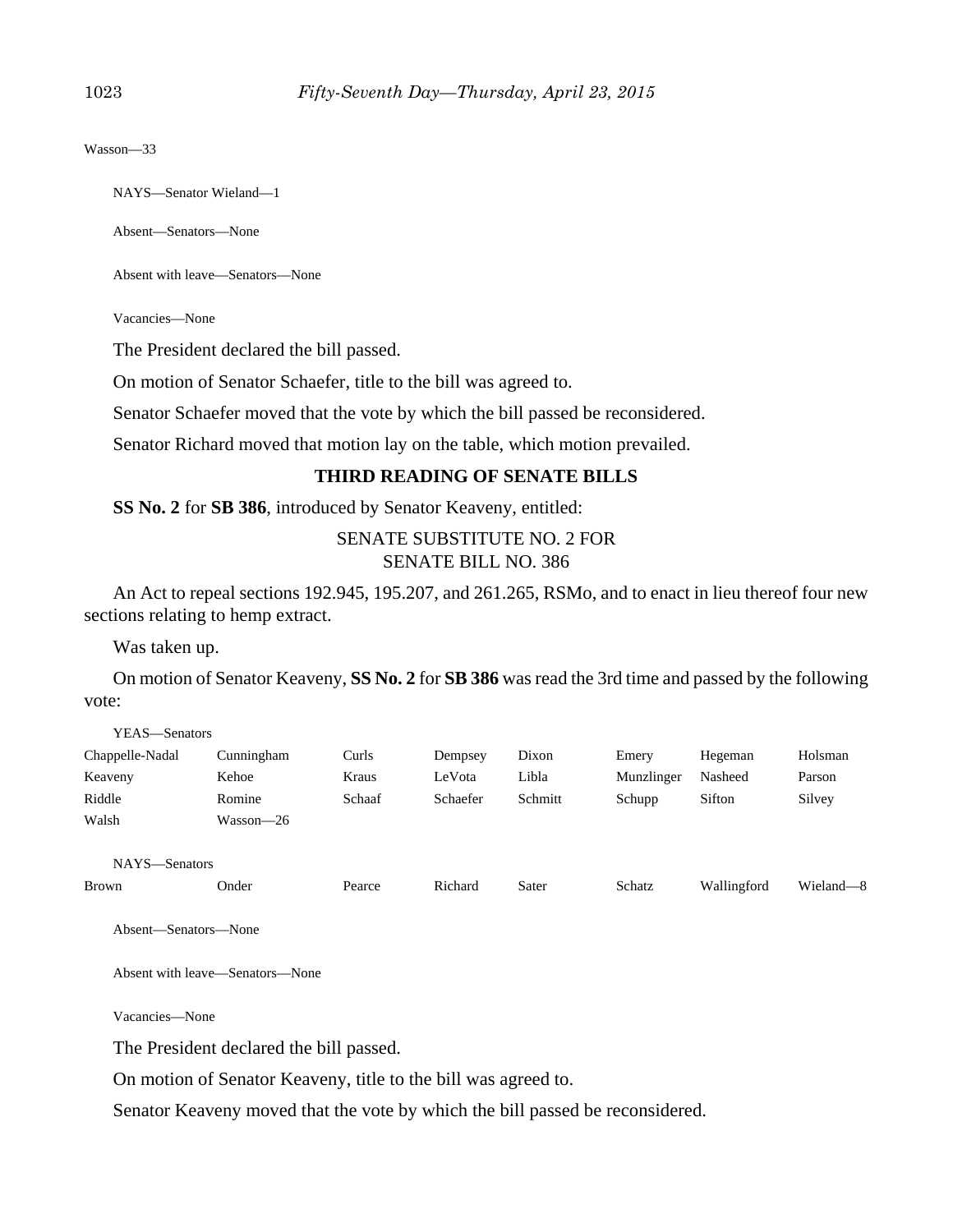Senator Richard moved that motion lay on the table, which motion prevailed.

**SS** for **SB 476**, introduced by Senator Kehoe, entitled:

# SENATE SUBSTITUTE FOR SENATE BILL NO. 476

An Act to repeal sections 259.010, 259.020, 259.030, 259.050, 259.070, 259.080, 259.100, 259.190, 259.210, 260.235, 260.395, 260.500, 444.600, 444.773, 621.250, 640.115, 643.075, 643.078, 644.011, 644.016, 644.051, and 644.056, RSMo, and to enact in lieu thereof twenty-four new sections relating to the department of natural resources.

Was taken up.

YEAS—Senators

On motion of Senator Kehoe, **SS** for **SB 476** was read the 3rd time and passed by the following vote:

| <b>Brown</b> | Chappelle-Nadal      | Cunningham | Curls   | Dempsey | Dixon  | Emery       | Hegeman |
|--------------|----------------------|------------|---------|---------|--------|-------------|---------|
| Holsman      | Keaveny              | Kehoe      | Kraus   | LeVota  | Libla  | Munzlinger  | Nasheed |
| Onder        | Parson               | Pearce     | Richard | Riddle  | Romine | Sater       | Schaaf  |
| Schaefer     | Schatz               | Schmitt    | Schupp  | Sifton  | Silvey | Wallingford | Walsh   |
| Wasson       | Wieland-34           |            |         |         |        |             |         |
|              | NAYS—Senators—None   |            |         |         |        |             |         |
|              | Absent—Senators—None |            |         |         |        |             |         |

Absent with leave—Senators—None

Vacancies—None

The President declared the bill passed.

On motion of Senator Kehoe, title to the bill was agreed to.

Senator Kehoe moved that the vote by which the bill passed be reconsidered.

Senator Richard moved that motion lay on the table, which motion prevailed.

**SS** for **SCS** for **SB 354**, introduced by Senator Sater, entitled:

# SENATE SUBSTITUTE FOR SENATE COMMITTEE SUBSTITUTE FOR SENATE BILL NO. 354

An Act to amend chapter 192, RSMo, by adding thereto one new section relating to amino acid-based elemental formulas.

Was taken up.

On motion of Senator Sater, **SS** for **SCS** for **SB 354** was read the 3rd time and passed by the following vote: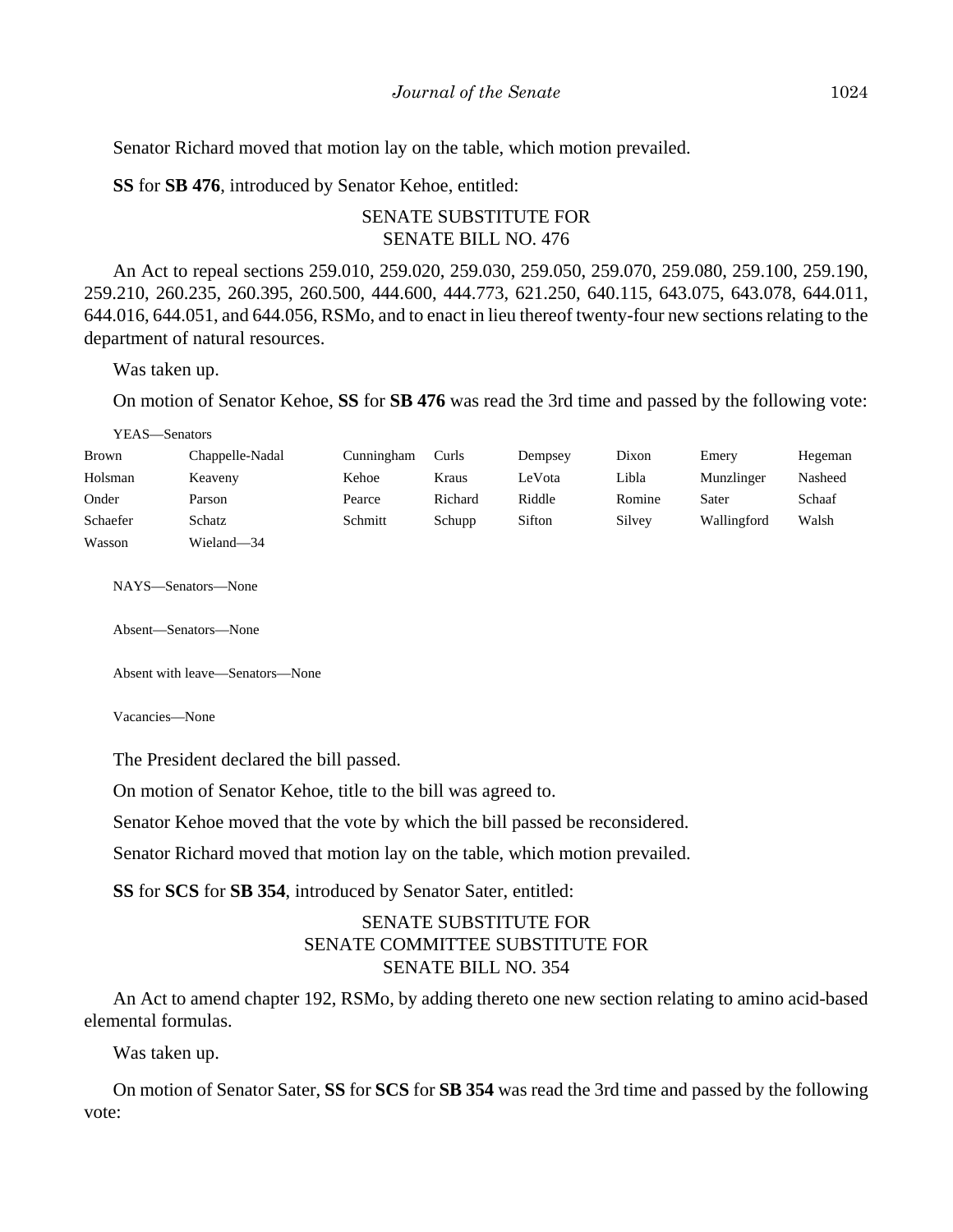| .            | ,,,,,,,,,,,,,,,,, |            |         |         |        |             |         |
|--------------|-------------------|------------|---------|---------|--------|-------------|---------|
| <b>Brown</b> | Chappelle-Nadal   | Cunningham | Curls   | Dempsey | Dixon  | Emery       | Hegeman |
| Holsman      | Keaveny           | Kehoe      | Kraus   | LeVota  | Libla  | Munzlinger  | Nasheed |
| Onder        | Parson            | Pearce     | Richard | Riddle  | Romine | Sater       | Schaaf  |
| Schaefer     | Schatz            | Schmitt    | Schupp  | Sifton  | Silvey | Wallingford | Walsh   |
| Wasson       | Wieland—34        |            |         |         |        |             |         |

YEAS—Senators

NAYS—Senators—None

Absent—Senators—None

Absent with leave—Senators—None

Vacancies—None

The President declared the bill passed.

On motion of Senator Sater, title to the bill was agreed to.

Senator Sater moved that the vote by which the bill passed be reconsidered.

Senator Richard moved that motion lay on the table, which motion prevailed.

**SB 141**, introduced by Senator Parson, entitled:

An Act to repeal section 595.030, RSMo, and to enact in lieu thereof one new section relating to the crime victims' compensation program.

Was taken up.

On motion of Senator Parson, **SB 141** was read the 3rd time and passed by the following vote:

| YEAS—Senators |                 |            |         |         |        |             |         |
|---------------|-----------------|------------|---------|---------|--------|-------------|---------|
| <b>Brown</b>  | Chappelle-Nadal | Cunningham | Curls   | Dempsey | Dixon  | Emery       | Hegeman |
| Holsman       | Keaveny         | Kehoe      | Kraus   | LeVota  | Libla  | Munzlinger  | Nasheed |
| Onder         | Parson          | Pearce     | Richard | Riddle  | Romine | Sater       | Schaaf  |
| Schaefer      | Schatz          | Schmitt    | Schupp  | Sifton  | Silvey | Wallingford | Walsh   |
| Wasson        | Wieland—34      |            |         |         |        |             |         |

NAYS—Senators—None

Absent—Senators—None

Absent with leave—Senators—None

Vacancies—None

The President declared the bill passed.

On motion of Senator Parson, title to the bill was agreed to.

Senator Parson moved that the vote by which the bill passed be reconsidered.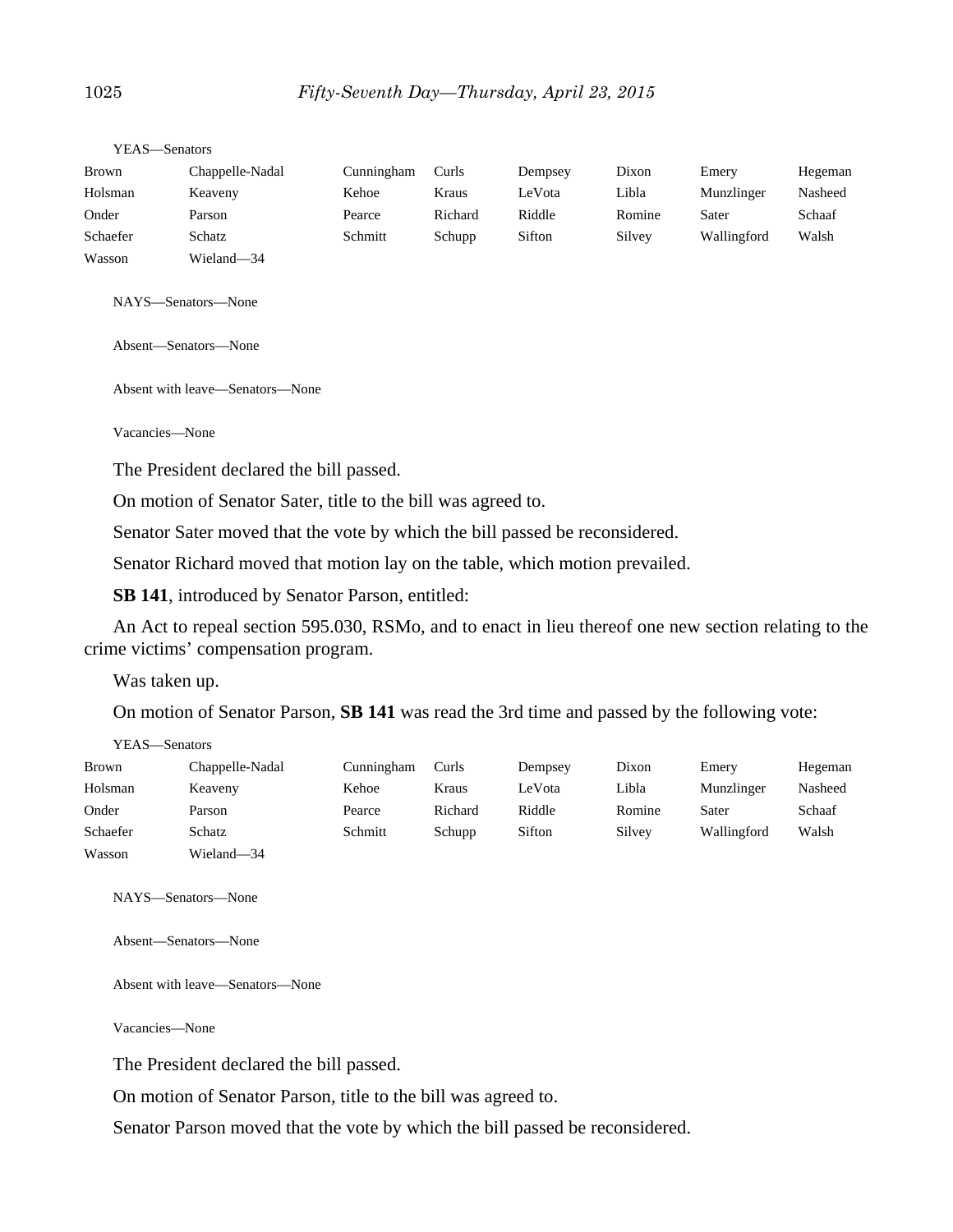Senator Richard moved that motion lay on the table, which motion prevailed.

**SS** for **SB 314**, introduced by Senator Wallingford, entitled:

# SENATE SUBSTITUTE FOR SENATE BILL NO. 314

An Act to amend chapter 137, RSMo, by adding thereto one new section relating to property taxation of short term rental merchandise.

Was taken up.

On motion of Senator Wallingford, **SS** for **SB 314** was read the 3rd time and passed by the following vote:

YEAS—Senators

| Brown    | Chappelle-Nadal | Cunningham | Curls   | Dempsey | Dixon  | Emery       | Hegeman |
|----------|-----------------|------------|---------|---------|--------|-------------|---------|
| Holsman  | Keaveny         | Kehoe      | Kraus   | LeVota  | Libla  | Munzlinger  | Nasheed |
| Onder    | Parson          | Pearce     | Richard | Riddle  | Romine | Sater       | Schaaf  |
| Schaefer | Schatz          | Schmitt    | Schupp  | Sifton  | Silvey | Wallingford | Walsh   |
| Wasson   | Wieland—34      |            |         |         |        |             |         |

NAYS—Senators—None

Absent—Senators—None

Absent with leave—Senators—None

Vacancies—None

The President declared the bill passed.

On motion of Senator Wallingford, title to the bill was agreed to.

Senator Wallingford moved that the vote by which the bill passed be reconsidered.

Senator Richard moved that motion lay on the table, which motion prevailed.

**SS** for **SCS** for **SB 87**, introduced by Senator Emery, entitled:

# SENATE SUBSTITUTE FOR SENATE COMMITTEE SUBSTITUTE FOR SENATE BILL NO. 87

An Act to repeal section 29.230, RSMo, and to enact in lieu thereof one new section relating to audits of political subdivisions.

Was taken up.

Senator Kraus assumed the Chair.

On motion of Senator Emery, **SS** for **SCS** for **SB 87** was read the 3rd time and passed by the following vote: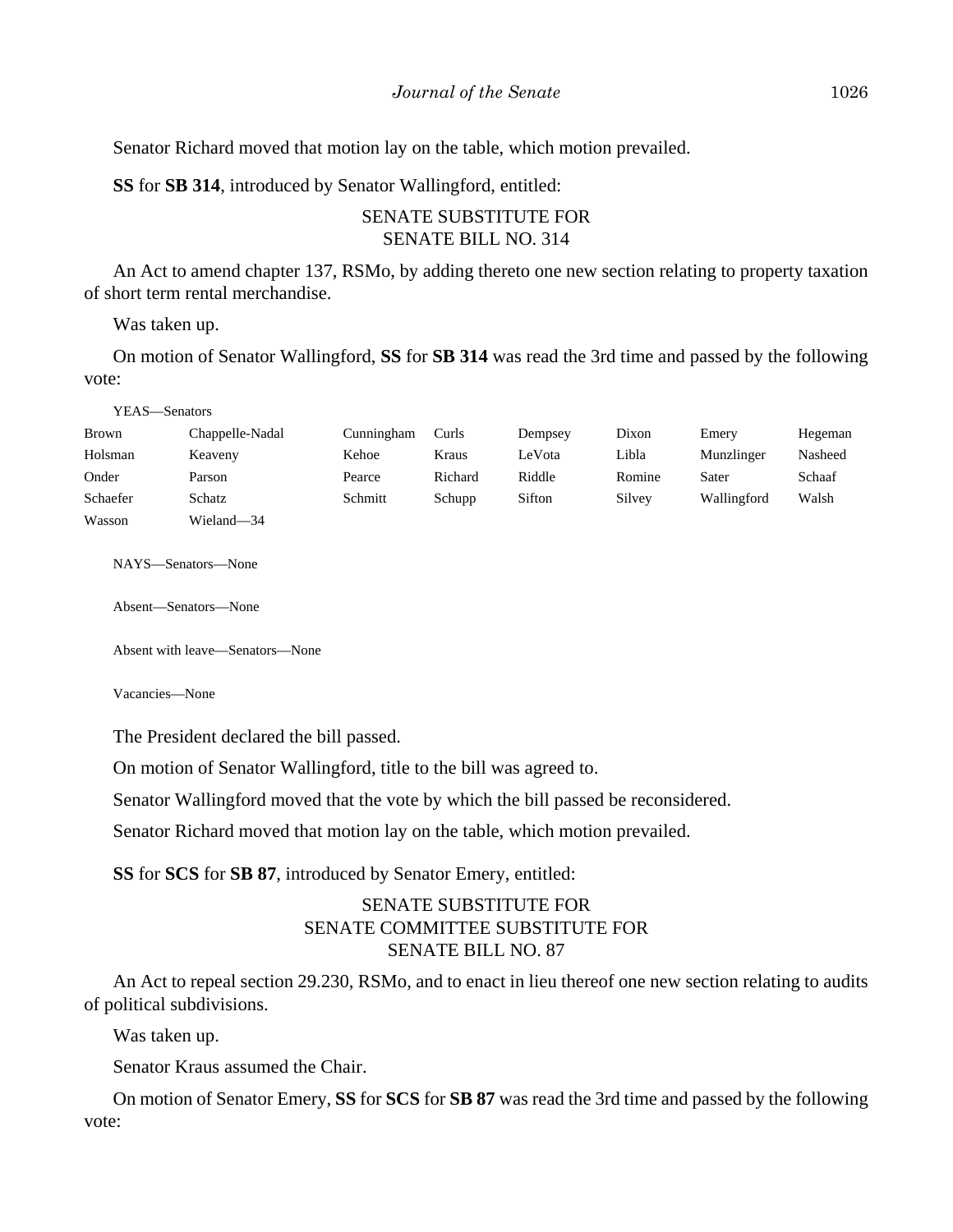| YEAS—Senators |                 |            |        |         |             |            |          |
|---------------|-----------------|------------|--------|---------|-------------|------------|----------|
| <b>Brown</b>  | Chappelle-Nadal | Cunningham | Curls  | Dempsey | Dixon       | Emery      | Hegeman  |
| Holsman       | Keaveny         | Kehoe      | Kraus  | LeVota  | Libla       | Munzlinger | Onder    |
| Parson        | Pearce          | Richard    | Riddle | Romine  | Sater       | Schaaf     | Schaefer |
| Schatz        | Schmitt         | Schupp     | Sifton | Silvey  | Wallingford | Walsh      | Wasson   |
| Wieland-33    |                 |            |        |         |             |            |          |

NAYS—Senators—None

Absent—Senator Nasheed—1

Absent with leave—Senators—None

Vacancies—None

The President declared the bill passed.

On motion of Senator Emery, title to the bill was agreed to.

Senator Emery moved that the vote by which the bill passed be reconsidered.

Senator Richard moved that motion lay on the table, which motion prevailed.

**SB 405**, introduced by Senator Hegeman, entitled:

An Act to repeal section 52.260, RSMo, and to enact in lieu thereof one new section relating to fees collected by the county collector.

Was taken up.

On motion of Senator Hegeman, **SB 405** was read the 3rd time and passed by the following vote:

| YEAS—Senators |                 |            |             |         |            |            |         |
|---------------|-----------------|------------|-------------|---------|------------|------------|---------|
| Brown         | Chappelle-Nadal | Cunningham | Curls       | Dempsey | Dixon      | Emery      | Hegeman |
| Holsman       | Keaveny         | Kehoe      | LeVota      | Libla   | Munzlinger | Onder      | Parson  |
| Pearce        | Richard         | Riddle     | Romine      | Sater   | Schaaf     | Schatz     | Schmitt |
| Schupp        | Sifton          | Silvey     | Wallingford | Walsh   | Wasson     | Wieland-31 |         |

```
NAYS—Senators
Kraus Schaefer—2
```
Absent—Senator Nasheed—1

Absent with leave—Senators—None

Vacancies—None

The President declared the bill passed.

On motion of Senator Hegeman, title to the bill was agreed to.

Senator Hegeman moved that the vote by which the bill passed be reconsidered.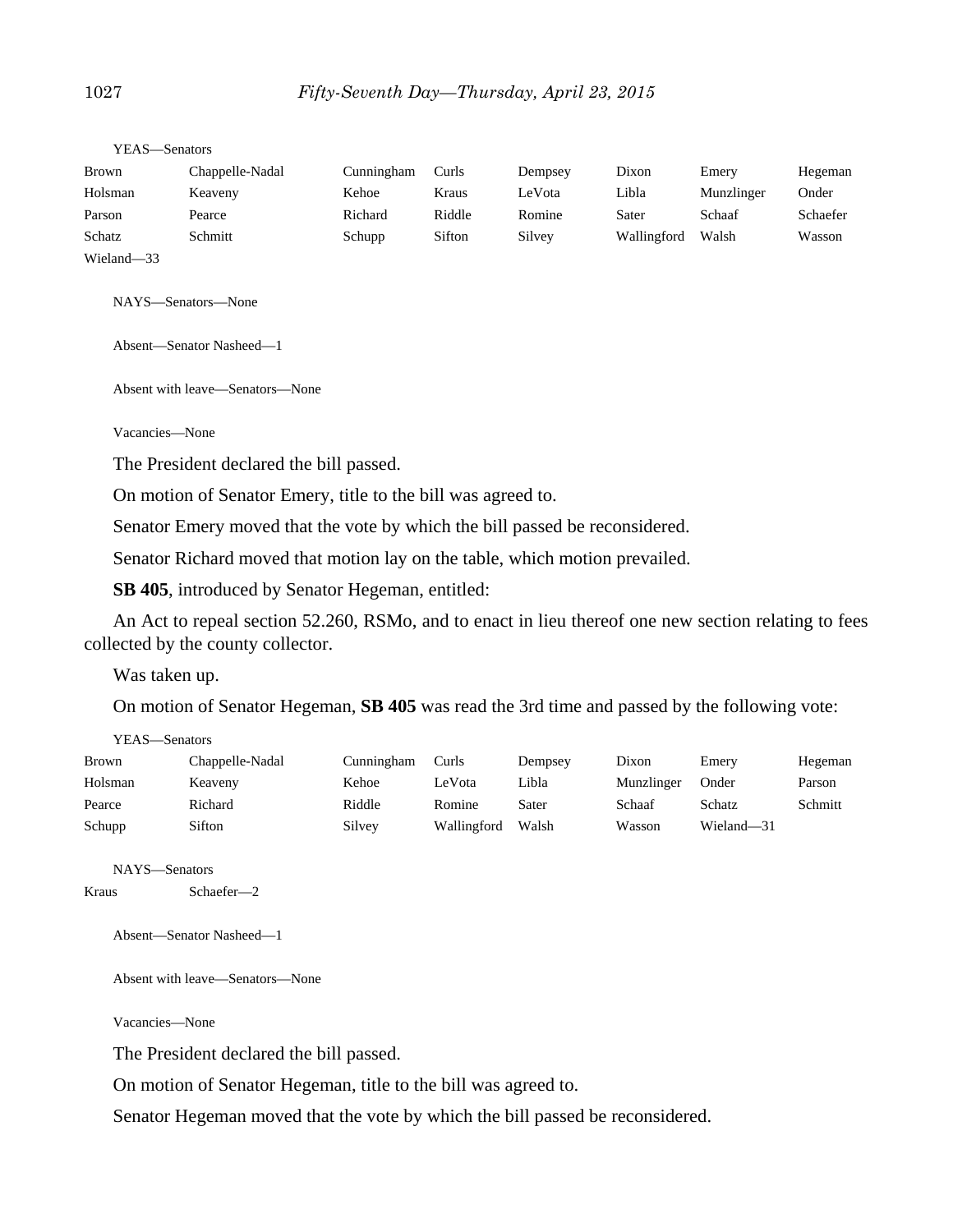Senator Richard moved that motion lay on the table, which motion prevailed.

**SS** for **SCS** for **SB 145**, introduced by Senator Pearce, entitled:

# SENATE SUBSTITUTE FOR SENATE COMMITTEE SUBSTITUTE FOR SENATE BILL NO. 145

An Act to amend chapter 376, RSMo, by adding thereto one new section relating to the treatment of eating disorders.

Was taken up.

On motion of Senator Pearce, **SS** for **SCS** for **SB 145** was read the 3rd time and passed by the following vote:

YEAS—Senators

| Brown                        | Chappelle-Nadal | Cunningham | Curls  | Dempsey | Dixon       | Emery      | Hegeman  |
|------------------------------|-----------------|------------|--------|---------|-------------|------------|----------|
| Holsman                      | Keaveny         | Kehoe      | Kraus  | LeVota  | Libla       | Munzlinger | Onder    |
| Parson                       | Pearce          | Richard    | Riddle | Romine  | Sater       | Schaaf     | Schaefer |
| Schatz                       | Schmitt         | Schupp     | Sifton | Silvey  | Wallingford | Walsh      | Wasson   |
| <b>TTT:</b><br>$\sim$ $\sim$ |                 |            |        |         |             |            |          |

Wieland—33

NAYS—Senators—None

Absent—Senator Nasheed—1

Absent with leave—Senators—None

Vacancies—None

The President declared the bill passed.

On motion of Senator Pearce, title to the bill was agreed to.

Senator Pearce moved that the vote by which the bill passed be reconsidered.

Senator Richard moved that motion lay on the table, which motion prevailed.

**SS** for **SB 366**, introduced by Senator Schmitt, entitled:

# SENATE SUBSTITUTE FOR SENATE BILL NO. 366

An Act to repeal section 166.435, RSMo, and to enact in lieu thereof two new sections relating to the Missouri higher education savings program, with a contingent effective date.

Was taken up.

On motion of Senator Schmitt, **SS** for **SB 366** was read the 3rd time and passed by the following vote:

YEAS—Senators

| Brown    | Chappelle-Nadal | Cunningham | Curls   | Dempsey | Dixon  | Emery       | Hegeman |
|----------|-----------------|------------|---------|---------|--------|-------------|---------|
| Holsman  | Keaveny         | Kehoe      | Kraus   | LeVota  | Libla  | Munzlinger  | Nasheed |
| Onder    | Parson          | Pearce     | Richard | Riddle  | Romine | Sater       | Schaaf  |
| Schaefer | Schatz          | Schmitt    | Schupp  | Sifton  | Silvey | Wallingford | Walsh   |
| Wasson   | Wieland-34      |            |         |         |        |             |         |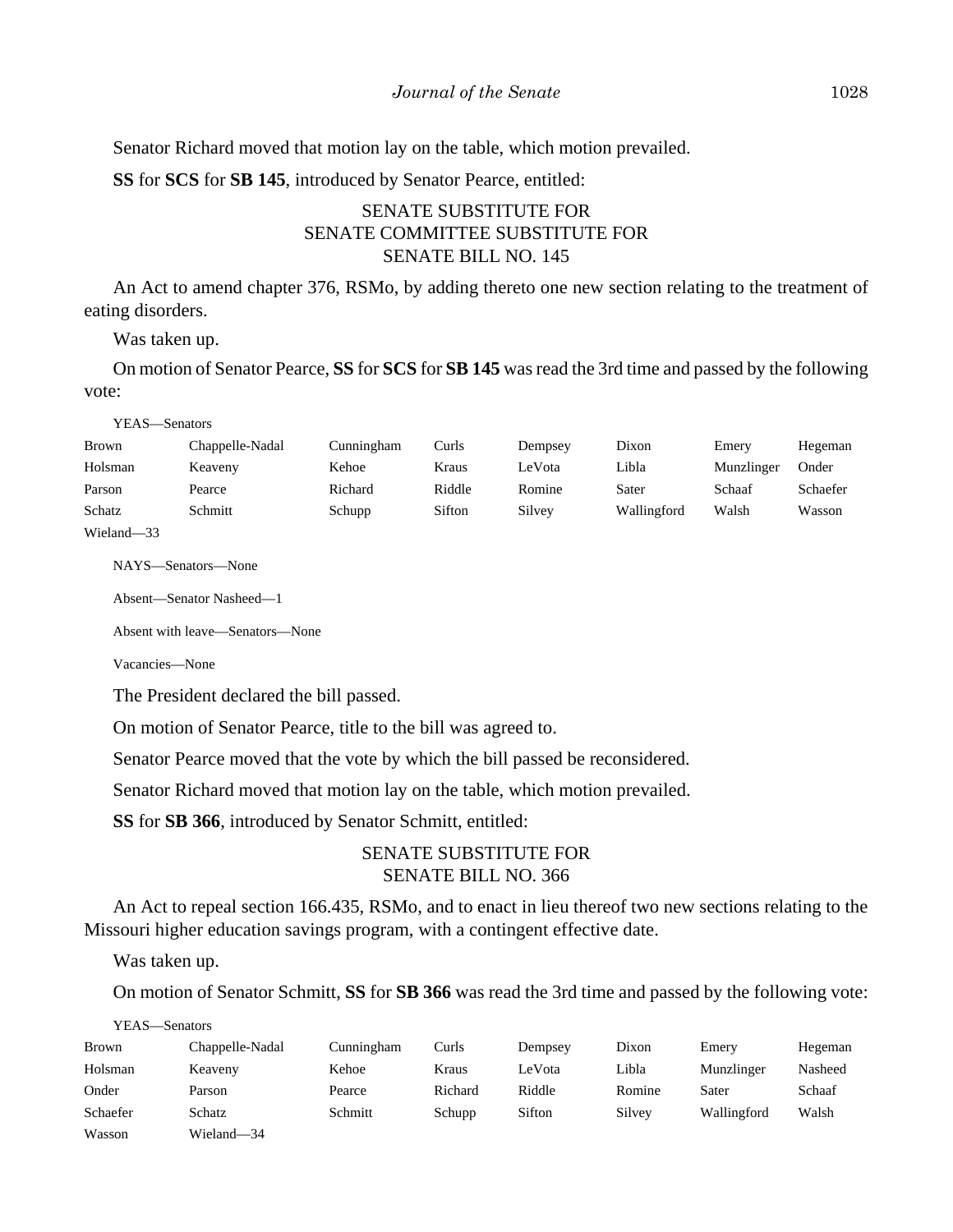NAYS—Senators—None

Absent—Senators—None

Absent with leave—Senators—None

Vacancies—None

The President declared the bill passed.

On motion of Senator Schmitt, title to the bill was agreed to.

Senator Schmitt moved that the vote by which the bill passed be reconsidered.

Senator Richard moved that motion lay on the table, which motion prevailed.

**SB 488**, introduced by Senator Cunningham, entitled:

An Act to repeal section 443.719, RSMo, and to enact in lieu thereof one new section relating to mortgage loan originators.

Was taken up.

On motion of Senator Cunningham, **SB 488** was read the 3rd time and passed by the following vote:

| Brown   | Chappelle-Nadal | Cunningham | Curls  | Dempsey     | Dixon | Emery      | Hegeman    |
|---------|-----------------|------------|--------|-------------|-------|------------|------------|
| Holsman | Keaveny         | Kehoe      | Kraus  | LeVota      | Libla | Munzlinger | Onder      |
| Parson  | Pearce          | Richard    | Riddle | Romine      | Sater | Schaaf     | Schaefer   |
| Schatz  | Schmitt         | Schupp     | Sifton | Wallingford | Walsh | Wasson     | Wieland-32 |

NAYS—Senators—None

Absent—Senators Nasheed Silvey—2

Absent with leave—Senators —None

Vacancies—None

The President declared the bill passed.

On motion of Senator Cunningham, title to the bill was agreed to.

Senator Cunningham moved that the vote by which the bill passed be reconsidered.

Senator Richard moved that motion lay on the table, which motion prevailed.

**SS** for **SCS** for **SB 517**, introduced by Senator Wasson, entitled:

# SENATE SUBSTITUTE FOR SENATE COMMITTEE SUBSTITUTE FOR SENATE BILL NO. 517

An Act to repeal sections 193.015 and 193.145, RSMo, and to enact in lieu thereof two new sections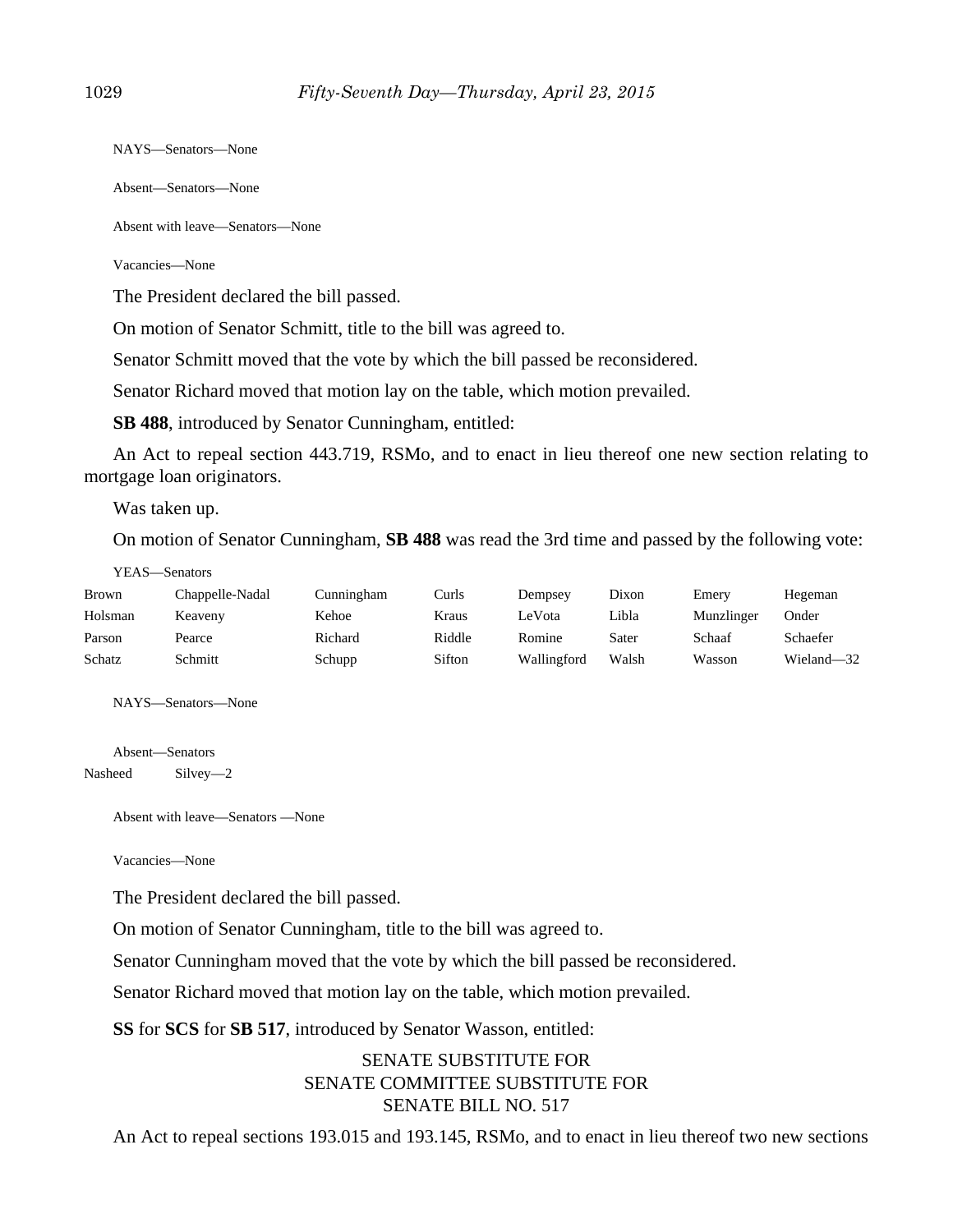relating to death certificates.

Was taken up.

On motion of Senator Wasson, **SS** for **SCS** for **SB 517** was read the 3rd time and passed by the following vote:

| YEAS—Senators |                 |            |         |         |             |            |          |
|---------------|-----------------|------------|---------|---------|-------------|------------|----------|
| <b>Brown</b>  | Chappelle-Nadal | Cunningham | Curls   | Dempsey | Dixon       | Emery      | Hegeman  |
| Holsman       | Keaveny         | Kehoe      | Kraus   | LeVota  | Libla       | Munzlinger | Nasheed  |
| Onder         | Parson          | Pearce     | Richard | Riddle  | Romine      | Sater      | Schaefer |
| Schatz        | Schmitt         | Schupp     | Sifton  | Silvey  | Wallingford | Walsh      | Wasson   |
| Wieland-33    |                 |            |         |         |             |            |          |

NAYS—Senator Schaaf—1

Absent—Senators—None

Absent with leave—Senators—None

Vacancies—None

The President declared the bill passed.

On motion of Senator Wasson, title to the bill was agreed to.

Senator Wasson moved that the vote by which the bill passed be reconsidered.

Senator Richard moved that motion lay on the table, which motion prevailed.

**SS No. 3** for **SCS** for **SB 142**, introduced by Senator Romine, entitled:

#### SENATE SUBSTITUTE NO. 3 FOR SENATE COMMITTEE SUBSTITUTE FOR SENATE BILL NO. 142

An Act to amend chapter 640, RSMo, by adding thereto one new section relating to implementation impact reports.

Was taken up.

YEAS—Senators

On motion of Senator Romine, **SS No. 3** for **SCS** for **SB 142** was read the 3rd time and passed by the following vote:

|          | 1 LAS—Senators  |            |         |         |        |             |         |
|----------|-----------------|------------|---------|---------|--------|-------------|---------|
| Brown    | Chappelle-Nadal | Cunningham | Curls   | Dempsey | Dixon  | Emery       | Hegeman |
| Holsman  | Keaveny         | Kehoe      | Kraus   | LeVota  | Libla  | Munzlinger  | Nasheed |
| Onder    | Parson          | Pearce     | Richard | Riddle  | Romine | Sater       | Schaaf  |
| Schaefer | Schatz          | Schmitt    | Schupp  | Sifton  | Silvey | Wallingford | Walsh   |
| Wasson   | Wieland-34      |            |         |         |        |             |         |

NAYS—Senators—None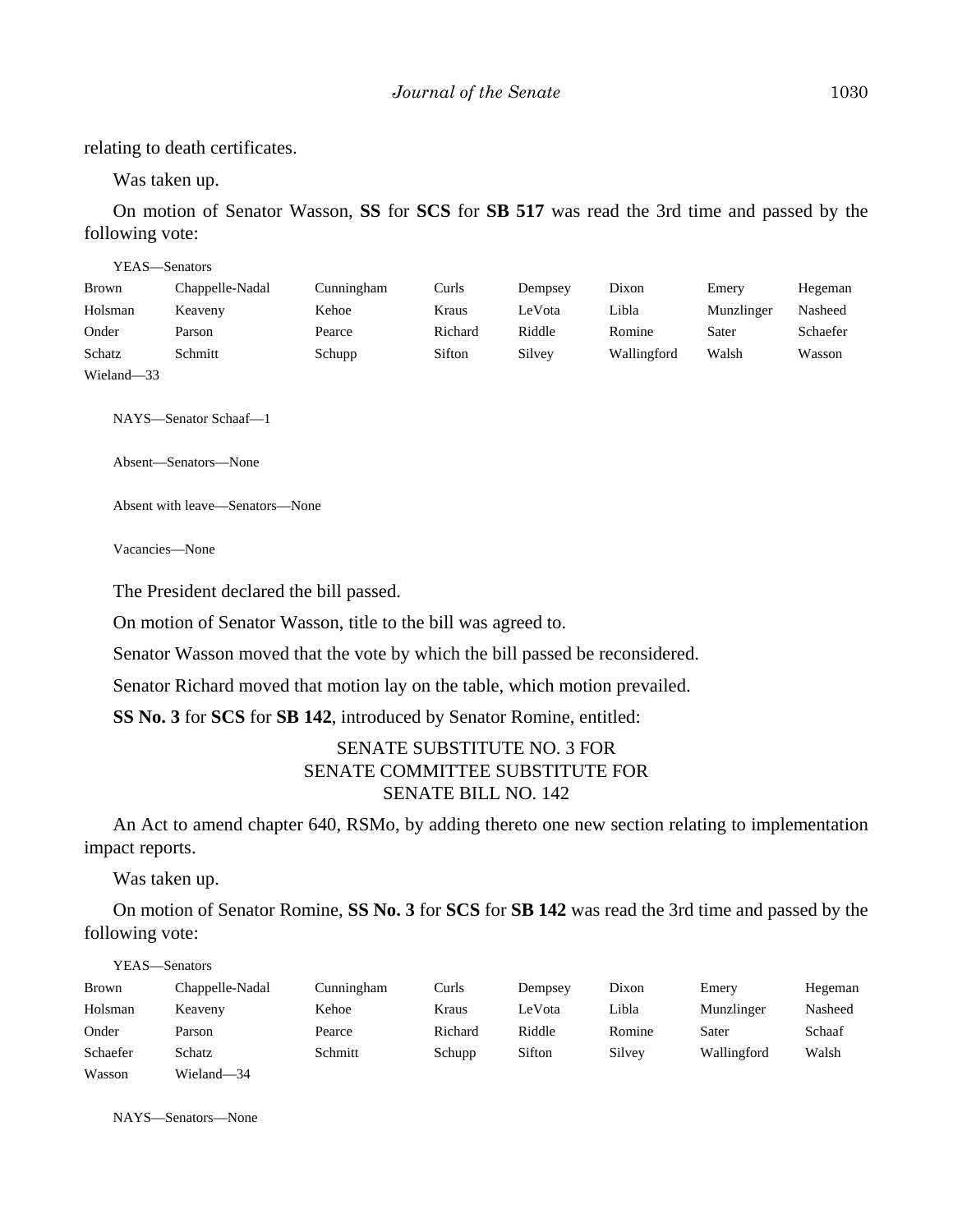Absent—Senators—None

Absent with leave—Senators—None

Vacancies—None

The President declared the bill passed.

On motion of Senator Romine, title to the bill was agreed to.

Senator Romine moved that the vote by which the bill passed be reconsidered.

Senator Richard moved that motion lay on the table, which motion prevailed.

**SS** for **SB 416**, introduced by Senator Wasson, entitled:

#### SENATE SUBSTITUTE FOR SENATE BILL NO. 416

An Act to repeal sections 194.119 and 214.208, RSMo, and to enact in lieu thereof two new sections relating to the disposition of dead bodies.

Was taken up.

On motion of Senator Wasson, **SS** for **SB 416** was read the 3rd time and passed by the following vote:

YEAS—Senators

| Brown    | Chappelle-Nadal | Cunningham | Curls   | Dempsey | Dixon  | Emery       | Hegeman |
|----------|-----------------|------------|---------|---------|--------|-------------|---------|
| Holsman  | Keaveny         | Kehoe      | Kraus   | LeVota  | Libla  | Munzlinger  | Nasheed |
| Onder    | Parson          | Pearce     | Richard | Riddle  | Romine | Sater       | Schaaf  |
| Schaefer | Schatz          | Schmitt    | Schupp  | Sifton  | Silvey | Wallingford | Walsh   |
| Wasson   | Wieland-34      |            |         |         |        |             |         |

NAYS—Senators—None

Absent—Senators—None

Absent with leave—Senators—None

Vacancies—None

The President declared the bill passed.

On motion of Senator Wasson, title to the bill was agreed to.

Senator Wasson moved that the vote by which the bill passed be reconsidered.

Senator Richard moved that motion lay on the table, which motion prevailed.

#### **MESSAGES FROM THE HOUSE**

The following messages were received from the House of Representatives through its Chief Clerk: Mr. President: I am instructed by the House of Representatives to inform the Senate that the House has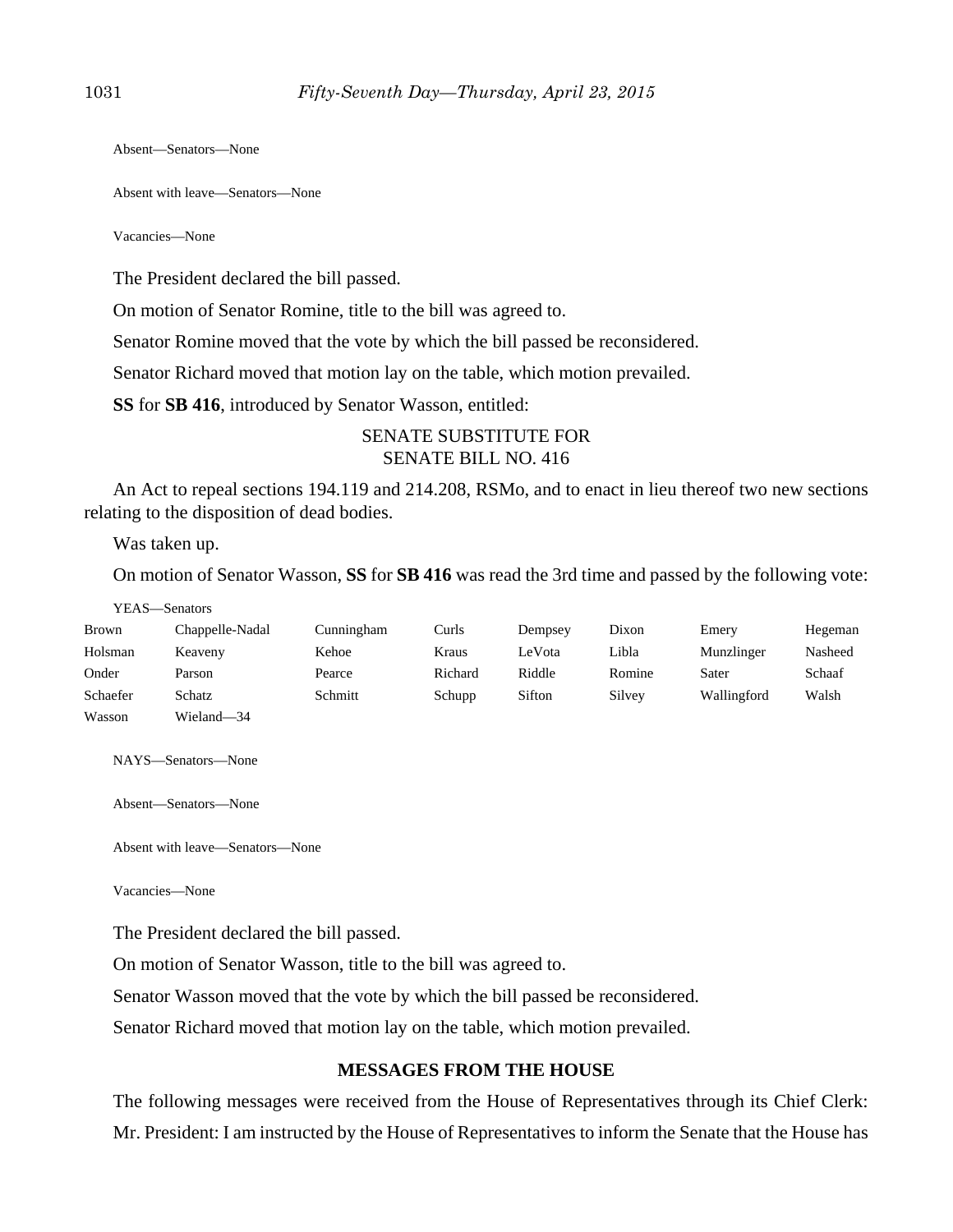taken up and passed **SCS** for **HCS** for **HB 1**.

Also,

Mr. President: I am instructed by the House of Representatives to inform the Senate that the House has taken up and adopted the Conference Committee Report on **SCS** for **HCS** for **HB 2** and has taken up and passed **CCS** for **SCS** for **HCS** for **HB 2**.

Also,

Mr. President: I am instructed by the House of Representatives to inform the Senate that the House has taken up and adopted the Conference Committee Report on **SCS** for **HCS** for **HB 3** and has taken up and passed **CCS** for **SCS** for **HCS** for **HB 3**.

Also,

Mr. President: I am instructed by the House of Representatives to inform the Senate that the House has taken up and adopted the Conference Committee Report on **SCS** for **HCS** for **HB 4** and has taken up and passed **CCS** for **SCS** for **HCS** for **HB 4**.

Also,

Mr. President: I am instructed by the House of Representatives to inform the Senate that the House has taken up and adopted the Conference Committee Report on **SCS** for **HCS** for **HB 5** and has taken up and passed **CCS** for **SCS** for **HCS** for **HB 5**.

#### **PRIVILEGED MOTIONS**

Senator Schaefer, on behalf of the conference committee appointed to act with a like committee from the House on **SCS** for **HCS** for **HB 2** moved that the following conference committee report be taken up, which motion prevailed.

# CONFERENCE COMMITTEE REPORT ON SENATE COMMITTEE SUBSTITUTE FOR HOUSE COMMITTEE SUBSTITUTE FOR HOUSE BILL NO. 2

The Conference Committee appointed on Senate Committee Substitute for House Committee Substitute for House Bill No. 2, begs leave to report that we, after free and fair discussion of the differences, have agreed to recommend and do recommend to the respective bodies as follows:

- 1. That the Senate recede from its position on Senate Committee Substitute for House Committee Substitute for House Bill No. 2.
- 2. That the House recede from its position on House Committee Substitute for House Bill No. 2.
- 3. That the attached Conference Committee Substitute for Senate Committee Substitute for House Committee Substitute for House Bill No. 2, be truly agreed to and finally passed.

| FOR THE HOUSE:        | FOR THE SENATE:   |
|-----------------------|-------------------|
| /s/ Thomas Flanigan   | /s/ Kurt Schaefer |
| /s/ Scott Fitzpatrick | /s/ David Pearce  |
| /s/ Kurt Bahr         | /s/ Ryan Silvey   |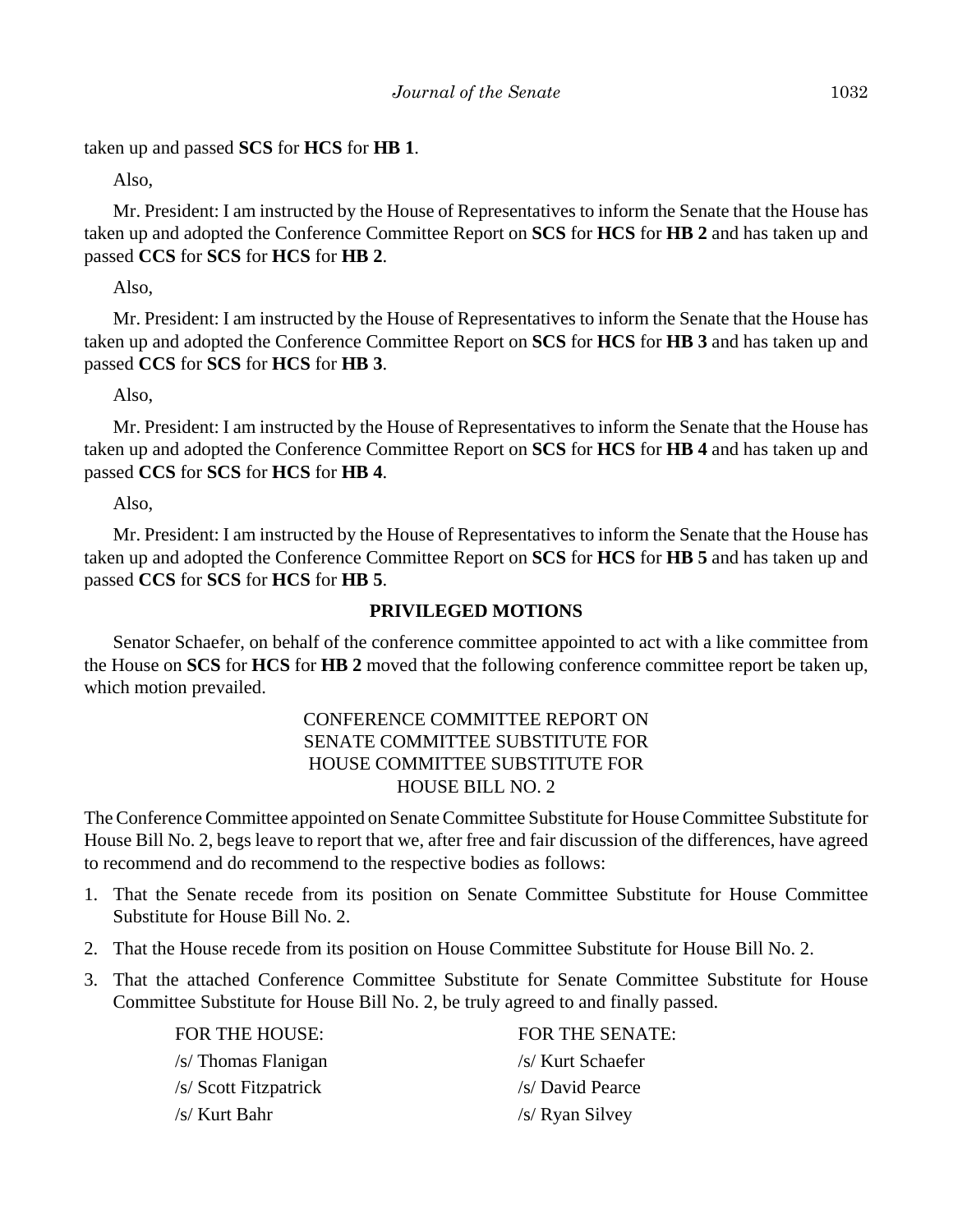| /s/ Genise Montecillo  | /s/ S. Kiki Curls |
|------------------------|-------------------|
| /s/ Gail McCann Beatty | /s/ Gina Walsh    |

Senator Schaefer moved that the above conference committee report be adopted, which motion prevailed by the following vote:

| YEAS—Senators |                 |            |        |             |            |         |            |
|---------------|-----------------|------------|--------|-------------|------------|---------|------------|
| <b>Brown</b>  | Chappelle-Nadal | Cunningham | Curls  | Dempsey     | Dixon      | Emery   | Hegeman    |
| Holsman       | Keaveny         | Kehoe      | Kraus  | Libla       | Munzlinger | Nasheed | Onder      |
| Parson        | Pearce          | Richard    | Riddle | Romine      | Sater      | Schaaf  | Schaefer   |
| Schatz        | Schmitt         | Sifton     | Silvey | Wallingford | Walsh      | Wasson  | Wieland-32 |

NAYS—Senators

LeVota Schupp—2

Absent—Senators—None

Absent with leave—Senators—None

Vacancies—None

#### On motion of Senator Schaefer, **CCS** for **SCS** for **HCS** for **HB 2**, entitled:

# CONFERENCE COMMITTEE SUBSTITUTE FOR SENATE COMMITTEE SUBSTITUTE FOR HOUSE COMMITTEE SUBSTITUTE FOR HOUSE BILL NO. 2

An Act to appropriate money for the expenses, grants, refunds, and distributions of the State Board of Education and the Department of Elementary and Secondary Education, and the several divisions and programs thereof to be expended only as provided in Article IV, Section 28 of the Constitution of Missouri, and to transfer money among certain funds for the period beginning July 1, 2015 and ending June 30, 2016; provided that no funds from these sections shall be expended for the purpose of costs associated with the travel or staffing of the offices of the Governor, Lieutenant Governor, Secretary of State, State Auditor, State Treasurer, or Attorney General, and further provided that no funds from these sections shall be expended for the purpose of aerial travel within the state of Missouri.

Was read the 3rd time and passed by the following vote:

|         | YEAS—Senators   |            |        |             |            |         |            |
|---------|-----------------|------------|--------|-------------|------------|---------|------------|
| Brown   | Chappelle-Nadal | Cunningham | Curls  | Dempsey     | Dixon      | Emery   | Hegeman    |
| Holsman | Keaveny         | Kehoe      | Kraus  | Libla       | Munzlinger | Nasheed | Onder      |
| Parson  | Pearce          | Richard    | Riddle | Romine      | Sater      | Schaaf  | Schaefer   |
| Schatz  | Schmitt         | Sifton     | Silvey | Wallingford | Walsh      | Wasson  | Wieland-32 |
|         |                 |            |        |             |            |         |            |
|         |                 |            |        |             |            |         |            |

NAYS—Senators LeVota Schupp—2

Absent—Senators—None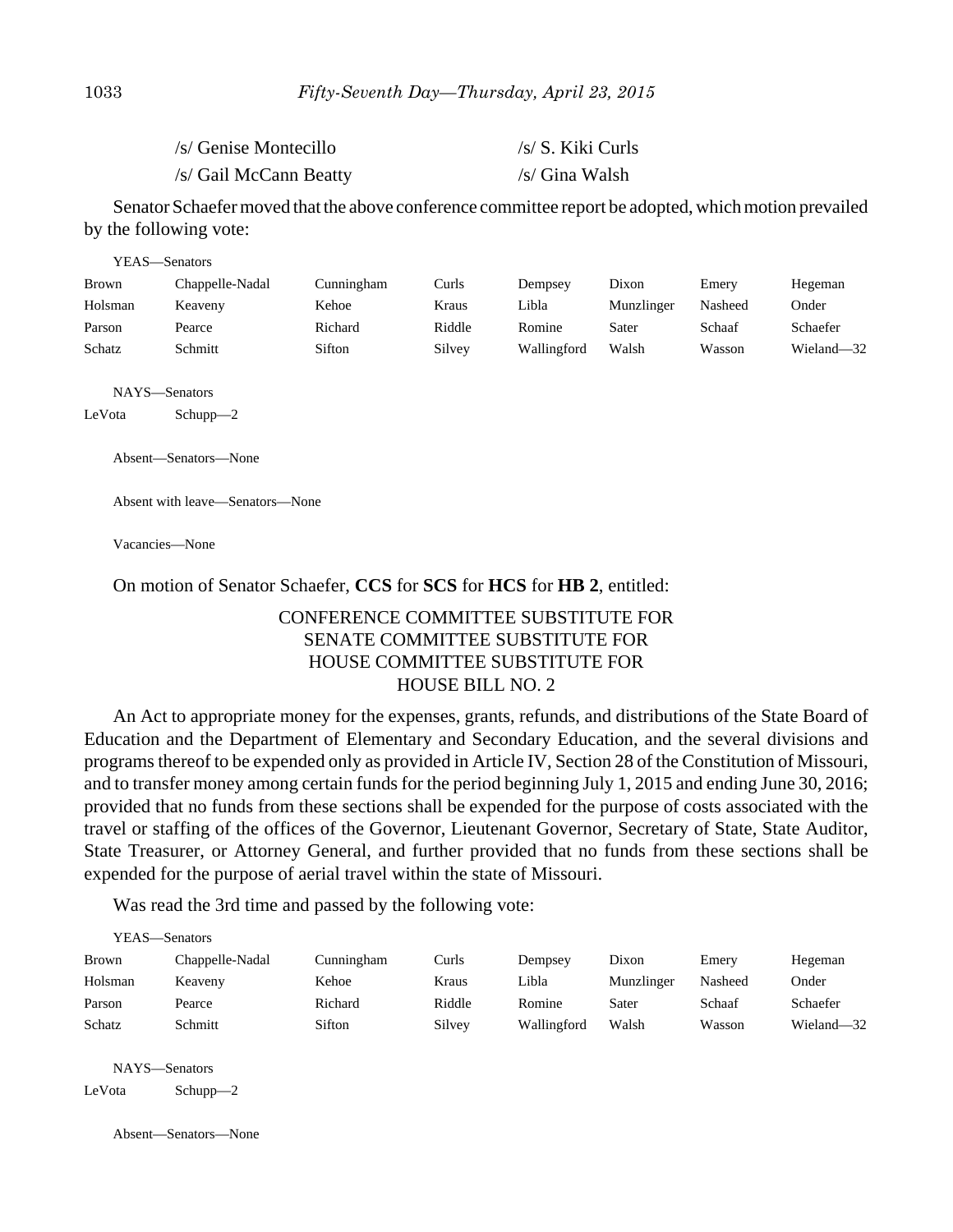Absent with leave—Senators—None

Vacancies—None

The President declared the bill passed.

On motion of Senator Schaefer, title to the bill was agreed to.

Senator Schaefer moved that the vote by which the bill passed be reconsidered.

Senator Richard moved that motion lay on the table, which motion prevailed.

Senator Schaefer, on behalf of the conference committee appointed to act with a like committee from the House on **SCS** for **HCS** for **HB 3** moved that the following conference committee report be taken up, which motion prevailed.

# CONFERENCE COMMITTEE REPORT ON SENATE COMMITTEE SUBSTITUTE FOR HOUSE COMMITTEE SUBSTITUTE FOR HOUSE BILL NO. 3

The Conference Committee appointed on Senate Committee Substitute for House Committee Substitute for House Bill No. 3, begs leave to report that we, after free and fair discussion of the differences, have agreed to recommend and do recommend to the respective bodies as follows:

- 1. That the Senate recede from its position on Senate Committee Substitute for House Committee Substitute for House Bill No. 3.
- 2. That the House recede from its position on House Committee Substitute for House Bill No. 3.
- 3. That the attached Conference Committee Substitute for Senate Committee Substitute for House Committee Substitute for House Bill No. 3, be truly agreed to and finally passed.

| FOR THE HOUSE:         | FOR THE SENATE:   |
|------------------------|-------------------|
| /s/ Thomas Flanigan    | /s/ Kurt Schaefer |
| /s/ Scott Fitzpatrick  | /s/ David Pearce  |
| /s/ Donna Lichtenegger | /s/Dan Brown      |
| Stephen Webber         | /s/ S. Kiki Curls |
| /s/ Gail McCann Beatty | Gina Walsh        |

Senator Schaefer moved that the above conference committee report be adopted, which motion prevailed by the following vote:

| YEAS—Senators |                 |            |            |         |          |        |         |
|---------------|-----------------|------------|------------|---------|----------|--------|---------|
| Brown         | Chappelle-Nadal | Cunningham | Curls      | Dempsey | Dixon    | Emery  | Hegeman |
| Kehoe         | Kraus           | Libla      | Munzlinger | Nasheed | Onder    | Parson | Pearce  |
| Richard       | Riddle          | Romine     | Sater      | Schaaf  | Schaefer | Schatz | Schmitt |
| Silvey        | Wallingford     | Wasson     | Wieland-28 |         |          |        |         |
|               |                 |            |            |         |          |        |         |
| NAYS-Senators |                 |            |            |         |          |        |         |
| Holsman       | Keaveny         | LeVota     | Schupp     | Sifton  | Walsh-6  |        |         |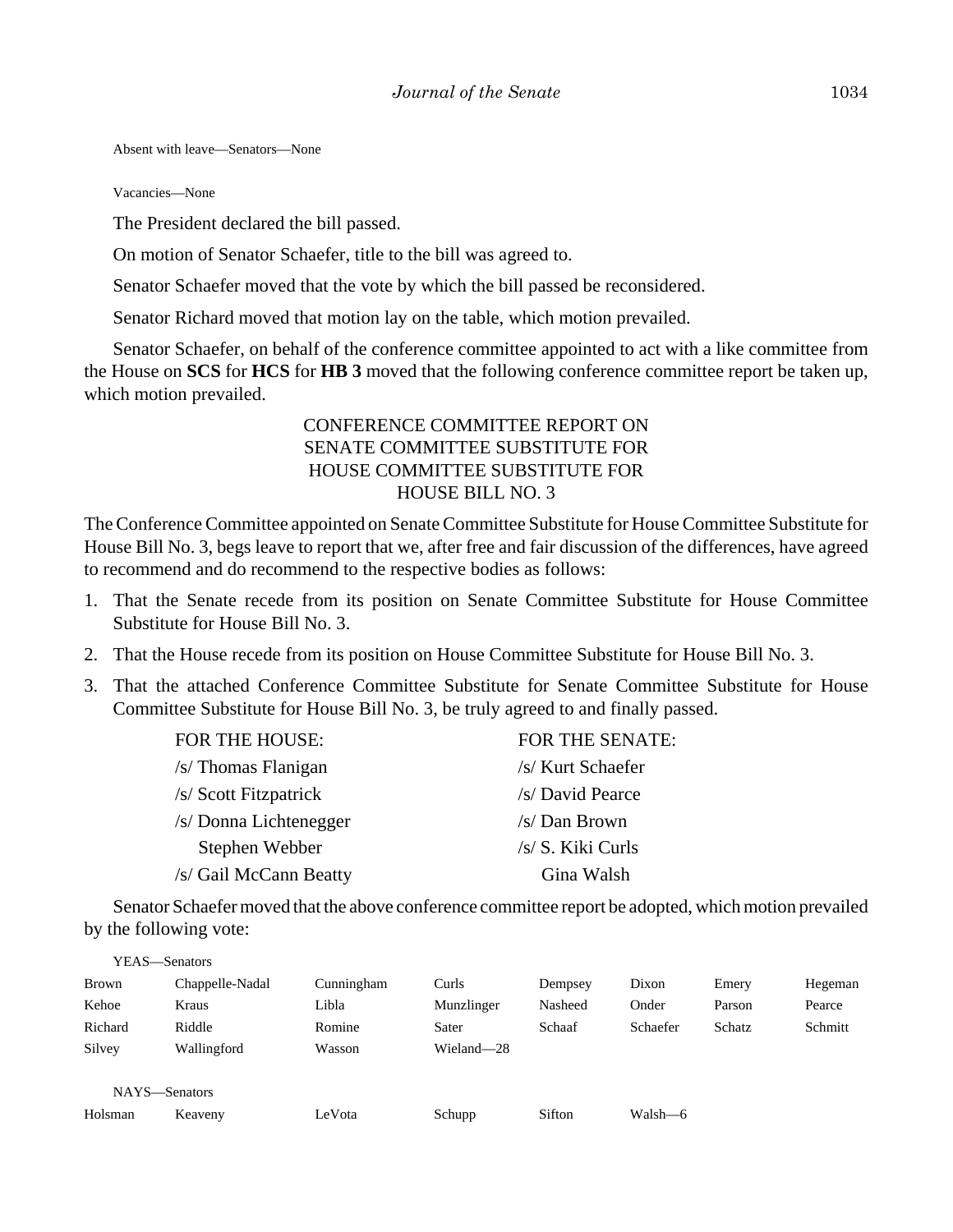Absent—Senators—None

Absent with leave—Senators—None

Vacancies—None

#### On motion of Senator Schaefer, **CCS** for **SCS** for **HCS** for **HB 3**, entitled:

# CONFERENCE COMMITTEE SUBSTITUTE FOR SENATE COMMITTEE SUBSTITUTE FOR HOUSE COMMITTEE SUBSTITUTE FOR HOUSE BILL NO. 3

An Act to appropriate money for the expenses, grants, refunds, and distributions of the Department of Higher Education, the several divisions, programs, and institutions of higher education included therein to be expended only as provided in Article IV, Section 28 of the Constitution of Missouri, and to transfer money among certain funds for the period beginning July 1, 2015 and ending June 30, 2016; provided that no funds from these sections shall be expended for the purpose of costs associated with the travel or staffing of the offices of the Governor, Lieutenant Governor, Secretary of State, State Auditor, State Treasurer, or Attorney General, and further provided that no funds shall be expended at public institutions of higher education that offer a tuition rate to any student with an unlawful immigration status in the United States that is less than the tuition rate charged to international students, and further provided that no scholarship funds shall be expended on behalf of students with an unlawful immigration status in the United States.

Was read the 3rd time and passed by the following vote:

| YEAS—Senators   |            |            |         |          |        |         |         |
|-----------------|------------|------------|---------|----------|--------|---------|---------|
| <b>Brown</b>    | Cunningham | Curls      | Dempsey | Dixon    | Emery  | Hegeman | Kehoe   |
| Kraus           | Libla      | Munzlinger | Nasheed | Onder    | Parson | Pearce  | Richard |
| Riddle          | Romine     | Sater      | Schaaf  | Schaefer | Schatz | Schmitt | Silvey  |
| Wallingford     | Wasson     | Wieland-27 |         |          |        |         |         |
| NAYS-Senators   |            |            |         |          |        |         |         |
| Chappelle-Nadal | Holsman    | Keaveny    | LeVota  | Schupp   | Sifton | Walsh-7 |         |

Absent—Senators—None

Absent with leave—Senators—None

Vacancies—None

The President declared the bill passed.

On motion of Senator Schaefer, title to the bill was agreed to.

Senator Schaefer moved that the vote by which the bill passed be reconsidered.

Senator Richard moved that motion lay on the table, which motion prevailed.

#### **MESSAGES FROM THE HOUSE**

The following messages were received from the House of Representatives through its Chief Clerk: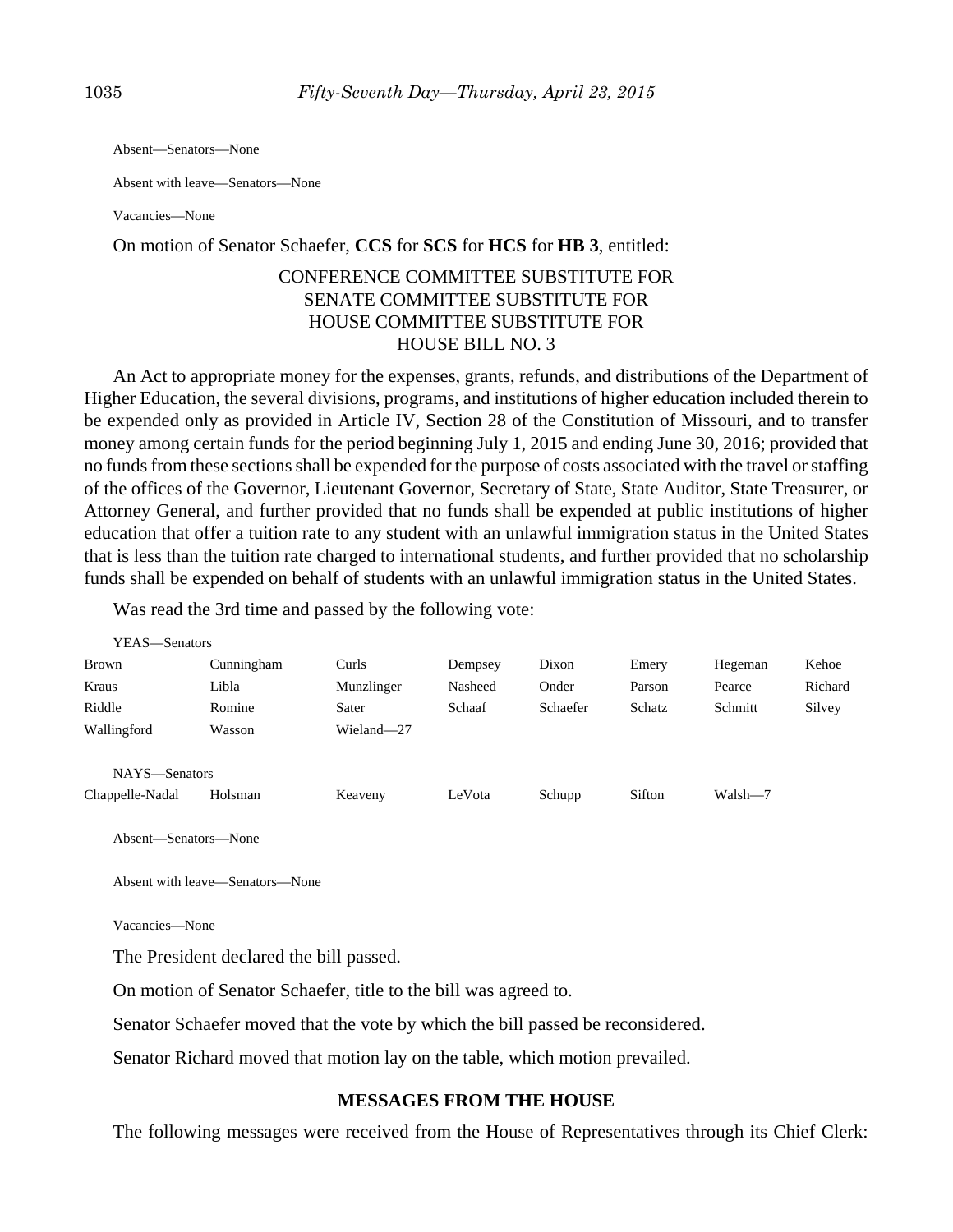Mr. President: I am instructed by the House of Representatives to inform the Senate that the House has taken up and adopted the Conference Committee Report on **SCS** for **HCS** for **HB 6** and has taken up and passed **CCS** for **SCS** for **HCS** for **HB 6**.

Also,

Mr. President: I am instructed by the House of Representatives to inform the Senate that the House has taken up and adopted the Conference Committee Report on **SCS** for **HCS** for **HB 7** and has taken up and passed **CCS** for **SCS** for **HCS** for **HB 7**.

## **PRIVILEGED MOTIONS**

Senator Schaefer, on behalf of the conference committee appointed to act with a like committee from the House on **SCS** for **HCS** for **HB 4** moved that the following conference committee report be taken up, which motion prevailed.

Senator Kehoe assumed the Chair.

# CONFERENCE COMMITTEE REPORT ON SENATE COMMITTEE SUBSTITUTE FOR HOUSE COMMITTEE SUBSTITUTE FOR HOUSE BILL NO. 4

The Conference Committee appointed on Senate Committee Substitute for House Committee Substitute for House Bill No. 4, begs leave to report that we, after free and fair discussion of the differences, have agreed to recommend and do recommend to the respective bodies as follows:

- 1. That the Senate recede from its position on Senate Committee Substitute for House Committee Substitute for House Bill No. 4.
- 2. That the House recede from its position on House Committee Substitute for House Bill No. 4.
- 3. That the attached Conference Committee Substitute for Senate Committee Substitute for House Committee Substitute for House Bill No. 4, be truly agreed to and finally passed.

| FOR THE HOUSE:           | FOR THE SENATE:   |
|--------------------------|-------------------|
| /s/ Thomas Flanigan      | /s/ Kurt Schaefer |
| <b>Scott Fitzpatrick</b> | /s/ Dan Brown     |
| /s/ Lincoln Hough        | /s/ Ryan Silvey   |
| /s/ Jeremy LaFaver       | /s/ S. Kiki Curls |
| /s/ Gail McCann Beatty   | /s/ Gina Walsh    |
|                          |                   |

Senator Schaefer moved that the above conference committee report be adopted, which motion prevailed by the following vote:

| YEAS—Senators |                 |            |         |         |        |             |         |
|---------------|-----------------|------------|---------|---------|--------|-------------|---------|
| Brown         | Chappelle-Nadal | Cunningham | Curls   | Dempsey | Dixon  | Emery       | Hegeman |
| Holsman       | Keaveny         | Kehoe      | Kraus   | LeVota  | Libla  | Munzlinger  | Nasheed |
| Onder         | Parson          | Pearce     | Richard | Riddle  | Romine | Sater       | Schaaf  |
| Schaefer      | Schatz          | Schmitt    | Schupp  | Sifton  | Silvey | Wallingford | Walsh   |
| Wasson        | Wieland—34      |            |         |         |        |             |         |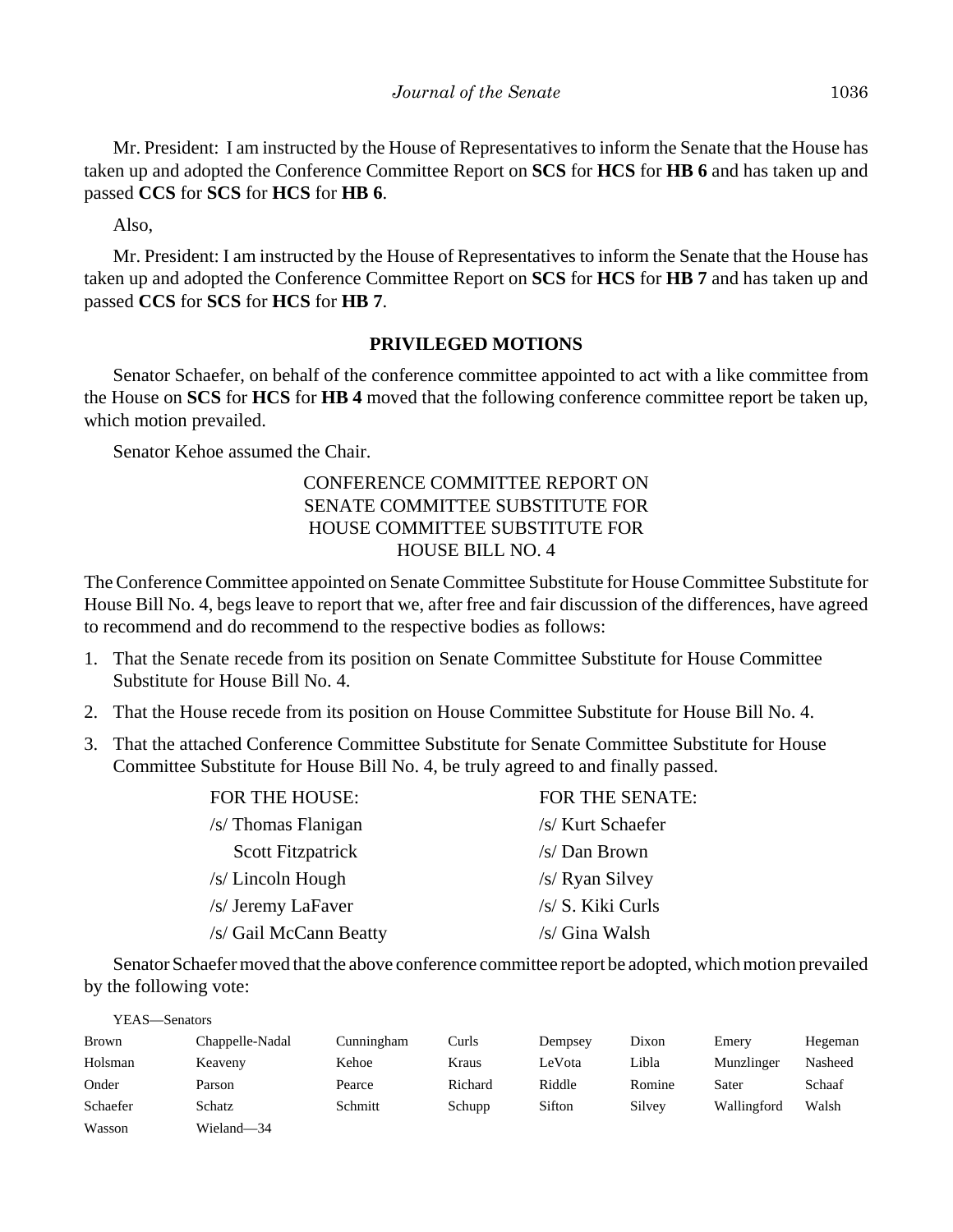NAYS—Senators—None

Absent—Senators—None

Absent with leave—Senators—None

Vacancies—None

#### On motion of Senator Schaefer, **CCS** for **SCS** for **HCS** for **HB 4**, entitled:

## CONFERENCE COMMITTEE SUBSTITUTE FOR SENATE COMMITTEE SUBSTITUTE FOR HOUSE COMMITTEE SUBSTITUTE FOR HOUSE BILL NO. 4

An Act to appropriate money for the expenses, grants, refunds, and distributions of the Department of Revenue, the Department of Transportation, and the several divisions and programs thereof to be expended only as provided in Article IV, Section 28 of the Constitution of Missouri, and to transfer money among certain funds for the period beginning July 1, 2015 and ending June 30, 2016; provided that no funds from these sections shall be expended for the purpose of costs associated with the offices of the Governor, Lieutenant Governor, Secretary of State, State Auditor, State Treasurer, or Attorney General, and further provided that no funds shall be used to pay the costs of conferences or meetings held by the American Association of Motor Vehicle Administrators (AAMVA), travel to attend such conferences or meetings, participation with boards, committees, or administration of AAMVA, or for the collection or retention of individual data by AAMVA that violates any state law.

Was read the 3rd time and passed by the following vote:

| YEAS—Senators |                 |            |         |         |        |             |         |
|---------------|-----------------|------------|---------|---------|--------|-------------|---------|
| <b>Brown</b>  | Chappelle-Nadal | Cunningham | Curls   | Dempsey | Dixon  | Emery       | Hegeman |
| Holsman       | Keaveny         | Kehoe      | Kraus   | LeVota  | Libla  | Munzlinger  | Nasheed |
| Onder         | Parson          | Pearce     | Richard | Riddle  | Romine | Sater       | Schaaf  |
| Schaefer      | Schatz          | Schmitt    | Schupp  | Sifton  | Silvey | Wallingford | Walsh   |
| Wasson        | Wieland-34      |            |         |         |        |             |         |
|               |                 |            |         |         |        |             |         |

NAYS—Senators—None

Absent—Senators—None

Absent with leave—Senators—None

Vacancies—None

The President declared the bill passed.

On motion of Senator Schaefer, title to the bill was agreed to.

Senator Schaefer moved that the vote by which the bill passed be reconsidered.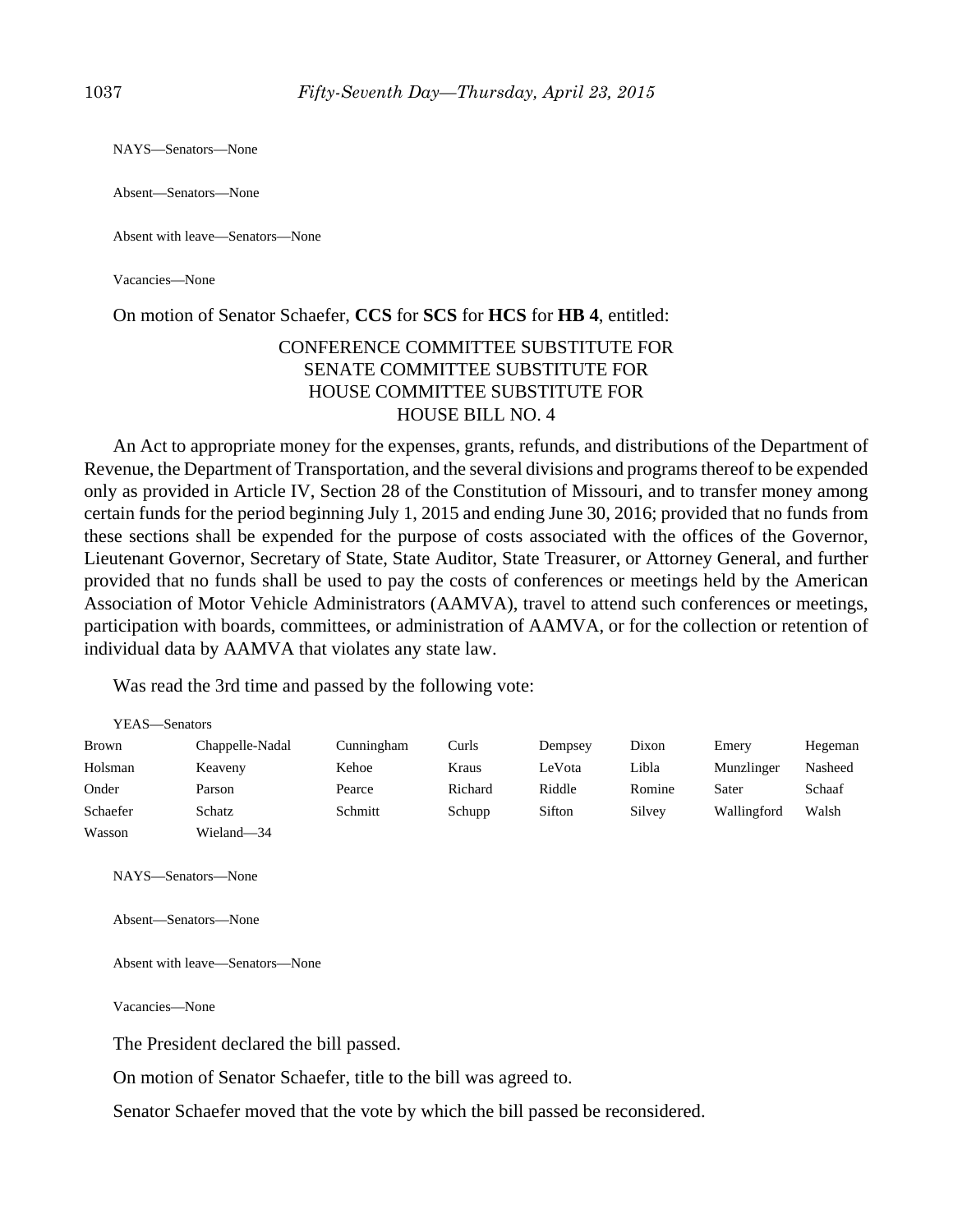Senator Richard moved that motion lay on the table, which motion prevailed.

Senator Schaefer, on behalf of the conference committee appointed to act with a like committee from the House on **SCS** for **HCS** for **HB 5** moved that the following conference committee report be taken up, which motion prevailed.

# CONFERENCE COMMITTEE REPORT ON SENATE COMMITTEE SUBSTITUTE FOR HOUSE COMMITTEE SUBSTITUTE FOR HOUSE BILL NO. 5

The Conference Committee appointed on Senate Committee Substitute for House Committee Substitute for House Bill No. 5, begs leave to report that we, after free and fair discussion of the differences, have agreed to recommend and do recommend to the respective bodies as follows:

- 1. That the Senate recede from its position on Senate Committee Substitute for House Committee Substitute for House Bill No. 5.
- 2. That the House recede from its position on House Committee Substitute for House Bill No. 5.
- 3. That the attached Conference Committee Substitute for Senate Committee Substitute for House Committee Substitute for House Bill No. 5, be truly agreed to and finally passed.

| FOR THE HOUSE:         | FOR THE SENATE:    |
|------------------------|--------------------|
| $/s$ Thomas Flanigan   | /s/ Kurt Schaefer  |
| /s/ Scott Fitzpatrick  | Dan Brown          |
| $/s$ Robert Ross       | <b>Ryan Silvey</b> |
| Jeremy Lafaver         | /s/ S. Kiki Curls  |
| /s/ Gail McCann Beatty | /s/ Gina Walsh     |
|                        |                    |

Senator Schmitt assumed the Chair.

Senator Schaefer moved that the above conference committee report be adopted, which motion prevailed by the following vote:

| YEAS—Senators |                 |            |        |         |        |             |            |
|---------------|-----------------|------------|--------|---------|--------|-------------|------------|
| <b>Brown</b>  | Chappelle-Nadal | Cunningham | Curls  | Dempsey | Dixon  | Hegeman     | Keaveny    |
| Kehoe         | Libla           | Munzlinger | Onder  | Parson  | Pearce | Richard     | Riddle     |
| Romine        | Sater           | Schaefer   | Schatz | Schmitt | Sifton | Wallingford | Walsh      |
| Wasson        | Wieland-26      |            |        |         |        |             |            |
| NAYS-Senators |                 |            | LeVota | Nasheed |        |             |            |
| Emery         | Holsman         | Kraus      |        |         | Schaaf | Schupp      | $Silvey-8$ |

Absent—Senators—None

Absent with leave—Senators—None

Vacancies—None

On motion of Senator Schaefer, **CCS** for **SCS** for **HCS** for **HB 5**, entitled: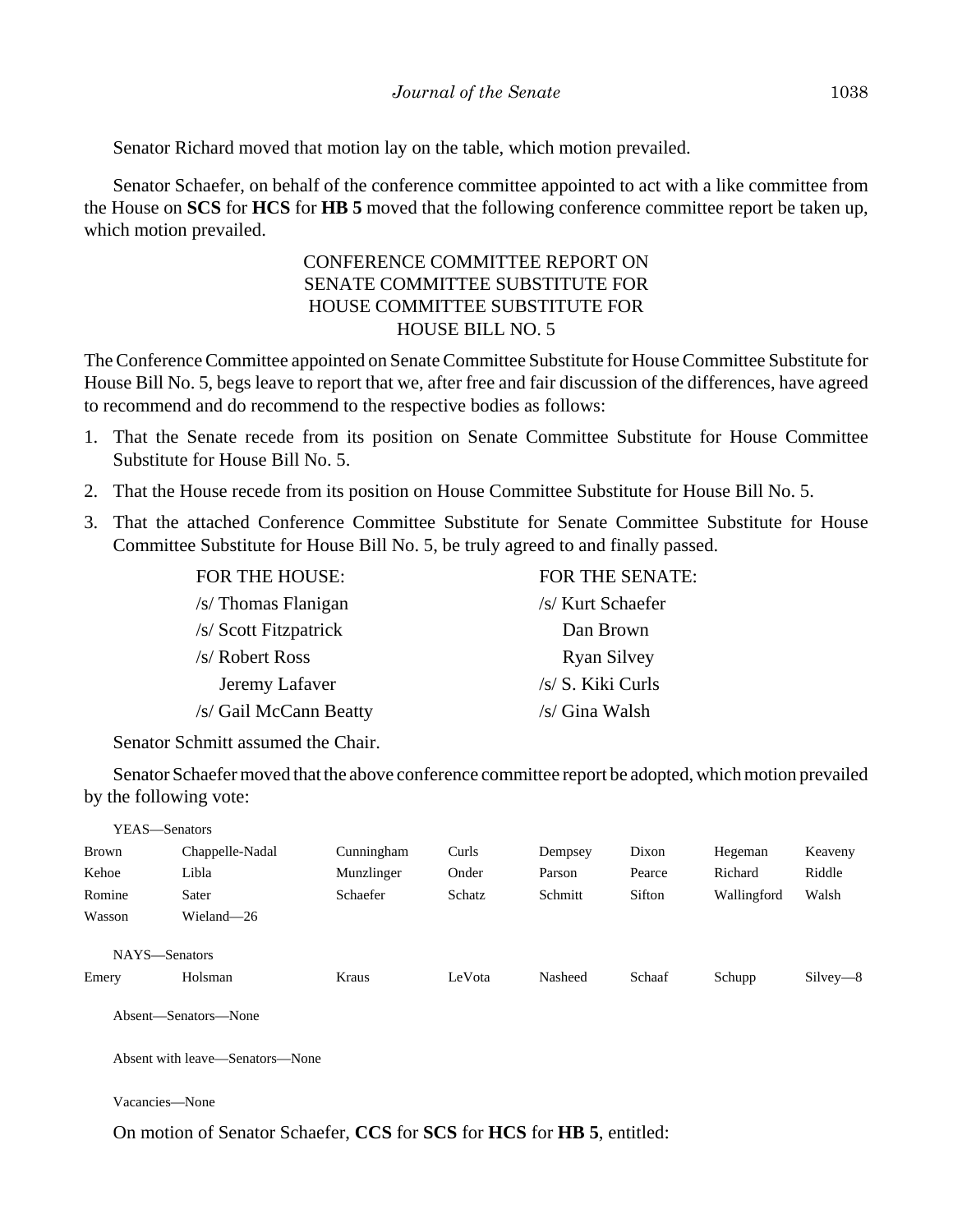# CONFERENCE COMMITTEE SUBSTITUTE FOR SENATE COMMITTEE SUBSTITUTE FOR HOUSE COMMITTEE SUBSTITUTE FOR HOUSE BILL NO. 5

An Act to appropriate money for the expenses, grants, refunds, and distributions of the Office of Administration, the Department of Transportation, the Department of Conservation, the Department of Public Safety, the Chief Executive's Office, and the several divisions and programs thereof to be expended only as provided in Article IV, Section 28 of the Constitution of Missouri, and to transfer money among certain funds for the period beginning July 1, 2015 and ending June 30, 2016; provided that no funds from these sections shall be expended for the purpose of costs associated with the travel or staffing of the offices of the Governor, Lieutenant Governor, Secretary of State, State Auditor, State Treasurer, or Attorney General.

Was read the 3rd time and passed by the following vote:

| YEAS—Senators |                 |            |        |         |        |             |            |
|---------------|-----------------|------------|--------|---------|--------|-------------|------------|
| <b>Brown</b>  | Chappelle-Nadal | Cunningham | Curls  | Dempsey | Dixon  | Hegeman     | Keaveny    |
| Kehoe         | Libla           | Munzlinger | Onder  | Parson  | Pearce | Richard     | Riddle     |
| Romine        | Sater           | Schaefer   | Schatz | Schmitt | Sifton | Wallingford | Walsh      |
| Wasson        | Wieland-26      |            |        |         |        |             |            |
| NAYS-Senators |                 |            |        |         |        |             |            |
| Emery         | Holsman         | Kraus      | LeVota | Nasheed | Schaaf | Schupp      | $Silvey-8$ |

Absent—Senators—None

Absent with leave—Senators—None

Vacancies—None

The President declared the bill passed.

On motion of Senator Schaefer, title to the bill was agreed to.

Senator Schaefer moved that the vote by which the bill passed be reconsidered.

Senator Richard moved that motion lay on the table, which motion prevailed.

Senator Schaefer, on behalf of the conference committee appointed to act with a like committee from the House on **SCS** for **HCS** for **HB 6** moved that the following conference committee report be taken up, which motion prevailed.

Senator Schmitt assumed the Chair.

# CONFERENCE COMMITTEE REPORT ON SENATE COMMITTEE SUBSTITUTE FOR HOUSE COMMITTEE SUBSTITUTE FOR HOUSE BILL NO. 6

The Conference Committee appointed on Senate Committee Substitute for House Committee Substitute for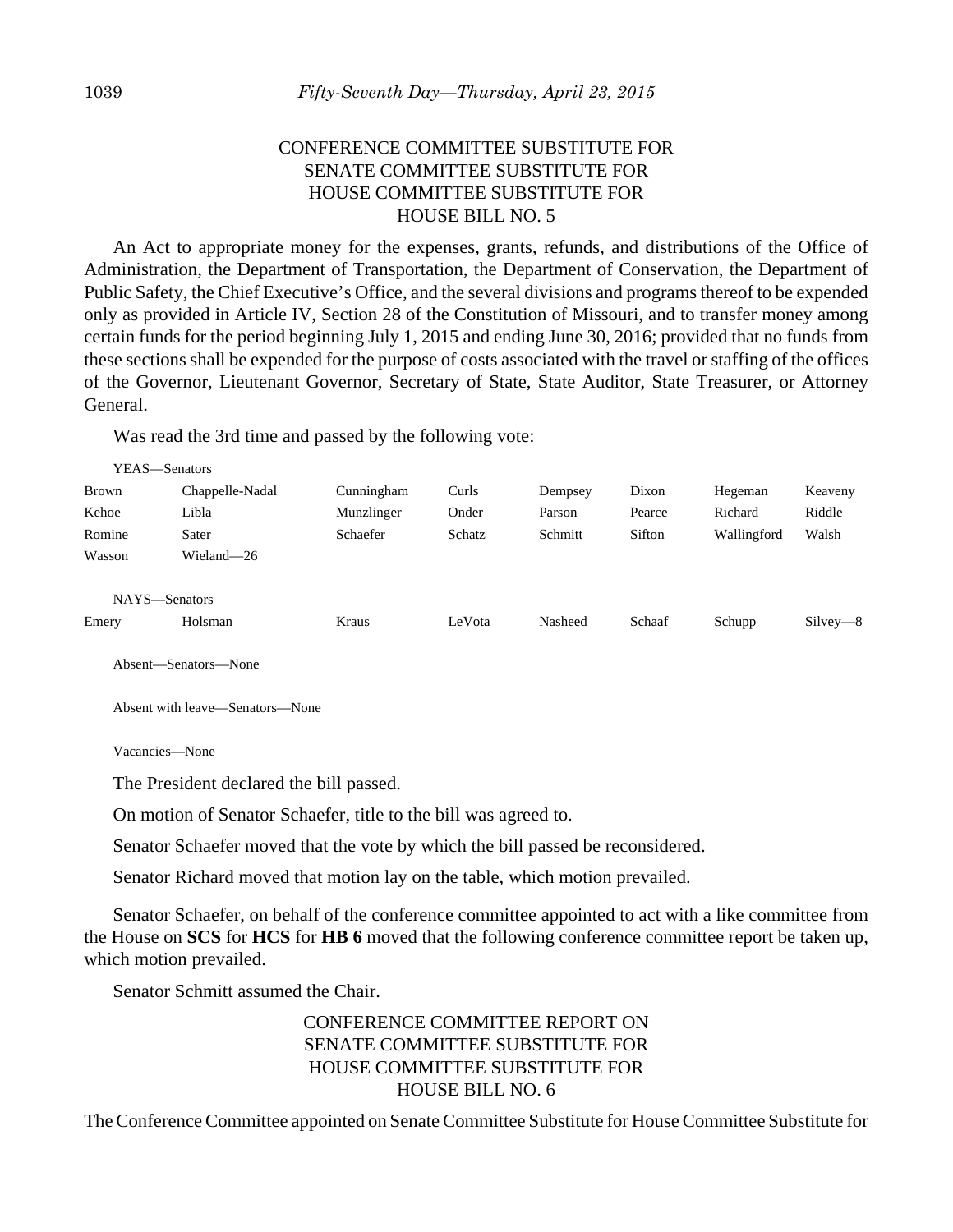House Bill No. 6, begs leave to report that we, after free and fair discussion of the differences, have agreed to recommend and do recommend to the respective bodies as follows:

- 1. That the Senate recede from its position on Senate Committee Substitute for House Committee Substitute for House Bill No. 6.
- 2. That the House recede from its position on House Committee Substitute for House Bill No. 6.
- 3. That the attached Conference Committee Substitute for Senate Committee Substitute for House Committee Substitute for House Bill No. 6, be truly agreed to and finally passed.

| <b>FOR THE HOUSE:</b>   | <b>FOR THE SENATE:</b> |
|-------------------------|------------------------|
| /s/ Thomas Flanigan     | /s/ Kurt Schaefer      |
| /s/ Scott Fitzpatrick   | /s/ Michael L. Parson  |
| /s/ Craig Redmon        | /s/ Dan Brown          |
| <b>Kimberly Gardner</b> | /s/ S. Kiki Curls      |
| /s/ Gail McCann Beatty  | /s/ Gina Walsh         |

Senator Schaefer moved that the above conference committee report be adopted, which motion prevailed by the following vote:

| YEAS—Senators |                 |            |         |         |        |             |         |
|---------------|-----------------|------------|---------|---------|--------|-------------|---------|
| <b>Brown</b>  | Chappelle-Nadal | Cunningham | Curls   | Dempsey | Dixon  | Emery       | Hegeman |
| Holsman       | Keaveny         | Kehoe      | Kraus   | LeVota  | Libla  | Munzlinger  | Nasheed |
| Onder         | Parson          | Pearce     | Richard | Riddle  | Romine | Sater       | Schaaf  |
| Schaefer      | Schatz          | Schmitt    | Schupp  | Sifton  | Silvey | Wallingford | Walsh   |
| Wasson        | Wieland-34      |            |         |         |        |             |         |

NAYS—Senators—None

Absent—Senators—None

Absent with leave—Senators—None

Vacancies—None

On motion of Senator Schaefer, **CCS** for **SCS** for **HCS** for **HB 6**, entitled:

# CONFERENCE COMMITTEE SUBSTITUTE FOR SENATE COMMITTEE SUBSTITUTE FOR HOUSE COMMITTEE SUBSTITUTE FOR HOUSE BILL NO. 6

An Act to appropriate money for the expenses, grants, refunds, and distributions of the Department of Agriculture, Department of Natural Resources, Department of Conservation, and the several divisions and programs thereof and for the expenses, grants, refunds, distributions, and capital improvements projects involving the repair, replacement, and maintenance of state buildings and facilities of the Department of Natural Resources and the several divisions and programs thereof to be expended only as provided in Article IV, Section 28 of the Constitution of Missouri, and to transfer money among certain funds, for the period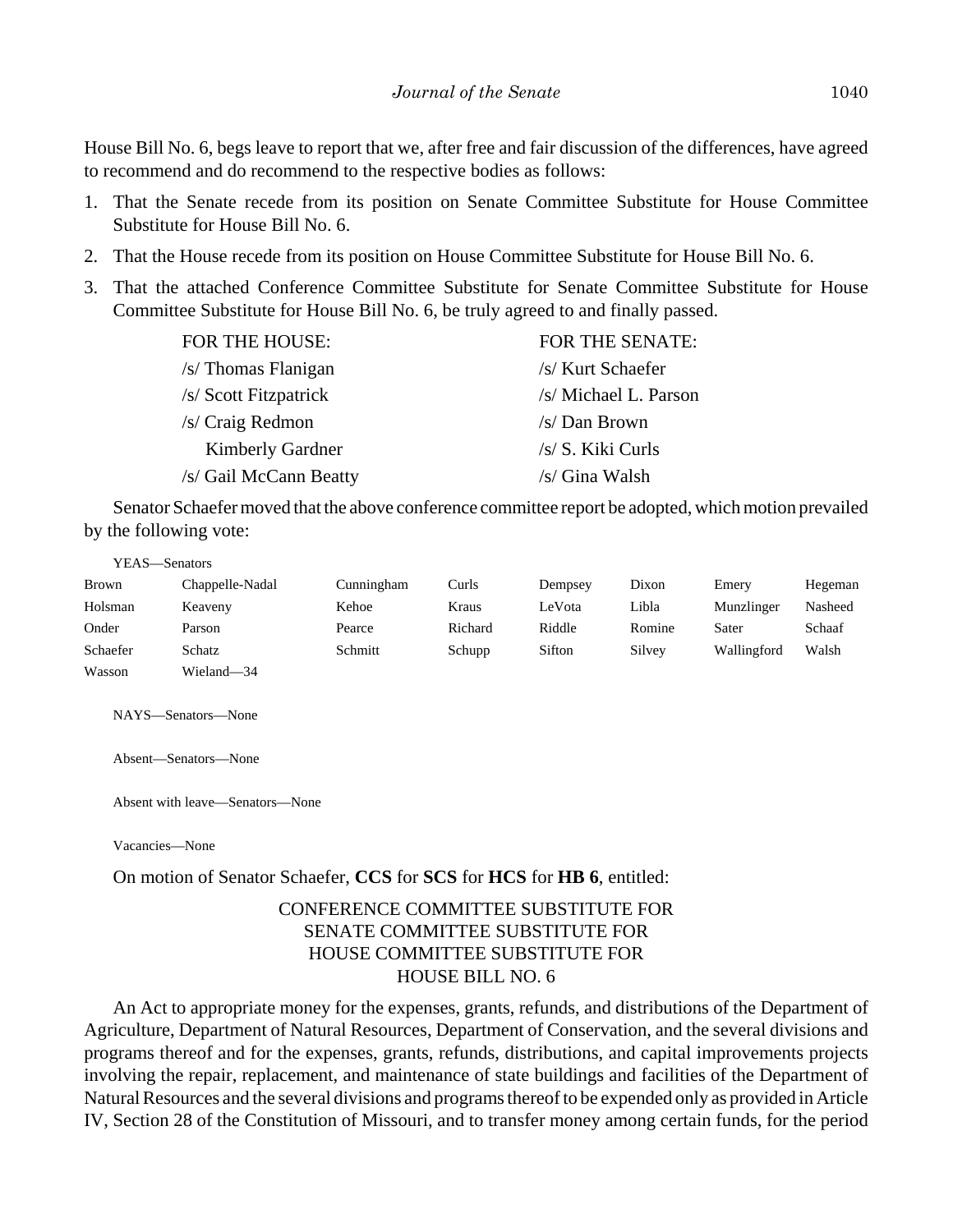beginning July 1, 2015 and ending June 30, 2016; provided that no funds from these sections shall be expended for the purpose of costs associated with the offices of the Governor, Lieutenant Governor, Secretary of State, State Auditor, State Treasurer, or Attorney General.

Was read the 3rd time and passed by the following vote:

| YEAS—Senators |                      |            |         |         |        |             |         |
|---------------|----------------------|------------|---------|---------|--------|-------------|---------|
| <b>Brown</b>  | Chappelle-Nadal      | Cunningham | Curls   | Dempsey | Dixon  | Emery       | Hegeman |
| Holsman       | Keaveny              | Kehoe      | Kraus   | LeVota  | Libla  | Munzlinger  | Nasheed |
| Onder         | Parson               | Pearce     | Richard | Riddle  | Romine | Sater       | Schaaf  |
| Schaefer      | Schatz               | Schmitt    | Schupp  | Sifton  | Silvey | Wallingford | Walsh   |
| Wasson        | Wieland-34           |            |         |         |        |             |         |
|               | NAYS—Senators—None   |            |         |         |        |             |         |
|               | Absent—Senators—None |            |         |         |        |             |         |

Absent with leave—Senators—None

Vacancies—None

The President declared the bill passed.

On motion of Senator Schaefer, title to the bill was agreed to.

Senator Schaefer moved that the vote by which the bill passed be reconsidered.

Senator Richard moved that motion lay on the table, which motion prevailed.

Senator Schaefer, on behalf of the conference committee appointed to act with a like committee from the House on **SCS** for **HCS** for **HB 7** moved that the following conference committee report be taken up, which motion prevailed.

# CONFERENCE COMMITTEE REPORT ON SENATE COMMITTEE SUBSTITUTE FOR HOUSE COMMITTEE SUBSTITUTE FOR HOUSE BILL NO. 7

The Conference Committee appointed on Senate Committee Substitute for House Committee Substitute for House Bill No. 7, begs leave to report that we, after free and fair discussion of the differences, have agreed to recommend and do recommend to the respective bodies as follows:

- 1. That the Senate recede from its position on Senate Committee Substitute for House Committee Substitute for House Bill No. 7.
- 2. That the House recede from its position on House Committee Substitute for House Bill No. 7.
- 3. That the attached Conference Committee Substitute for Senate Committee Substitute for House Committee Substitute for House Bill No. 7, be truly agreed to and finally passed.

FOR THE HOUSE: FOR THE SENATE: /s/ Thomas Flanigan /s/ Kurt Schaefer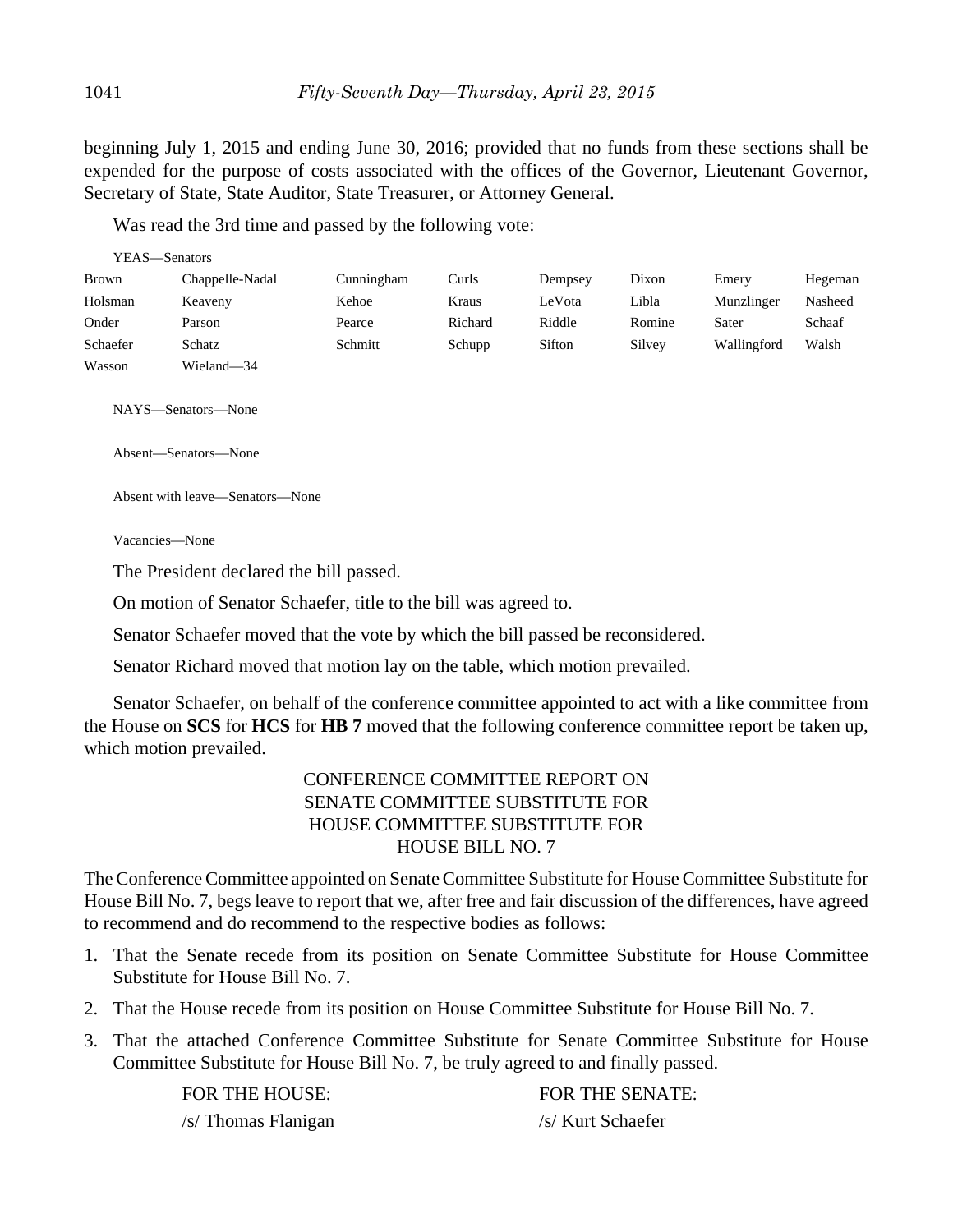| /s/ Scott Fitzpatrick  | /s/ Michael Kehoe |
|------------------------|-------------------|
| $/s/Lincoh$ Hough      | /s/ Ryan Silvey   |
| /s/ Stephen Webber     | /s/ S. Kiki Curls |
| /s/ Gail McCann Beatty | /s/ Gina Walsh    |

Senator Schaefer moved that the above conference committee report be adopted, which motion prevailed by the following vote:

| YEAS—Senators |                 |            |         |         |             |            |         |
|---------------|-----------------|------------|---------|---------|-------------|------------|---------|
| Brown         | Chappelle-Nadal | Cunningham | Curls   | Dempsey | Dixon       | Emery      | Hegeman |
| Holsman       | Keaveny         | Kehoe      | Kraus   | LeVota  | Libla       | Munzlinger | Nasheed |
| Onder         | Parson          | Pearce     | Richard | Riddle  | Romine      | Sater      | Schaaf  |
| Schaefer      | Schatz          | Schmitt    | Schupp  | Silvey  | Wallingford | Walsh      | Wasson  |
| Wieland-33    |                 |            |         |         |             |            |         |

NAYS—Senators—None

Absent—Senator Sifton—1

Absent with leave—Senators—None

Vacancies—None

On motion of Senator Schaefer, **CCS** for **SCS** for **HCS** for **HB 7**, entitled:

## CONFERENCE COMMITTEE SUBSTITUTE FOR SENATE COMMITTEE SUBSTITUTE FOR HOUSE COMMITTEE SUBSTITUTE FOR HOUSE BILL NO. 7

An Act to appropriate money for the expenses, grants, refunds, and distributions of the Department of Economic Development, Department of Insurance, Financial Institutions and Professional Registration, Department of Labor and Industrial Relations and the several divisions and programs thereof to be expended only as provided in Article IV, Section 28 of the Constitution of Missouri, and to transfer money among certain funds for the period beginning July 1, 2015 and ending June 30, 2016; provided that no funds from these sections shall be expended for the purpose of costs associated with the offices of the Governor, Lieutenant Governor, Secretary of State, State Auditor, State Treasurer, or Attorney General.

Was read the 3rd time and passed by the following vote:

| YEAS—Senators |                 |            |         |         |        |             |         |
|---------------|-----------------|------------|---------|---------|--------|-------------|---------|
| <b>Brown</b>  | Chappelle-Nadal | Cunningham | Curls   | Dempsey | Dixon  | Emery       | Hegeman |
| Holsman       | Keaveny         | Kehoe      | Kraus   | LeVota  | Libla  | Munzlinger  | Nasheed |
| Onder         | Parson          | Pearce     | Richard | Riddle  | Romine | Sater       | Schaaf  |
| Schaefer      | Schatz          | Schmitt    | Schupp  | Sifton  | Silvey | Wallingford | Walsh   |
| Wasson        | Wieland-34      |            |         |         |        |             |         |

NAYS—Senators—None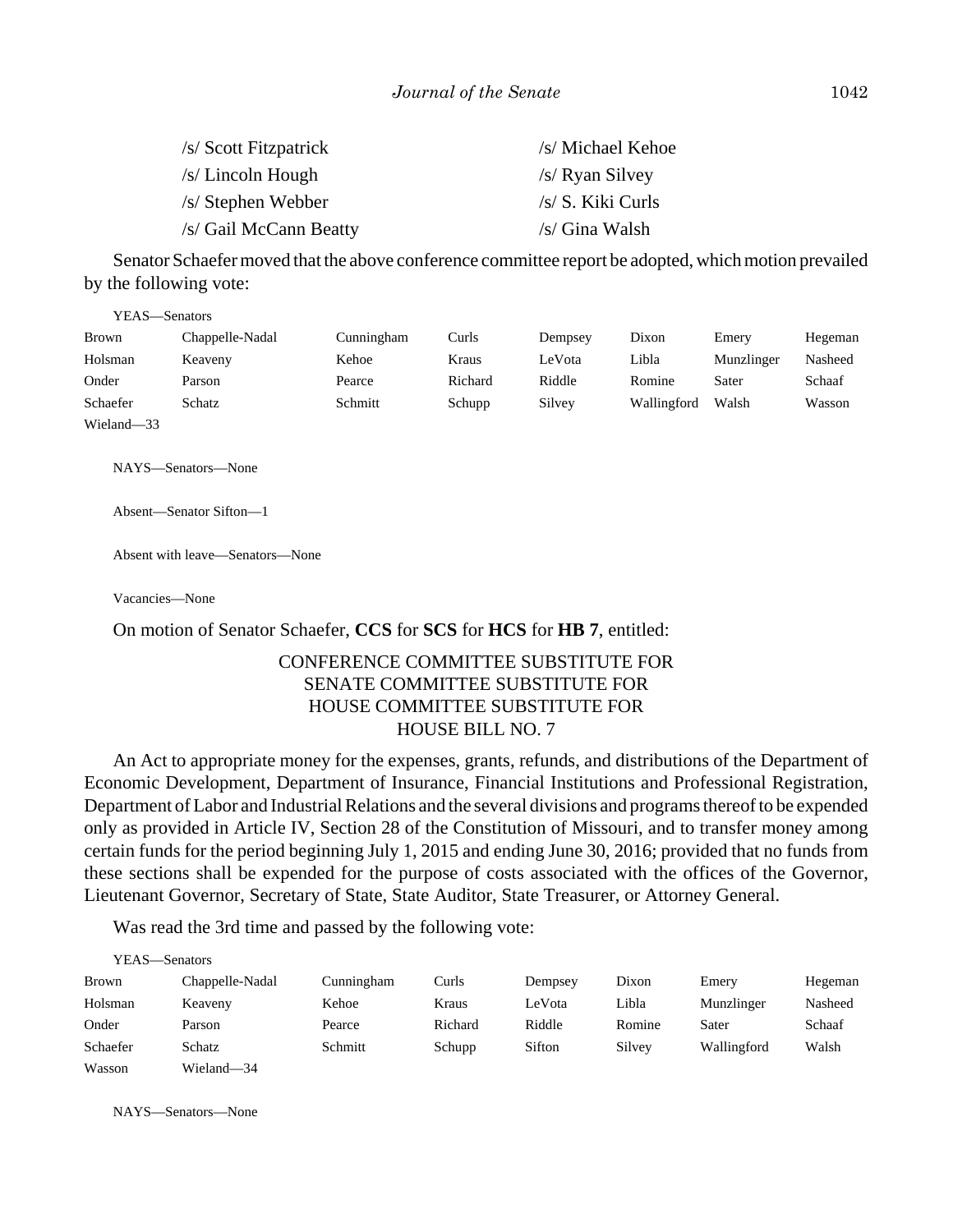Absent—Senators—None

Absent with leave—Senators—None

Vacancies—None

The President declared the bill passed.

On motion of Senator Schaefer, title to the bill was agreed to.

Senator Schaefer moved that the vote by which the bill passed be reconsidered.

Senator Richard moved that motion lay on the table, which motion prevailed.

Photographers from KRCG-TV were given permission to take pictures in the Senate Chamber.

# **MESSAGES FROM THE HOUSE**

The following messages were received from the House of Representatives through its Chief Clerk:

Mr. President: I am instructed by the House of Representatives to inform the Senate that the House has taken up and adopted the Conference Committee Report on **SCS** for **HCS** for **HB 8** and has taken up and passed **CCS** for **SCS** for **HCS** for **HB 8**.

Also,

Mr. President: I am instructed by the House of Representatives to inform the Senate that the House has taken up and adopted the Conference Committee Report on **SCS** for **HCS** for **HB 9** and has taken up and passed **CCS** for **SCS** for **HCS** for **HB 9**.

Also,

Mr. President: I am instructed by the House of Representatives to inform the Senate that the House has taken up and adopted the Conference Committee Report on **SCS** for **HCS** for **HB 10** and has taken up and passed **CCS** for **SCS** for **HCS** for **HB 10**.

Also,

Mr. President: I am instructed by the House of Representatives to inform the Senate that the House has taken up and adopted the Conference Committee Report on **SCS** for **HCS** for **HB 11**, as amended and has taken up and passed **CCS** for **SCS** for **HCS** for **HB 11**.

# **PRIVILEGED MOTIONS**

Senator Schaefer, on behalf of the conference committee appointed to act with a like committee from the House on **SCS** for **HCS** for **HB 8** moved that the following conference committee report be taken up, which motion prevailed.

> CONFERENCE COMMITTEE REPORT ON SENATE COMMITTEE SUBSTITUTE FOR HOUSE COMMITTEE SUBSTITUTE FOR HOUSE BILL NO. 8

The Conference Committee appointed on Senate Committee Substitute for House Committee Substitute for House Bill No. 8, begs leave to report that we, after free and fair discussion of the differences, have agreed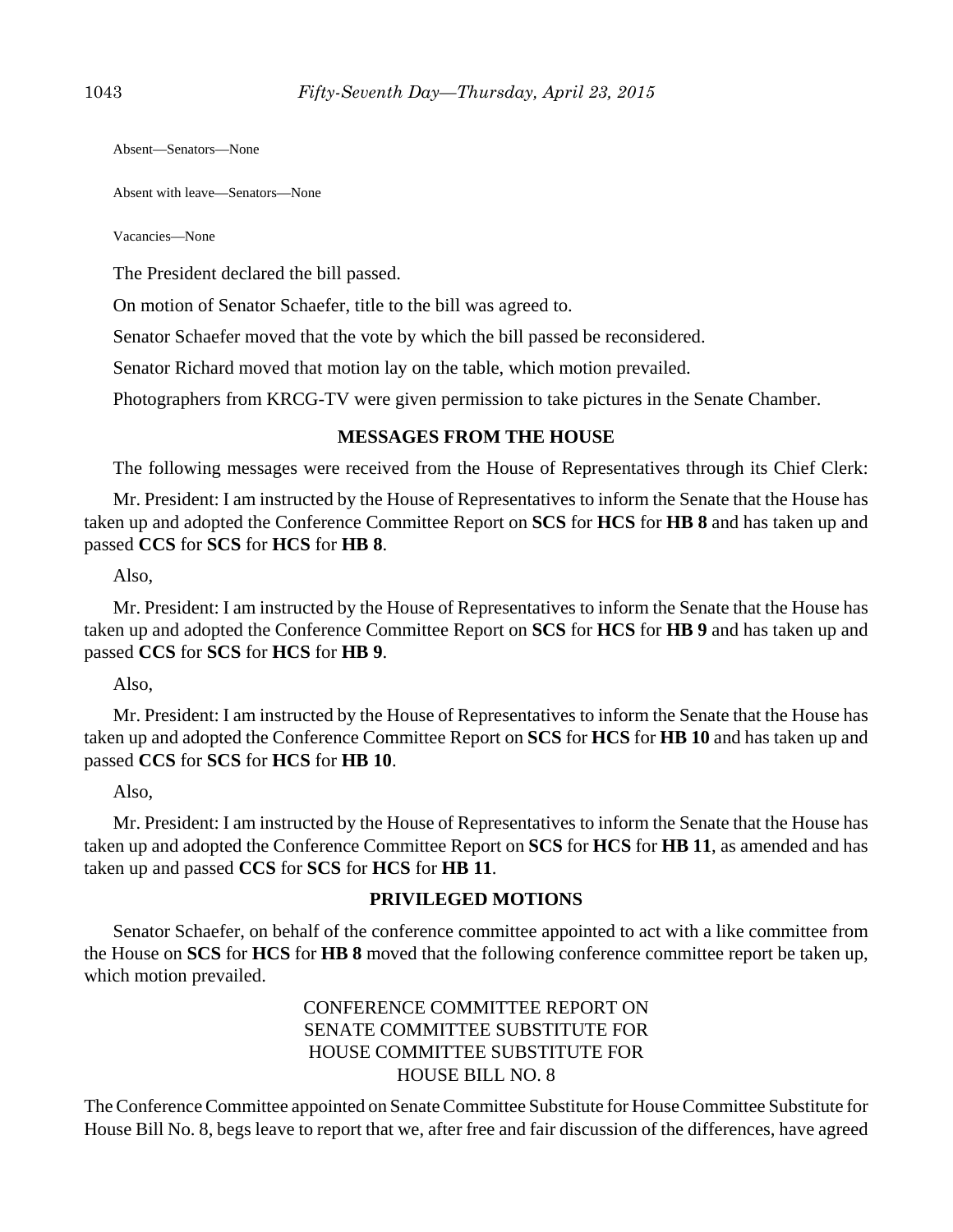to recommend and do recommend to the respective bodies as follows:

- 1. That the Senate recede from its position on Senate Committee Substitute for House Committee Substitute for House Bill No. 8.
- 2. That the House recede from its position on House Committee Substitute for House Bill No. 8.
- 3. That the attached Conference Committee Substitute for Senate Committee Substitute for House Committee Substitute for House Bill No. 8, be truly agreed to and finally passed.

| <b>FOR THE SENATE:</b> |
|------------------------|
| /s/ Kurt Schaefer      |
| /s/ Dan Brown          |
| /s/ Ryan Silvey        |
| /s/ S. Kiki Curls      |
| /s/ Gina Walsh         |
|                        |

Senator Schaefer moved that the above conference committee report be adopted, which motion prevailed by the following vote:

| YEAS—Senators |                 |            |        |         |             |         |          |
|---------------|-----------------|------------|--------|---------|-------------|---------|----------|
| <b>Brown</b>  | Chappelle-Nadal | Cunningham | Curls  | Dempsey | Dixon       | Emery   | Hegeman  |
| Keaveny       | Kehoe           | Kraus      | LeVota | Libla   | Munzlinger  | Nasheed | Onder    |
| Parson        | Pearce          | Richard    | Riddle | Romine  | Sater       | Schaaf  | Schaefer |
| Schatz        | Schmitt         | Schupp     | Sifton | Silvey  | Wallingford | Walsh   | Wasson   |
| Wieland-33    |                 |            |        |         |             |         |          |

NAYS—Senators—None

Absent—Senators—None

Absent with leave—Senator Holsman—1

Vacancies—None

On motion of Senator Schaefer, **CCS** for **SCS** for **HCS** for **HB 8**, entitled:

### CONFERENCE COMMITTEE SUBSTITUTE FOR SENATE COMMITTEE SUBSTITUTE FOR HOUSE COMMITTEE SUBSTITUTE FOR HOUSE BILL NO. 8

An Act to appropriate money for the expenses, grants, refunds, and distributions of the Department of Public Safety and the several divisions and programs thereof to be expended only as provided in Article IV, Section 28 of the Constitution of Missouri, and to transfer money among certain funds for the period beginning July 1, 2015 and ending June 30, 2016.

Was read the 3rd time and passed by the following vote:

|              | YEAS—Senators   |            |       |         |       |       |         |
|--------------|-----------------|------------|-------|---------|-------|-------|---------|
| <b>Brown</b> | Chappelle-Nadal | Cunningham | Curls | Dempsey | Dixon | Emery | Hegeman |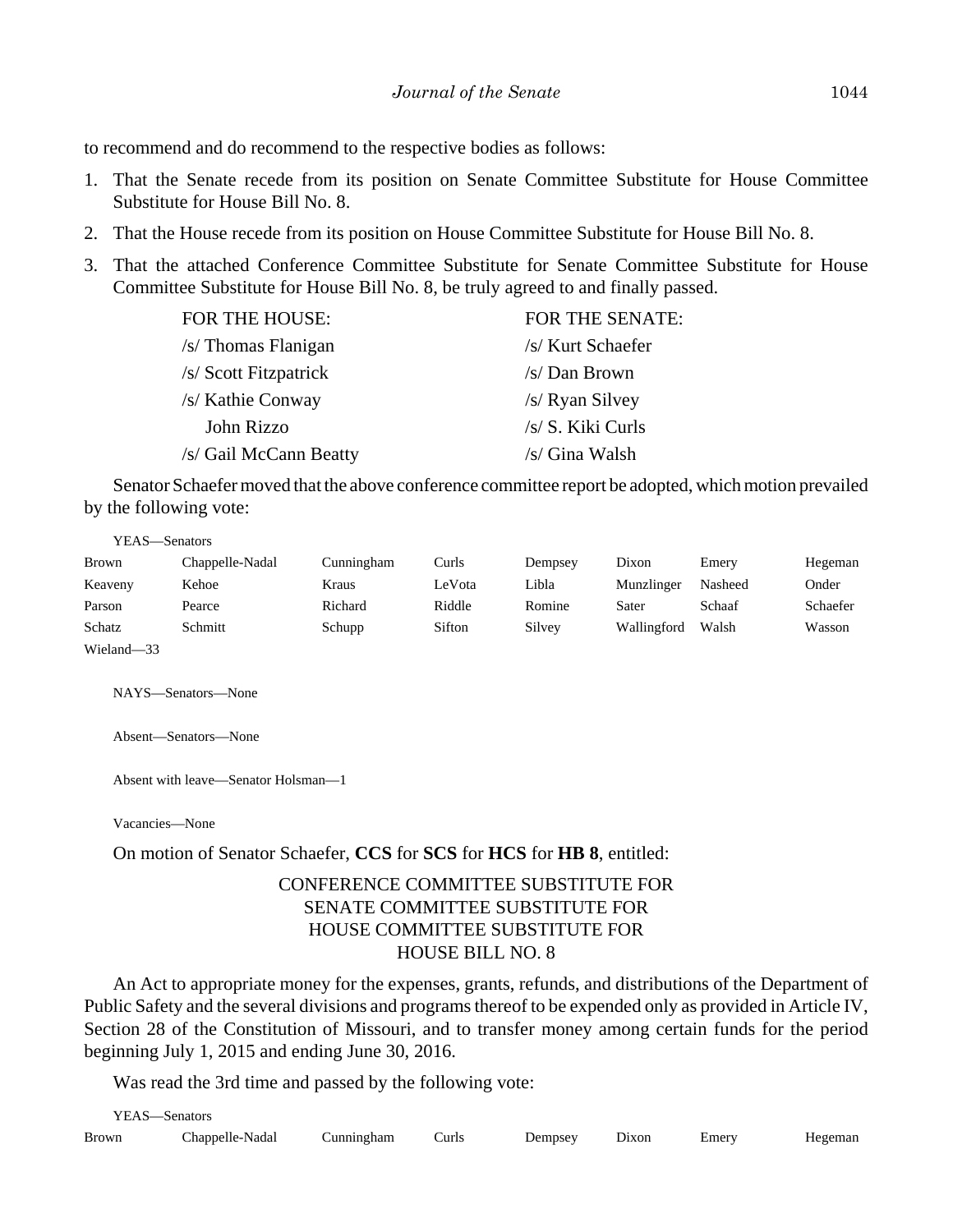| Keaveny    | Kehoe   | Kraus   | LeVota | Libla  | Munzlinger  | Nasheed | Onder    |
|------------|---------|---------|--------|--------|-------------|---------|----------|
| Parson     | Pearce  | Richard | Riddle | Romine | Sater       | Schaaf  | Schaefer |
| Schatz     | Schmitt | Schupp  | Sifton | Silvey | Wallingford | Walsh   | Wasson   |
| Wieland-33 |         |         |        |        |             |         |          |

NAYS—Senators—None

Absent—Senators—None

Absent with leave—Senator Holsman—1

Vacancies—None

The President declared the bill passed.

On motion of Senator Schaefer, title to the bill was agreed to.

Senator Schaefer moved that the vote by which the bill passed be reconsidered.

Senator Richard moved that motion lay on the table, which motion prevailed.

Senator Schaefer, on behalf of the conference committee appointed to act with a like committee from the House on **SCS** for **HCS** for **HB 9** moved that the following conference committee report be taken up, which motion prevailed.

# CONFERENCE COMMITTEE REPORT ON SENATE COMMITTEE SUBSTITUTE FOR HOUSE COMMITTEE SUBSTITUTE FOR HOUSE BILL NO. 9

The Conference Committee appointed on Senate Committee Substitute for House Committee Substitute for House Bill No. 9, begs leave to report that we, after free and fair discussion of the differences, have agreed to recommend and do recommend to the respective bodies as follows:

- 1. That the Senate recede from its position on Senate Committee Substitute for House Committee Substitute for House Bill No. 9.
- 2. That the House recede from its position on House Committee Substitute for House Bill No. 9.
- 3. That the attached Conference Committee Substitute for Senate Committee Substitute for House Committee Substitute for House Bill No. 9, be truly agreed to and finally passed.

| <b>FOR THE HOUSE:</b>     | <b>FOR THE SENATE:</b> |
|---------------------------|------------------------|
| $/s$ Thomas Flanigan      | /s/ Kurt Schaefer      |
| /s/ Scott Fitzpatrick     | /s/ Dan Brown          |
| /s/ Kathie Conway         | /s/ Ryan Silvey        |
| John Rizzo                | /s/ S. Kiki Curls      |
| <b>Gail McCann Beatty</b> | /s/ Gina Walsh         |

Senator Schaefer moved that the above conference committee report be adopted, which motion prevailed by the following vote: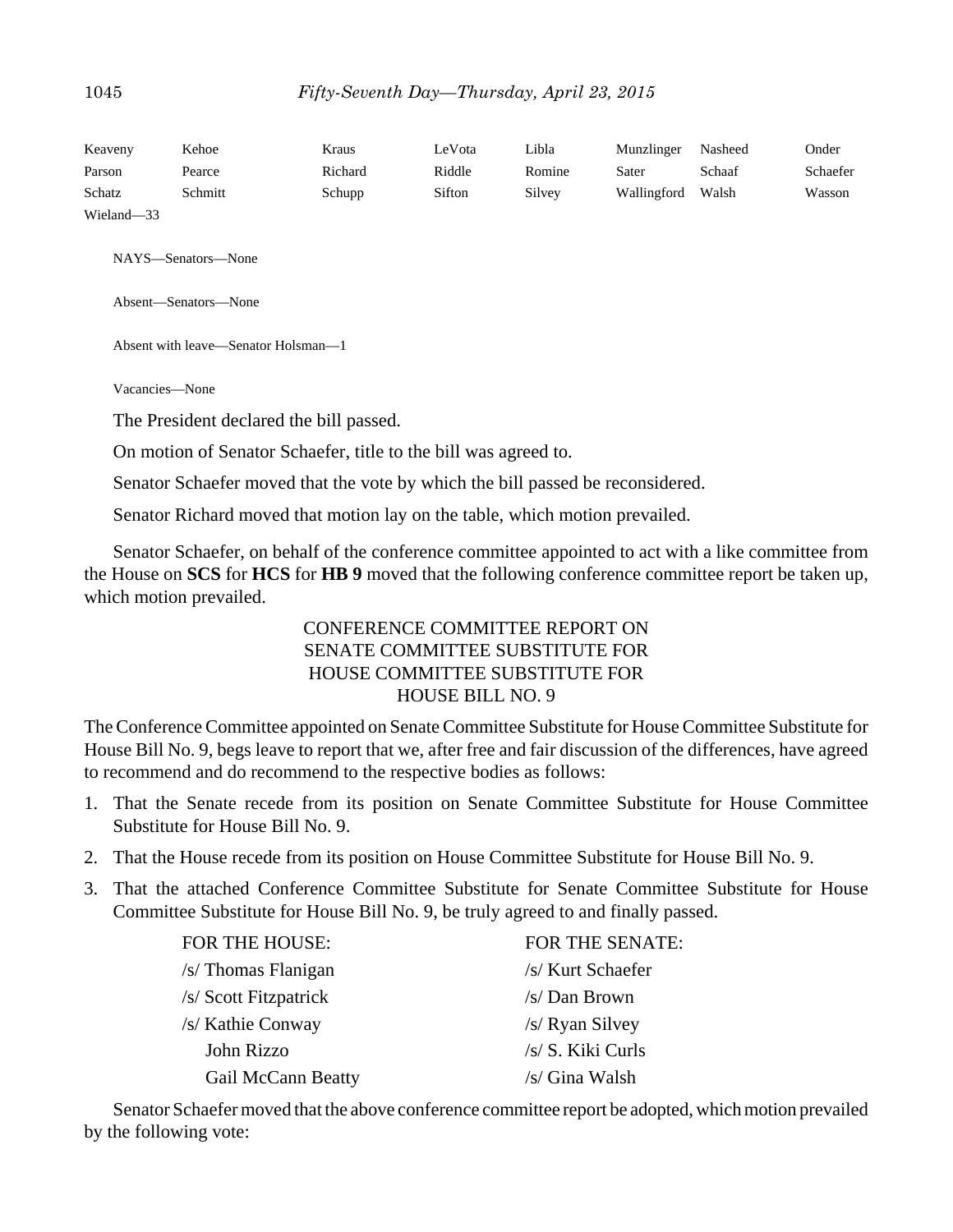| YEAS—Senators |                 |            |        |         |             |         |           |
|---------------|-----------------|------------|--------|---------|-------------|---------|-----------|
| <b>Brown</b>  | Chappelle-Nadal | Cunningham | Curls  | Dempsey | Dixon       | Emery   | Hegeman   |
| Keaveny       | Kehoe           | Kraus      | LeVota | Libla   | Munzlinger  | Nasheed | Onder     |
| Parson        | Pearce          | Richard    | Riddle | Romine  | Sater       | Schaaf  | Schaefer  |
| Schatz        | Schmitt         | Schupp     | Sifton | Silvey  | Wallingford | Walsh   | Wasson-32 |

NAYS—Senator Wieland—1

Absent—Senators—None

Absent with leave—Senator Holsman—1

Vacancies—None

On motion of Senator Schaefer, **CCS** for **SCS** for **HCS** for **HB 9**, entitled:

## CONFERENCE COMMITTEE SUBSTITUTE FOR SENATE COMMITTEE SUBSTITUTE FOR HOUSE COMMITTEE SUBSTITUTE FOR HOUSE BILL NO. 9

An Act to appropriate money for the expenses, grants, refunds, and distributions of the Department of Corrections and the several divisions and programs thereof to be expended only as provided in Article IV, Section 28 of the Constitution of Missouri, for the period beginning July 1, 2015 and ending June 30, 2016; provided that no funds from these sections shall be expended for the purpose of costs associated with the travel or staffing of the offices of the Governor, Lieutenant Governor, Secretary of State, State Auditor, State Treasurer, or Attorney General.

Was read the 3rd time and passed by the following vote:

| YEAS—Senators |                 |            |        |         |             |         |           |
|---------------|-----------------|------------|--------|---------|-------------|---------|-----------|
| <b>Brown</b>  | Chappelle-Nadal | Cunningham | Curls  | Dempsey | Dixon       | Emery   | Hegeman   |
| Keaveny       | Kehoe           | Kraus      | LeVota | Libla   | Munzlinger  | Nasheed | Onder     |
| Parson        | Pearce          | Richard    | Riddle | Romine  | Sater       | Schaaf  | Schaefer  |
| Schatz        | Schmitt         | Schupp     | Sifton | Silvey  | Wallingford | Walsh   | Wasson—32 |

NAYS—Senator Wieland—1

Absent—Senators—None

Absent with leave—Senator Holsman—1

Vacancies—None

The President declared the bill passed.

On motion of Senator Schaefer, title to the bill was agreed to.

Senator Schaefer moved that the vote by which the bill passed be reconsidered.

Senator Richard moved that motion lay on the table, which motion prevailed.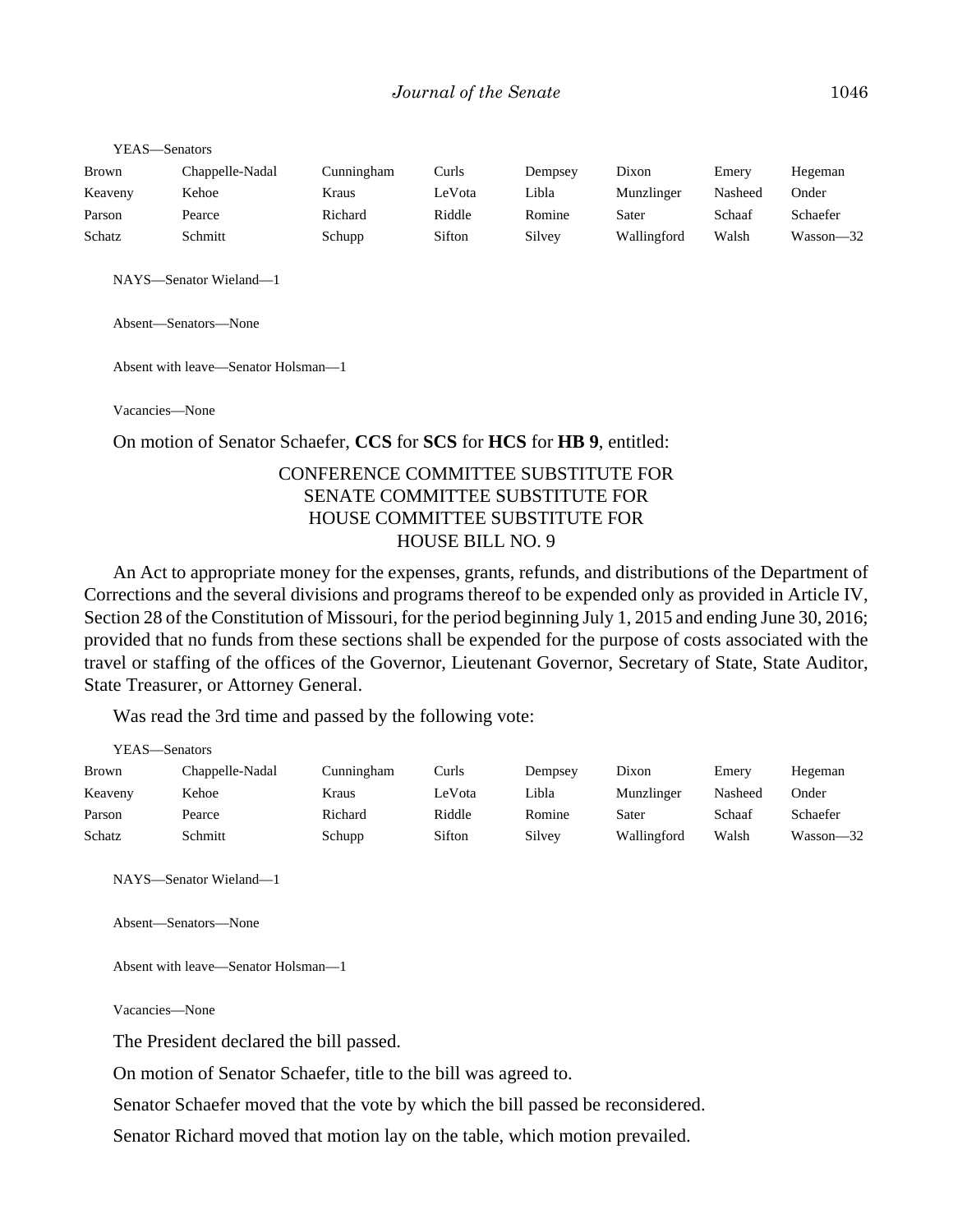Senator Pearce assumed the Chair.

Senator Schaefer, on behalf of the conference committee appointed to act with a like committee from the House on **SCS** for **HCS** for **HB 10** moved that the following conference committee report be taken up, which motion prevailed.

# CONFERENCE COMMITTEE REPORT ON SENATE COMMITTEE SUBSTITUTE FOR HOUSE COMMITTEE SUBSTITUTE FOR HOUSE BILL NO. 10

The Conference Committee appointed on Senate Committee Substitute for House Committee Substitute for House Bill No. 10, begs leave to report that we, after free and fair discussion of the differences, have agreed to recommend and do recommend to the respective bodies as follows:

- 1. That the Senate recede from its position on Senate Committee Substitute for House Committee Substitute for House Bill No. 10.
- 2. That the House recede from its position on House Committee Substitute for House Bill No. 10.
- 3. That the attached Conference Committee Substitute for Senate Committee Substitute for House Committee Substitute for House Bill No. 10, be truly agreed to and finally passed.

| <b>FOR THE HOUSE:</b> | FOR THE SENATE:   |
|-----------------------|-------------------|
| $/s$ Thomas Flanigan  | /s/ Kurt Schaefer |
| /s/ Scott Fitzpatrick | /s/ Dan Brown     |
| /s/ Marsha Haefner    | /s/ Ryan Silvey   |
| Jeanne Kirkton        | /s/ S. Kiki Curls |
| Gail McCann Beatty    | /s/ Gina Walsh    |

Senator Schaefer moved that the above conference committee report be adopted, which motion prevailed by the following vote:

|              | YEAS—Senators   |            |         |         |        |         |             |
|--------------|-----------------|------------|---------|---------|--------|---------|-------------|
| <b>Brown</b> | Chappelle-Nadal | Cunningham | Dempsey | Dixon   | Emery  | Hegeman | Keaveny     |
| Kehoe        | Libla           | Munzlinger | Onder   | Parson  | Pearce | Richard | Riddle      |
| Romine       | Sater           | Schaefer   | Schatz  | Schmitt | Silvey | Wasson  | Wieland-24  |
|              |                 |            |         |         |        |         |             |
|              | NAYS-Senators   |            |         |         |        |         |             |
| Curls        | Kraus           | LeVota     | Nasheed | Schaaf  | Schupp | Sifton  | Wallingford |
| Walsh—9      |                 |            |         |         |        |         |             |
|              |                 |            |         |         |        |         |             |

Absent—Senators—None

Absent with leave—Senator Holsman—1

Vacancies—None

On motion of Senator Schaefer, **CCS** for **SCS** for **HCS** for **HB 10**, entitled: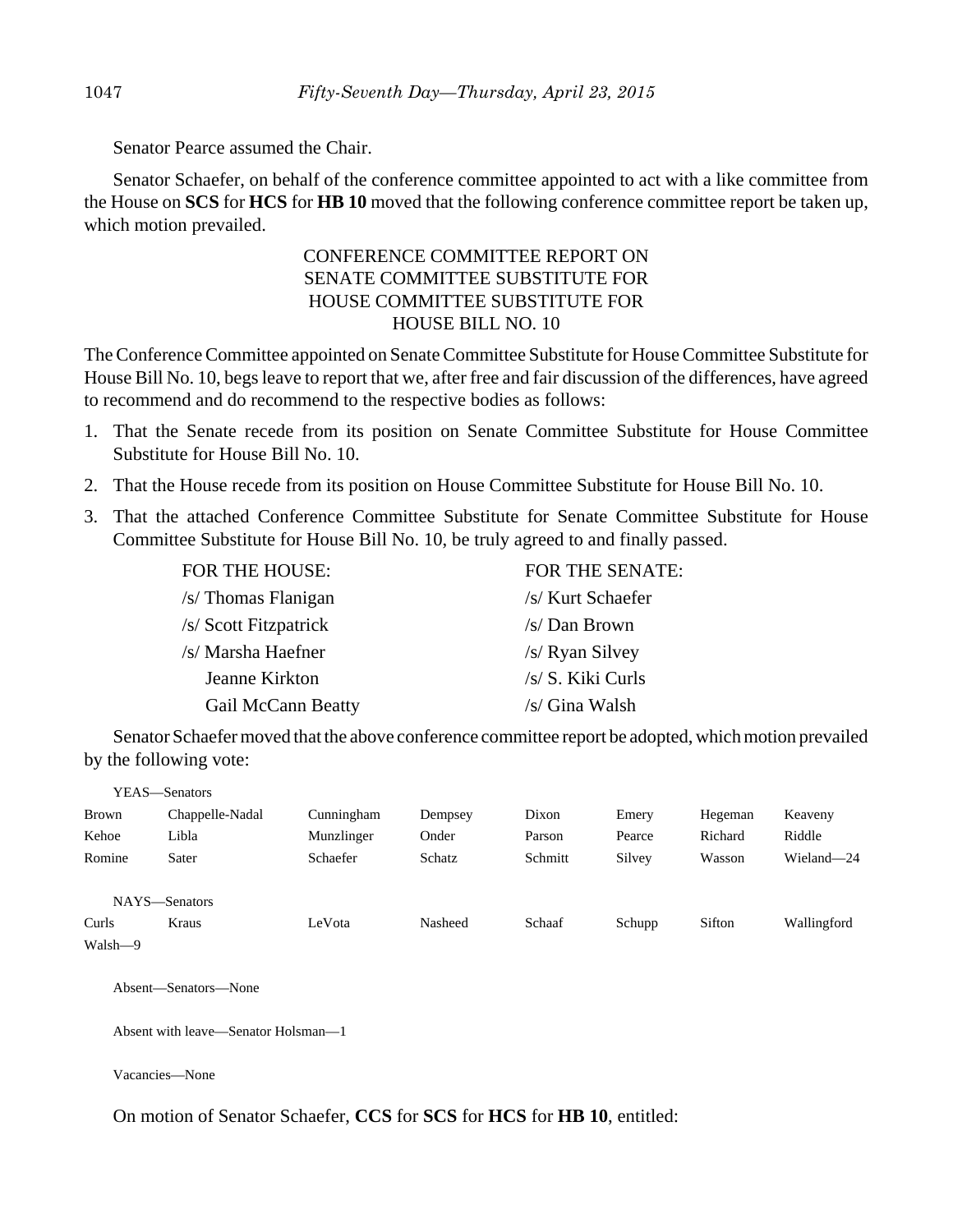# CONFERENCE COMMITTEE SUBSTITUTE FOR SENATE COMMITTEE SUBSTITUTE FOR HOUSE COMMITTEE SUBSTITUTE FOR HOUSE BILL NO. 10

An Act to appropriate money for the expenses, grants, refunds, and distributions of the Department of Mental Health, the Department of Health and Senior Services, and the several divisions and programs thereof, and the Missouri Health Facilities Review Committee to be expended only as provided in Article IV, Section 28 of the Constitution of Missouri, and to transfer money among certain funds for the period beginning July 1, 2015 and ending June 30, 2016; provided that no funds from these sections shall be expended for the purpose of costs associated with the travel or staffing of the offices of the Governor, Lieutenant Governor, Secretary of State, State Auditor, State Treasurer, or Attorney General, and further provided that no funds from these sections shall be expended for the purpose of medicaid expansion as outlined under the Affordable Care Act.

Was read the 3rd time and passed by the following vote:

|              | YEAS—Senators   |            |         |         |        |         |             |
|--------------|-----------------|------------|---------|---------|--------|---------|-------------|
| <b>Brown</b> | Chappelle-Nadal | Cunningham | Dempsey | Dixon   | Emery  | Hegeman | Keaveny     |
| Kehoe        | Libla           | Munzlinger | Onder   | Parson  | Pearce | Richard | Riddle      |
| Romine       | Sater           | Schaefer   | Schatz  | Schmitt | Silvey | Wasson  | Wieland-24  |
|              | NAYS-Senators   |            |         |         |        |         |             |
| Curls        | Kraus           | LeVota     | Nasheed | Schaaf  | Schupp | Sifton  | Wallingford |
| Walsh-9      |                 |            |         |         |        |         |             |

Absent—Senators—None

Absent with leave—Senator Holsman—1

Vacancies—None

The President declared the bill passed.

On motion of Senator Schaefer, title to the bill was agreed to.

Senator Schaefer moved that the vote by which the bill passed be reconsidered.

Senator Richard moved that motion lay on the table, which motion prevailed.

Senator Schaefer, on behalf of the conference committee appointed to act with a like committee from the House on **SCS** for **HCS** for **HB 11**, as amended, moved that the following conference committee report be taken up, which motion prevailed.

# CONFERENCE COMMITTEE REPORT ON SENATE COMMITTEE SUBSTITUTE FOR HOUSE COMMITTEE SUBSTITUTE FOR HOUSE BILL NO. 11, as amended

The Conference Committee appointed on Senate Committee Substitute for House Committee Substitute for House Bill No. 11, as amended, begs leave to report that we, after free and fair discussion of the differences,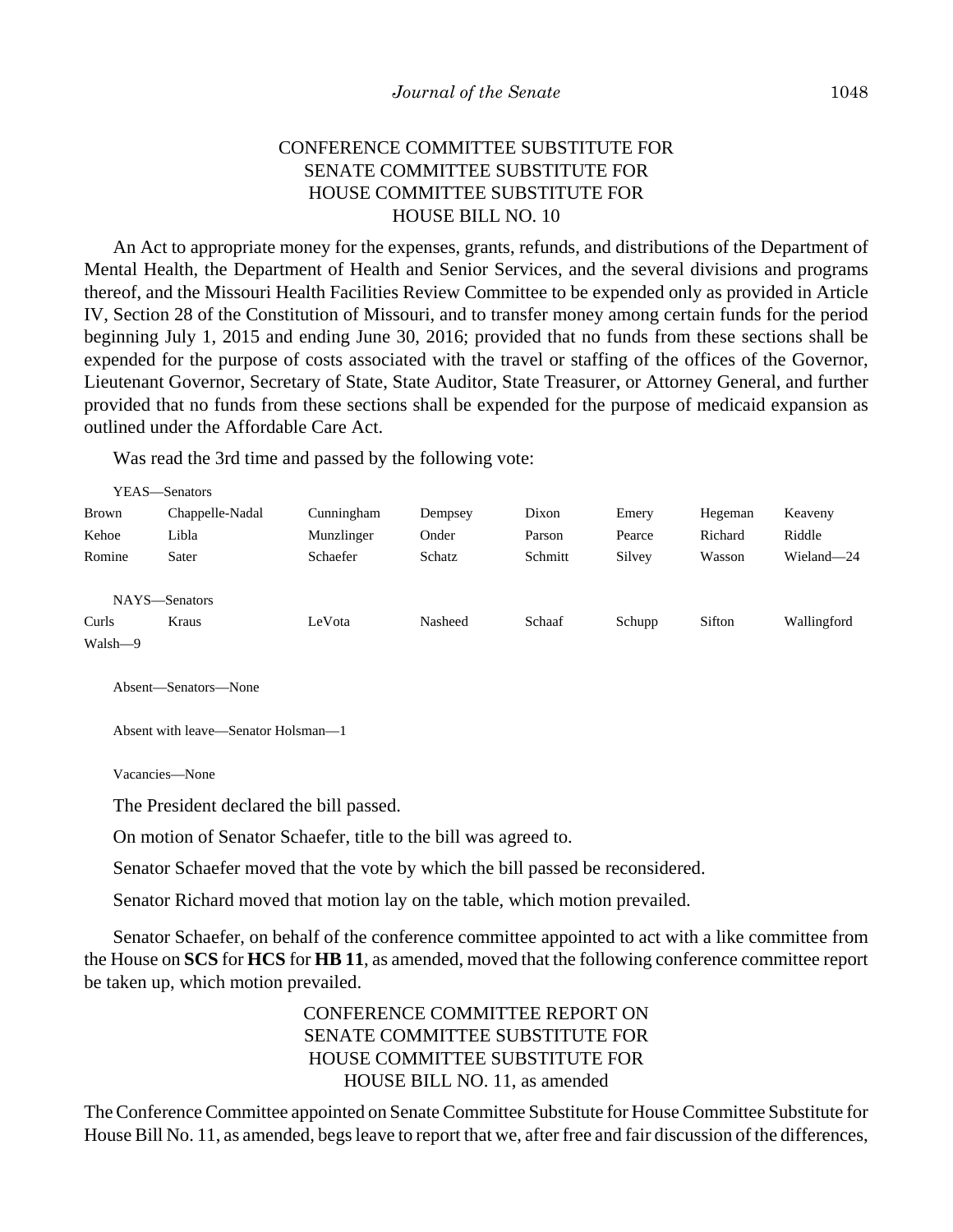have agreed to recommend and do recommend to the respective bodies as follows:

- 1. That the Senate recede from its position on Senate Committee Substitute for House Committee Substitute for House Bill No. 11, as amended.
- 2. That the House recede from its position on House Committee Substitute for House Bill No. 11.
- 3. That the attached Conference Committee Substitute for Senate Committee Substitute for House Committee Substitute for House Bill No. 11, be truly agreed to and finally passed.

| <b>FOR THE HOUSE:</b>     | <b>FOR THE SENATE:</b> |
|---------------------------|------------------------|
| /s/ Thomas Flanigan       | /s/ Kurt Schaefer      |
| /s/ Scott Fitzpatrick     | /s/ Michael Kehoe      |
| /s/ Marsha Haefner        | /s/ Ryan Silvey        |
| Jeanne Kirkton            | /s/ S. Kiki Curls      |
| <b>Gail McCann Beatty</b> | /s/ Gina Walsh         |
|                           |                        |

Senator Schaefer moved that the above conference committee report be adopted, which motion prevailed by the following vote:

| YEAS—Senators   |            |         |         |         |         |            |             |
|-----------------|------------|---------|---------|---------|---------|------------|-------------|
| <b>Brown</b>    | Cunningham | Curls   | Dempsey | Hegeman | Keaveny | Kehoe      | Libla       |
| Munzlinger      | Onder      | Parson  | Pearce  | Richard | Riddle  | Romine     | Sater       |
| Schaefer        | Schatz     | Schmitt | Sifton  | Silvey  | Walsh   | Wieland-23 |             |
|                 |            |         |         |         |         |            |             |
| NAYS-Senators   |            |         |         |         |         |            |             |
| Chappelle-Nadal | Dixon      | Emery   | Kraus   | LeVota  | Schaaf  | Schupp     | Wallingford |
| Wasson-9        |            |         |         |         |         |            |             |

Absent—Senator Nasheed—1

Absent with leave—Senator Holsman—1

Vacancies—None

Senator Kehoe assumed the Chair.

On motion of Senator Schaefer, **CCS** for **SCS** for **HCS** for **HB 11**, entitled:

# CONFERENCE COMMITTEE SUBSTITUTE FOR SENATE COMMITTEE SUBSTITUTE FOR HOUSE COMMITTEE SUBSTITUTE HOUSE BILL NO. 11

An Act to appropriate money for the expenses, grants, and distributions of the Department of Social Services and the several divisions and programs thereof to be expended only as provided in Article IV, Section 28 of the Constitution of Missouri, and to transfer money among certain funds for the period beginning July 1, 2015 and ending June 30, 2016; provided that no funds from these sections shall be expended for the purpose of costs associated with the travel or staffing of the offices of the Governor, Lieutenant Governor, Secretary of State, State Auditor, State Treasurer, or Attorney General, and further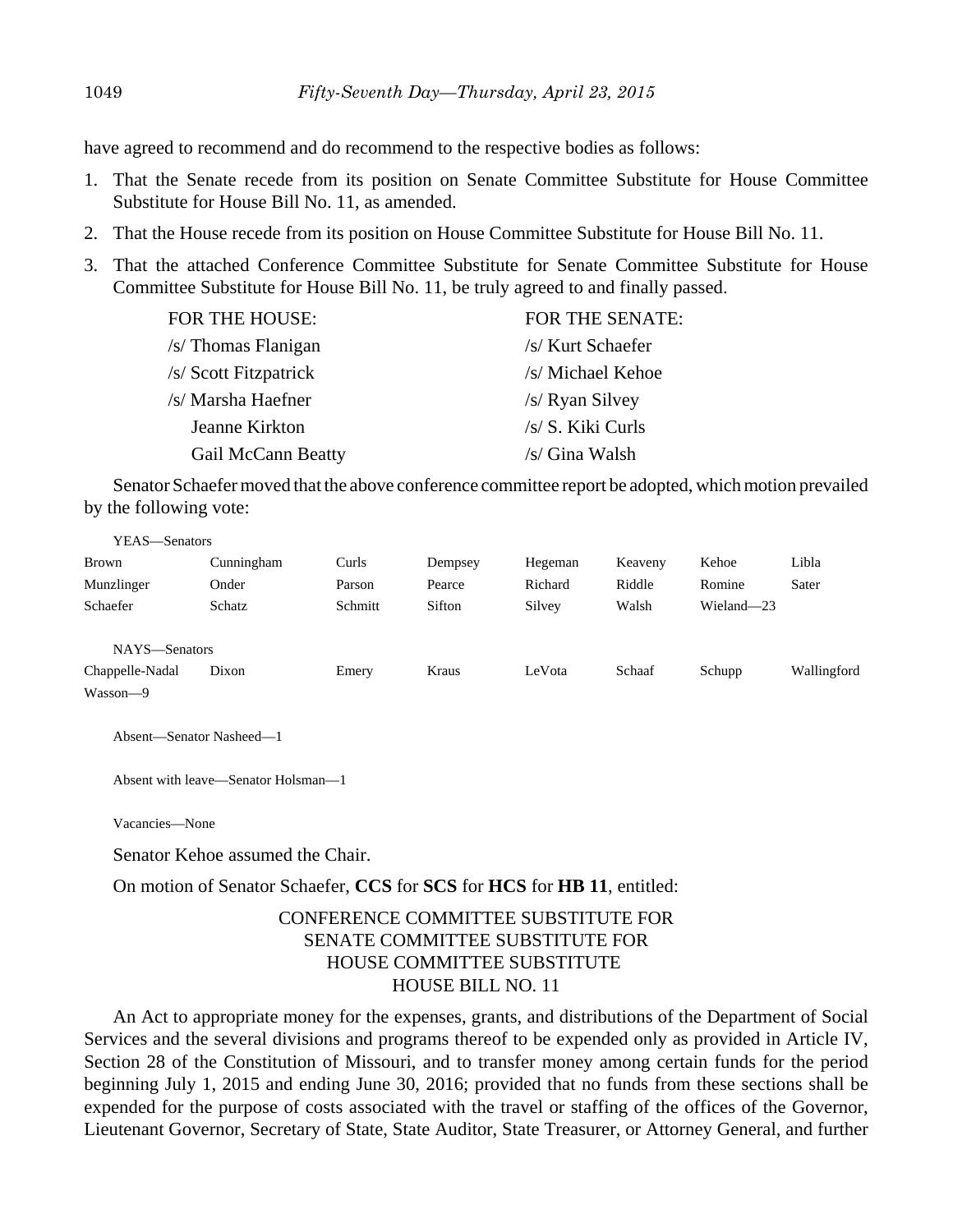provided that no funds from these sections shall be expended for the purpose of Medicaid expansion as outlined under the Affordable Care Act.

Was read the 3rd time and passed by the following vote:

| YEAS—Senators   |            |         |         |         |         |            |             |
|-----------------|------------|---------|---------|---------|---------|------------|-------------|
| <b>Brown</b>    | Cunningham | Curls   | Dempsey | Hegeman | Keaveny | Kehoe      | Libla       |
| Munzlinger      | Onder      | Parson  | Pearce  | Richard | Riddle  | Romine     | Sater       |
| Schaefer        | Schatz     | Schmitt | Sifton  | Silvey  | Walsh   | Wieland-23 |             |
| NAYS-Senators   |            |         |         |         |         |            |             |
| Chappelle-Nadal | Dixon      | Emery   | Kraus   | LeVota  | Schaaf  | Schupp     | Wallingford |
| Wasson-9        |            |         |         |         |         |            |             |

Absent—Senator Nasheed—1

Absent with leave—Senator Holsman—1

Vacancies—None

The President declared the bill passed.

On motion of Senator Schaefer, title to the bill was agreed to.

Senator Schaefer moved that the vote by which the bill passed be reconsidered.

Senator Richard moved that motion lay on the table, which motion prevailed.

#### **MESSAGES FROM THE HOUSE**

The following messages were received from the House of Representatives through its Chief Clerk:

Mr. President: I am instructed by the House of Representatives to inform the Senate that the House has taken up and adopted the Conference Committee Report on **SS** for **SCS** for **HCS** for **HB 12** and has taken up and passed **CCS** for **SS** for **SCS** for **HCS** for **HB 12**.

Also,

Mr. President: I am instructed by the House of Representatives to inform the Senate that the House has taken up and adopted the Conference Committee Report on **SCS** for **HCS** for **HB 13** and has taken up and passed **CCS** for **SCS** for **HCS** for **HB 13**.

Also,

Mr. President: I am instructed by the House of Representatives to inform the Senate that the House has taken up and passed **HCS** for **HBs 671 & 683**, entitled:

An Act to repeal section 334.040, RSMo, and to enact in lieu thereof two new sections relating to licensure of physicians.

In which the concurrence of the Senate is respectfully requested.

Read 1st time.

Also,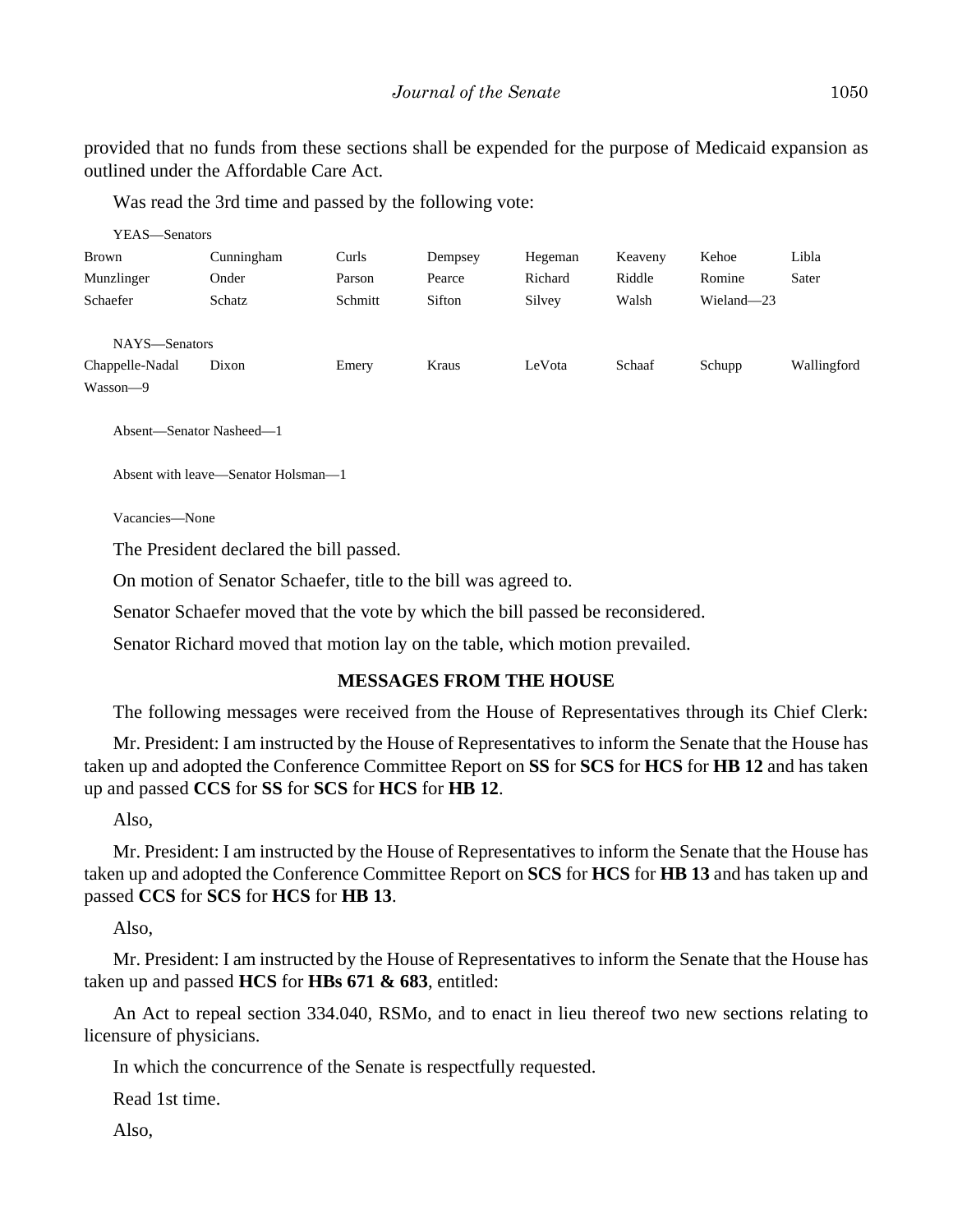Mr. President: I am instructed by the House of Representatives to inform the Senate that the House has taken up and passed **HCS** for **HB 137**, entitled:

An Act to repeal sections 34.040 and 136.055, RSMo, and to enact in lieu thereof two new sections relating to competitive bidding, with an emergency clause.

Emergency clause adopted.

In which the concurrence of the Senate is respectfully requested.

Read 1st time.

Also,

Mr. President: I am instructed by the House of Representatives to inform the Senate that the House has taken up and passed **HB 324**, entitled:

An Act to repeal section 231.444, RSMo, and to enact in lieu thereof one new section relating to the special road rock fund.

In which the concurrence of the Senate is respectfully requested.

Read 1st time.

Also,

Mr. President: I am instructed by the House of Representatives to inform the Senate that the House has taken up and passed **HCS** for **HB 830**, entitled:

An Act to repeal section 195.010 as enacted by senate bill no. 491, ninety-seventh general assembly, second regular session, section 195.010 as enacted by house bill no. 641, ninety-sixth general assembly, first regular session, section 195.017 as enacted by senate bill no. 491, ninety-seventh general assembly, second regular session, and section 195.017 as enacted by house bill no. 641, ninety-sixth general assembly, first regular session, and to enact in lieu thereof seven new sections relating to industrial hemp, with penalty provisions.

In which the concurrence of the Senate is respectfully requested.

Read 1st time.

Also,

Mr. President: I am instructed by the House of Representatives to inform the Senate that the House has taken up and passed **HCS** for **HB 583**, entitled:

An Act to repeal sections 441.040, 441.740, and 441.770, RSMo, and to enact in lieu thereof three new sections relating to tenant evictions.

In which the concurrence of the Senate is respectfully requested.

Read 1st time.

Also,

Mr. President: I am instructed by the House of Representatives to inform the Senate that the House has taken up and passed **HCS** for **HB 762**, entitled:

An Act to repeal section 610.100, RSMo, and to enact in lieu thereof two new sections relating to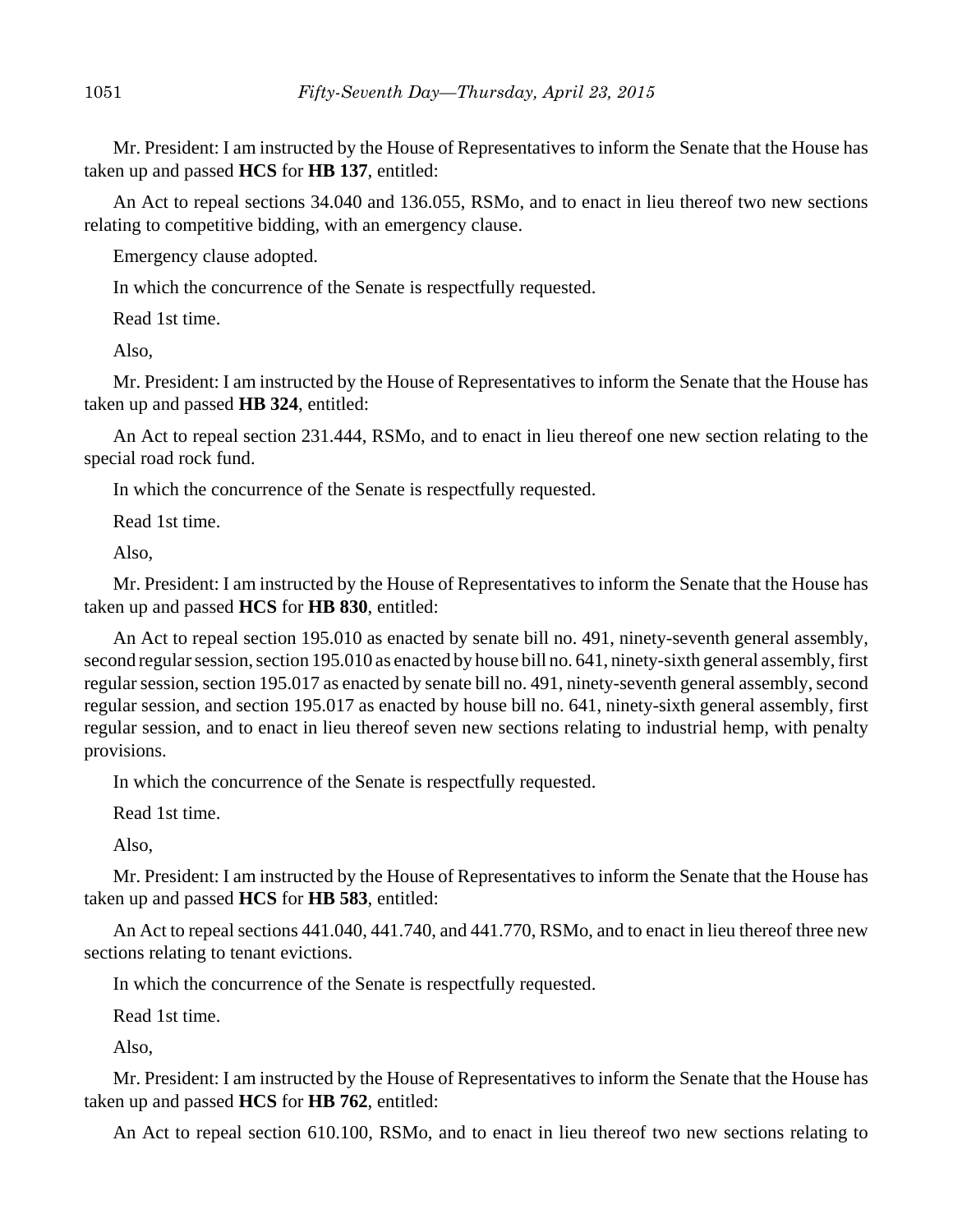accessibility of information acquired by law enforcement.

In which the concurrence of the Senate is respectfully requested.

Read 1st time.

Also,

Mr. President: I am instructed by the House of Representatives to inform the Senate that the House has taken up and passed **HCS** for **HB 1066**, entitled:

An Act to repeal sections 192.020 and 192.667, RSMo, and to enact in lieu thereof two new sections relating to infection reporting.

In which the concurrence of the Senate is respectfully requested.

Read 1st time.

Also,

Mr. President: I am instructed by the House of Representatives to inform the Senate that the House has taken up and passed **HCS** for **HB 198**, entitled:

An Act to amend chapter 376, RSMo, by adding thereto one new section relating to medication synchronization services.

In which the concurrence of the Senate is respectfully requested.

Read 1st time.

#### **PRIVILEGED MOTIONS**

Senator Schaefer, on behalf of the conference committee appointed to act with a like committee from the House on **SS** for **SCS** for **HCS** for **HB 12** moved that the following conference committee report be taken up, which motion prevailed.

# CONFERENCE COMMITTEE REPORT ON SENATE SUBSTITUTE FOR SENATE COMMITTEE SUBSTITUTE FOR HOUSE COMMITTEE SUBSTITUTE FOR HOUSE BILL NO. 12

The Conference Committee appointed on Senate Substitute for Senate Committee Substitute for House Committee Substitute for House Bill No. 12, begs leave to report that we, after free and fair discussion of the differences, have agreed to recommend and do recommend to the respective bodies as follows:

- 1. That the Senate recede from its position on Senate Substitute for Senate Committee Substitute for House Committee Substitute for House Bill No. 12.
- 2. That the House recede from its position on House Committee Substitute for House Bill No. 12.
- 3. That the attached Conference Committee Substitute for Senate Substitute for Senate Committee Substitute for House Committee Substitute for House Bill No. 12, be truly agreed to and finally passed.

FOR THE HOUSE: FOR THE SENATE: /s/ Thomas Flanigan /s/ Kurt Schaefer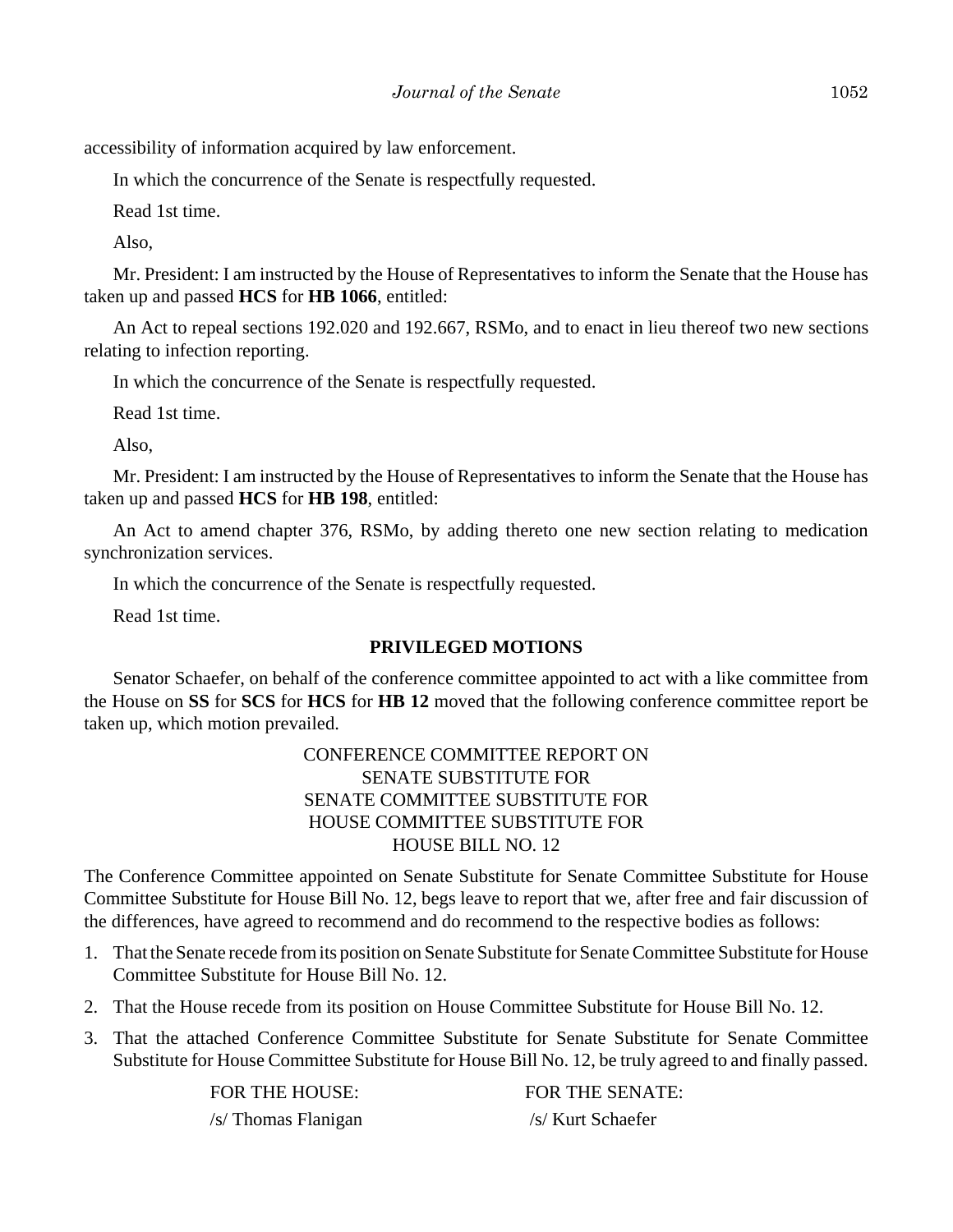| /s/ Scott Fitzpatrick  | /s/Dan Brown      |
|------------------------|-------------------|
| /s/ Robert Ross        | /s/ Ryan Silvey   |
| /s/ Jeremy LaFaver     | /s/ S. Kiki Curls |
| /s/ Gail McCann Beatty | /s/ Gina Walsh    |

Senator Schaefer moved that the above conference committee report be adopted, which motion prevailed by the following vote:

| YEAS-Senators   |                                     |          |            |          |        |         |         |
|-----------------|-------------------------------------|----------|------------|----------|--------|---------|---------|
| Brown           | Cunningham                          | Curls    | Dempsey    | Dixon    | Emery  | Hegeman | Keaveny |
| Kehoe           | Kraus                               | Libla    | Munzlinger | Nasheed  | Onder  | Parson  | Pearce  |
| Richard         | Riddle                              | Romine   | Sater      | Schaefer | Schatz | Schmitt | Silvey  |
| Wallingford     | Walsh                               | Wasson   | Wieland-28 |          |        |         |         |
|                 |                                     |          |            |          |        |         |         |
| NAYS-Senators   |                                     |          |            |          |        |         |         |
| Chappelle-Nadal | LeVota                              | Schupp-3 |            |          |        |         |         |
|                 |                                     |          |            |          |        |         |         |
| Absent-Senators |                                     |          |            |          |        |         |         |
| Schaaf          | $Sifton -2$                         |          |            |          |        |         |         |
|                 |                                     |          |            |          |        |         |         |
|                 | Absent with leave—Senator Holsman—1 |          |            |          |        |         |         |
|                 |                                     |          |            |          |        |         |         |
| Vacancies—None  |                                     |          |            |          |        |         |         |

On motion of Senator Schaefer, **CCS** for **SS** for **SCS** for **HCS** for **HB 12**, entitled:

## CONFERENCE COMMITTEE SUBSTITUTE FOR SENATE SUBSTITUTE FOR SENATE COMMITTEE SUBSTITUTE FOR HOUSE COMMITTEE SUBSTITUTE FOR HOUSE BILL NO. 12

An Act to appropriate money for the expenses, grants, refunds, and distributions of the Chief Executive's Office and Mansion, Lieutenant Governor, Secretary of State, State Auditor, State Treasurer, Attorney General, Missouri Prosecuting Attorneys and Circuit Attorneys Retirement Systems, and the Judiciary and the Office of the State Public Defender, and the several divisions and programs thereof, and for the payment of salaries and mileage of members of the State Senate and the House of Representatives and contingent expenses of the General Assembly, including salaries and expenses of elective and appointive officers and necessary capital improvements expenditures; for salaries and expenses of members and employees and other necessary operating expenses of the Committee on Legislative Research, various joint committees, for the expenses of the interim committees established by the General Assembly, and to transfer money among certain funds, to be expended only as provided in Article IV, Section 28 of the Constitution of Missouri, for the period beginning July 1, 2015 and ending June 30, 2016.

Was read the 3rd time and passed by the following vote:

| YEAS—Senators |            |       |            |         |       |         |         |  |
|---------------|------------|-------|------------|---------|-------|---------|---------|--|
| <b>Brown</b>  | Cunningham | Curls | Dempsey    | Dixon   | Emery | Hegeman | Keaveny |  |
| Kehoe         | Kraus      | Libla | Munzlinger | Nasheed | Onder | Parson  | Pearce  |  |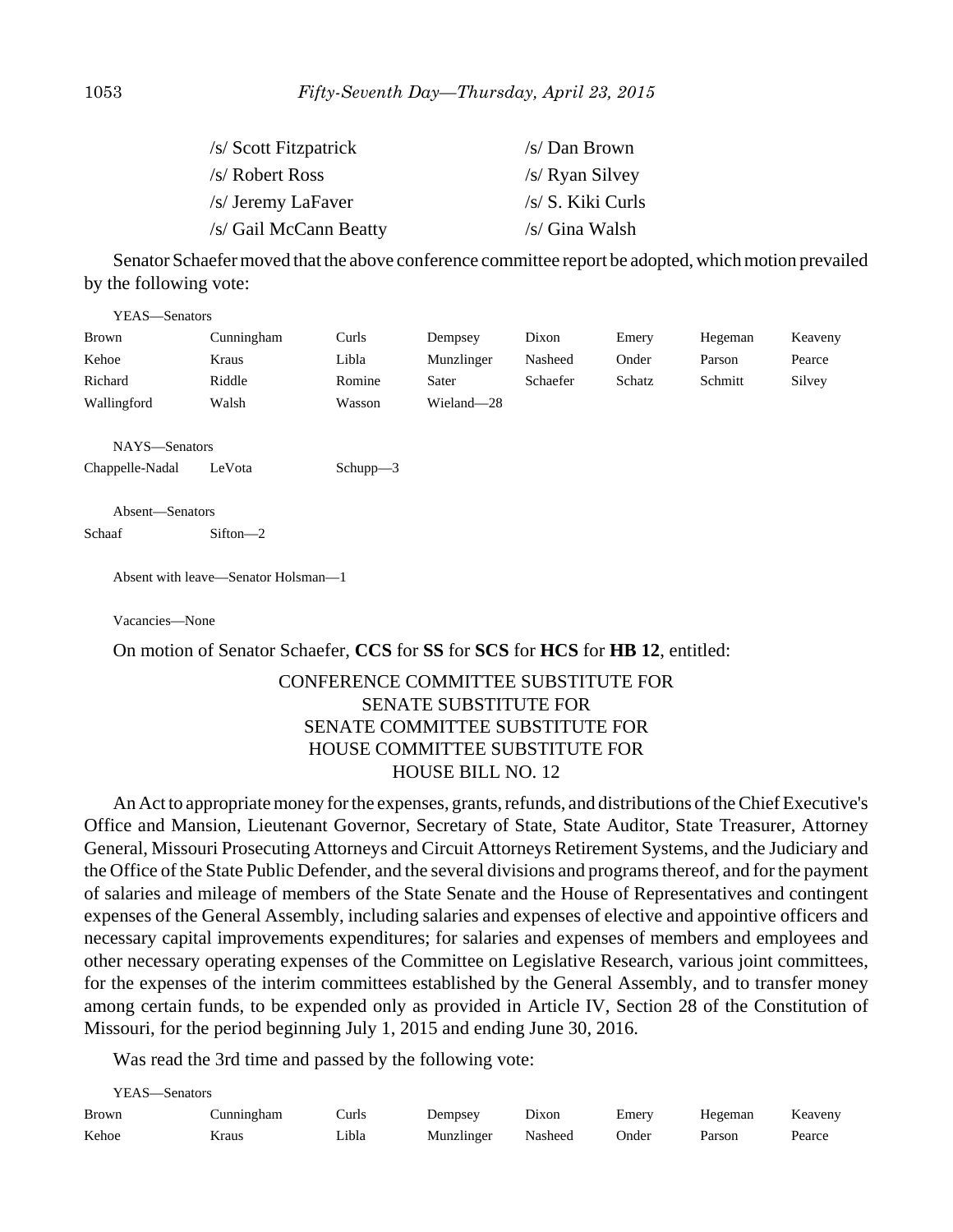| Richard<br>Wallingford                                          | Riddle<br>Walsh | Romine<br>Wasson | Sater<br>Wieland-28 | Schaefer | Schatz | Schmitt | Silvey |  |
|-----------------------------------------------------------------|-----------------|------------------|---------------------|----------|--------|---------|--------|--|
| NAYS-Senators                                                   |                 |                  |                     |          |        |         |        |  |
| Chappelle-Nadal                                                 | LeVota          | $Schupp-3$       |                     |          |        |         |        |  |
| Absent-Senators                                                 |                 |                  |                     |          |        |         |        |  |
| Schaaf                                                          | $Sifton -2$     |                  |                     |          |        |         |        |  |
| Absent with leave—Senator Holsman—1                             |                 |                  |                     |          |        |         |        |  |
| Vacancies-None                                                  |                 |                  |                     |          |        |         |        |  |
| The President declared the bill passed.                         |                 |                  |                     |          |        |         |        |  |
| On motion of Senator Schaefer, title to the bill was agreed to. |                 |                  |                     |          |        |         |        |  |
|                                                                 |                 |                  |                     |          |        |         |        |  |

Senator Schaefer moved that the vote by which the bill passed be reconsidered.

Senator Richard moved that motion lay on the table, which motion prevailed.

Senator Schaefer, on behalf of the conference committee appointed to act with a like committee from the House on **SCS** for **HCS** for **HB 13** moved that the following conference committee report be taken up, which motion prevailed.

# CONFERENCE COMMITTEE REPORT ON SENATE COMMITTEE SUBSTITUTE FOR HOUSE COMMITTEE SUBSTITUTE FOR HOUSE BILL NO. 13

The Conference Committee appointed on Senate Committee Substitute for House Committee Substitute for House Bill No. 13, begs leave to report that we, after free and fair discussion of the differences, have agreed to recommend and do recommend to the respective bodies as follows:

- 1. That the Senate recede from its position on Senate Committee Substitute for House Committee Substitute for House Bill No. 13.
- 2. That the House recede from its position on House Committee Substitute for House Bill No. 13.
- 3. That the attached Conference Committee Substitute for Senate Committee Substitute for House Committee Substitute for House Bill No. 13, be truly agreed to and finally passed.

| FOR THE HOUSE:         | <b>FOR THE SENATE:</b> |
|------------------------|------------------------|
| /s/ Thomas Flanigan    | /s/ Kurt Schaefer      |
| /s/ Scott Fitzpatrick  | /s/ Dan Brown          |
| /s/ Robert Ross        | /s/ Ryan Silvey        |
| /s/ Jeremy LaFaver     | /s/ S. Kiki Curls      |
| /s/ Gail McCann Beatty | /s/ Gina Walsh         |

Senator Schaefer moved that the above conference committee report be adopted, which motion prevailed by the following vote: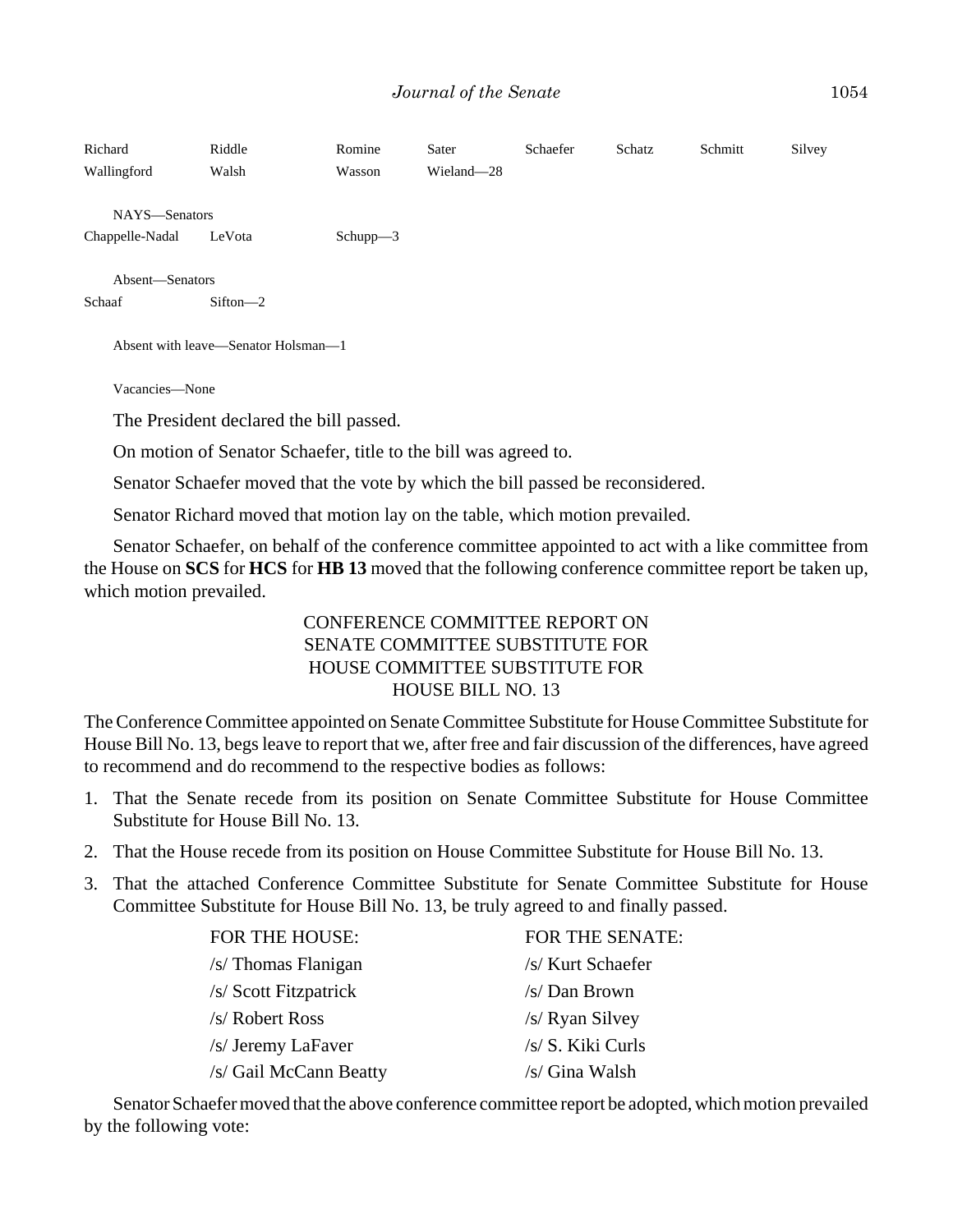| Cunningham | Curls       | Dempsey | Dixon      | Emery      | Hegeman       | Keaveny |
|------------|-------------|---------|------------|------------|---------------|---------|
| Kraus      | LeVota      | Libla   | Munzlinger | Nasheed    | Onder         | Parson  |
| Richard    | Riddle      | Romine  | Sater      | Schaefer   | <b>Schatz</b> | Schmitt |
| Silvey     | Wallingford | Walsh   | Wasson     | Wieland—30 |               |         |
|            |             |         |            |            |               |         |

NAYS—Senator Chappelle-Nadal—1

Absent—Senators

YEAS—Senators

Schaaf Sifton—2

Absent with leave—Senator Holsman—1

Vacancies—None

On motion of Senator Schaefer, **CCS** for **SCS** for **HCS** for **HB 13**, entitled:

## CONFERENCE COMMITTEE SUBSTITUTE FOR SENATE COMMITTEE SUBSTITUTE FOR HOUSE COMMITTEE SUBSTITUTE FOR HOUSE BILL NO. 13

An Act to appropriate money for real property leases, related services, utilities, systems furniture, structural modifications, and related expenses for the several departments of state government and the divisions and programs thereof to be expended only as provided in Article IV, Section 28 of the Constitution of Missouri, and to appropriate money for capital improvements and the other expenses of the Office of Administration and the divisions and programs thereof, and to transfer money among certain funds for the period beginning July 1, 2015 and ending June 30, 2016; provided that no funds from these sections shall be expended for the purpose of costs associated with the travel or staffing of the offices of the Governor, Lieutenant Governor, Secretary of State, State Auditor, State Treasurer, or Attorney General.

Was read the 3rd time and passed by the following vote:

| YEAS—Senators |                    |             |         |            |            |         |         |
|---------------|--------------------|-------------|---------|------------|------------|---------|---------|
| <b>Brown</b>  | Cunningham         | Curls       | Dempsey | Dixon      | Emery      | Hegeman | Keaveny |
| Kehoe         | Kraus              | LeVota      | Libla   | Munzlinger | Nasheed    | Onder   | Parson  |
| Pearce        | Richard            | Riddle      | Romine  | Sater      | Schaefer   | Schatz  | Schmitt |
| Schupp        | Silvey             | Wallingford | Walsh   | Wasson     | Wieland-30 |         |         |
|               | NAYS—Senators—None |             |         |            |            |         |         |

Absent—Senators Chappelle-Nadal Schaaf Sifton—3

Absent with leave—Senator Holsman—1

Vacancies—None

The President declared the bill passed.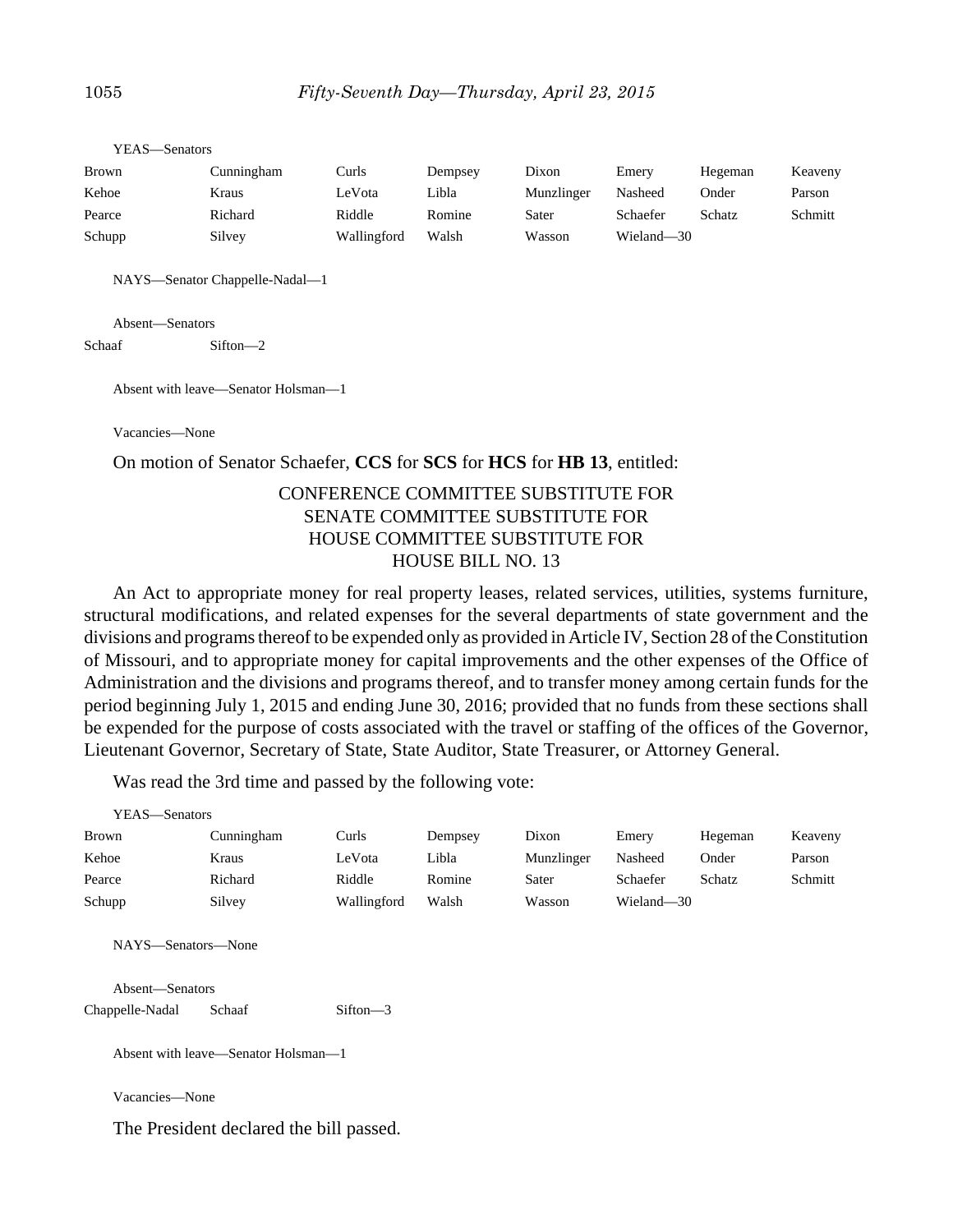On motion of Senator Schaefer, title to the bill was agreed to.

Senator Schaefer moved that the vote by which the bill passed be reconsidered.

Senator Richard moved that motion lay on the table, which motion prevailed.

President Pro Tem Dempsey assumed the Chair.

#### REPORTS OF STANDING COMMITTEES

On behalf of Senator Schmitt, Chairman of the Committee on Jobs, Economic Development and Local Government, Senator Richard submitted the following report:

Mr. President: Your Committee on Jobs, Economic Development and Local Government, to which was referred **SB 364**, begs leave to report that it has considered the same and recommends that the bill do pass.

On behalf of Senator Schaaf, Chairman of the Committee on General Laws and Pensions, Senator Richard submitted the following reports:

Mr. President: Your Committee on General Laws and Pensions, to which was referred **HB 629**, begs leave to report that it has considered the same and recommends that the bill do pass.

Also,

Mr. President: Your Committee on General Laws and Pensions, to which was referred **HCS** for **HB 722**, begs leave to report that it has considered the same and recommends that the bill do pass.

Senator Munzlinger, Chairman of the Committee on Agriculture, Food Production and Outdoor Resources, submitted the following report:

Mr. President: Your Committee on Agriculture, Food Production and Outdoor Resources, to which was referred **HCS** for **HB 882**, begs leave to report that it has considered the same and recommends that the Senate Committee Substitute, hereto attached, do pass.

Senator Wasson, Chairman of the Committee on Financial and Governmental Organizations and Elections, submitted the following reports:

Mr. President: Your Committee on Financial and Governmental Organizations and Elections, to which was referred **SB 117**, begs leave to report that it has considered the same and recommends that the Senate Committee Substitute, hereto attached, do pass.

Also,

Mr. President: Your Committee on Financial and Governmental Organizations and Elections, to which was referred **SB 399**, begs leave to report that it has considered the same and recommends that the bill do pass.

Also,

Mr. President: Your Committee on Financial and Governmental Organizations and Elections, to which was referred **HB 336**, begs leave to report that it has considered the same and recommends that the bill do pass.

Also,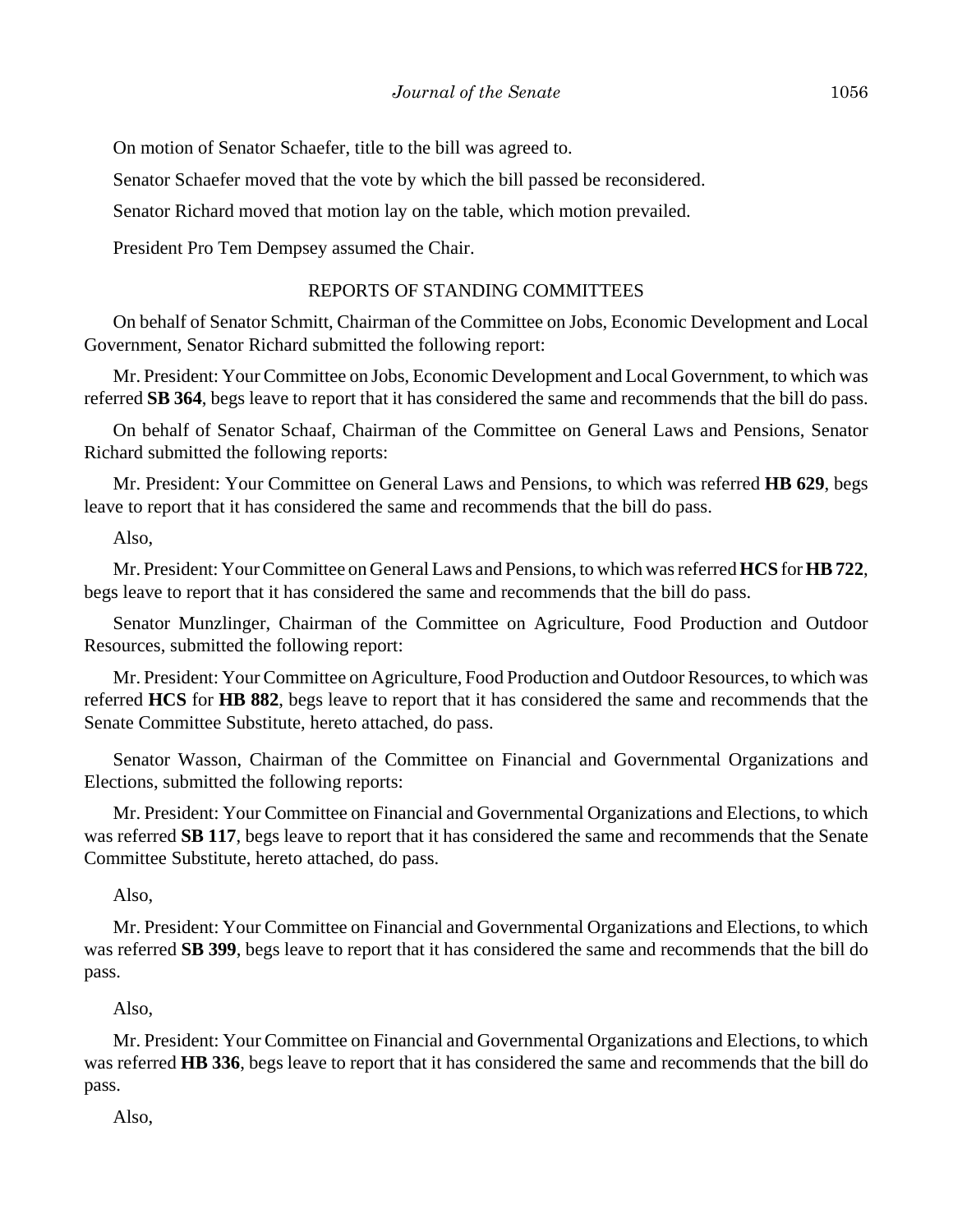Mr. President: Your Committee on Financial and Governmental Organizations and Elections, to which was referred **HB 533**, begs leave to report that it has considered the same and recommends that the Senate Committee Substitute, hereto attached, do pass.

Also,

Mr. President: Your Committee on Financial and Governmental Organizations and Elections, to which was referred **HCS** for **HB 587**, begs leave to report that it has considered the same and recommends that the bill do pass.

Senator Dixon, Chairman of the Committee on the Judiciary and Civil and Criminal Jurisprudence, submitted the following report:

Mr. President: Your Committee on the Judiciary and Civil and Criminal Jurisprudence, to which was referred **SB 17**, begs leave to report that it has considered the same and recommends that the bill do pass.

Senator Parson, Chairman of the Committee on Small Business, Insurance and Industry, submitted the following reports:

Mr. President: Your Committee on Small Business, Insurance and Industry, to which was referred **SB 127**, begs leave to report that it has considered the same and recommends that the Senate Committee Substitute, hereto attached, do pass.

Also,

Mr. President: Your Committee on Small Business, Insurance and Industry, to which was referred **HB 615**, begs leave to report that it has considered the same and recommends that the Senate Committee Substitute, hereto attached, do pass.

Also,

Mr. President: Your Committee on Small Business, Insurance and Industry, to which was referred **HCS** for **HB 709**, begs leave to report that it has considered the same and recommends that the Senate Committee Substitute, hereto attached, do pass.

Also,

Mr. President: Your Committee on Small Business, Insurance and Industry, to which was referred **SB 130**, begs leave to report that it has considered the same and recommends that the Senate Committee Substitute, hereto attached, do pass.

Senator Kraus, Chairman of the Committee on Ways and Means, submitted the following reports:

Mr. President: Your Committee on Ways and Means, to which was referred **SB 374**, begs leave to report that it has considered the same and recommends that the Senate Committee Substitute, hereto attached, do pass.

Also,

Mr. President: Your Committee on Ways and Means, to which was referred **HB 111**, begs leave to report that it has considered the same and recommends that the bill do pass.

Also,

Mr. President: Your Committee on Ways and Means, to which was referred **HCS** for **HB 299**, begs leave to report that it has considered the same and recommends that the Senate Committee Substitute, hereto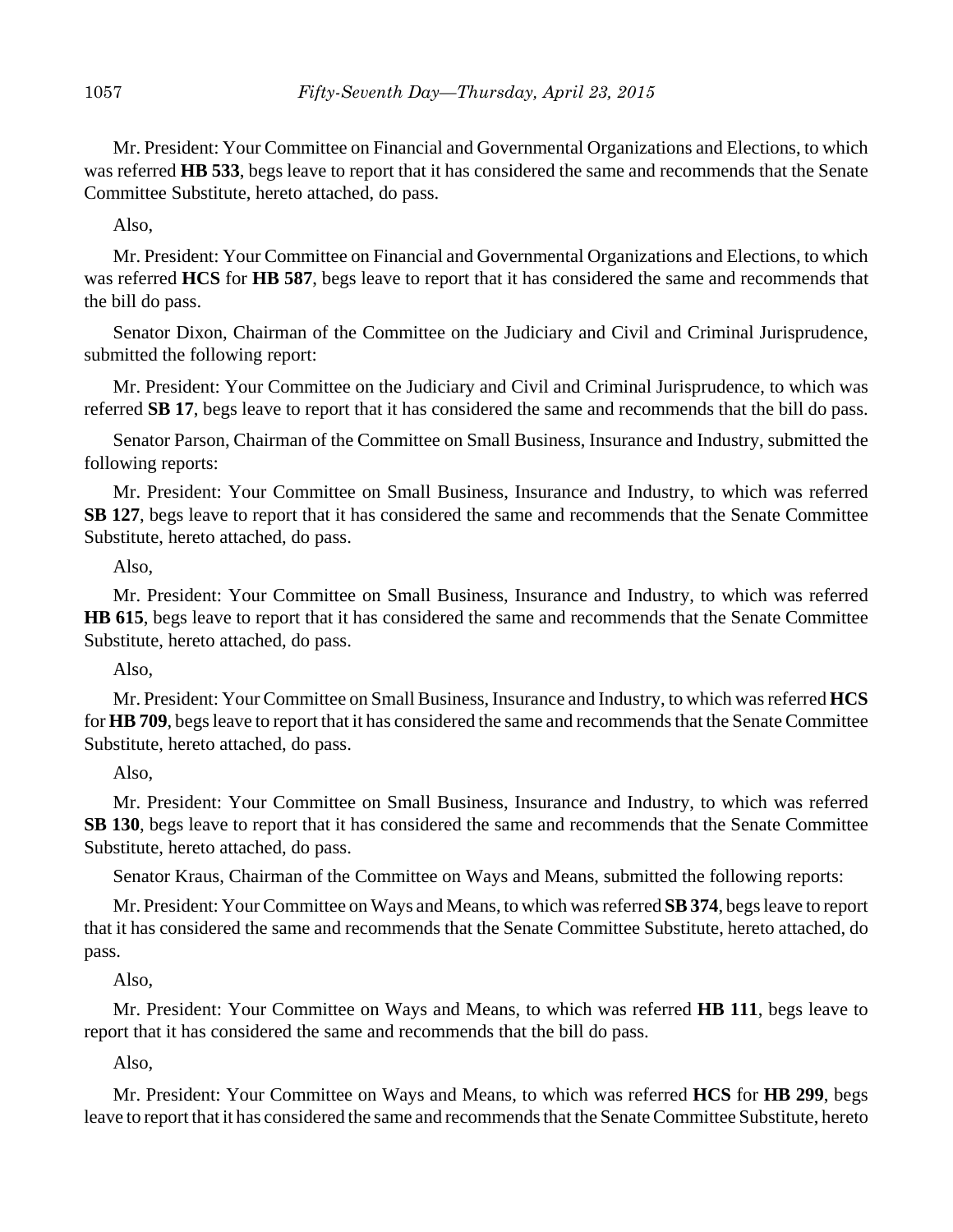attached, do pass.

Also,

Mr. President: Your Committee on Ways and Means, to which was referred **HCS** for **HBs 517** and **754**, begs leave to report that it has considered the same and recommends that the Senate Committee Substitute, hereto attached, do pass.

Senator Brown, Chairman of the Committee on Veterans' Affairs and Health, submitted the following reports:

Mr. President: Your Committee on Veterans' Affairs and Health, to which was referred **HB 589**, begs leave to report that it has considered the same and recommends that the Senate Committee Substitute, hereto attached, do pass.

Also,

Mr. President: Your Committee on Veterans' Affairs and Health, to which was referred **HB 190**, begs leave to report that it has considered the same and recommends that the bill do pass.

Senator Kehoe, Chairman of the Committee on Commerce, Consumer Protection, Energy and the Environment, submitted the following report:

Mr. President: Your Committee on Commerce, Consumer Protection, Energy and the Environment, to which was referred **HB 531**, begs leave to report that it has considered the same and recommends that the bill do pass.

Senator Sater, Chairman of the Committee on Seniors, Families and Children, submitted the following report:

Mr. President: Your Committee on Seniors, Families and Children, to which was referred **HB 501**, begs leave to report that it has considered the same and recommends that the bill do pass.

Senator Libla, Chairman of the Committee on Transportation, Infrastructure and Public Safety, submitted the following reports:

Mr. President: Your Committee on Transportation, Infrastructure and Public Safety, to which was referred **HB 878**, begs leave to report that it has considered the same and recommends that the Senate Committee Substitute, hereto attached, do pass.

Also,

Mr. President: Your Committee on Transportation, Infrastructure and Public Safety, to which was referred **HB 524**, begs leave to report that it has considered the same and recommends that the bill do pass.

Senator Kehoe assumed the Chair.

#### **HOUSE BILLS ON SECOND READING**

The following Bills were read the 2nd time and referred to the Committees indicated:

**HCS** for **HB 1084**––Commerce, Consumer Protection, Energy and the Environment.

**HCS** for **HB 796**––Seniors, Families and Children.

**HCS** for **HB 752**––Judiciary and Civil and Criminal Jurisprudence.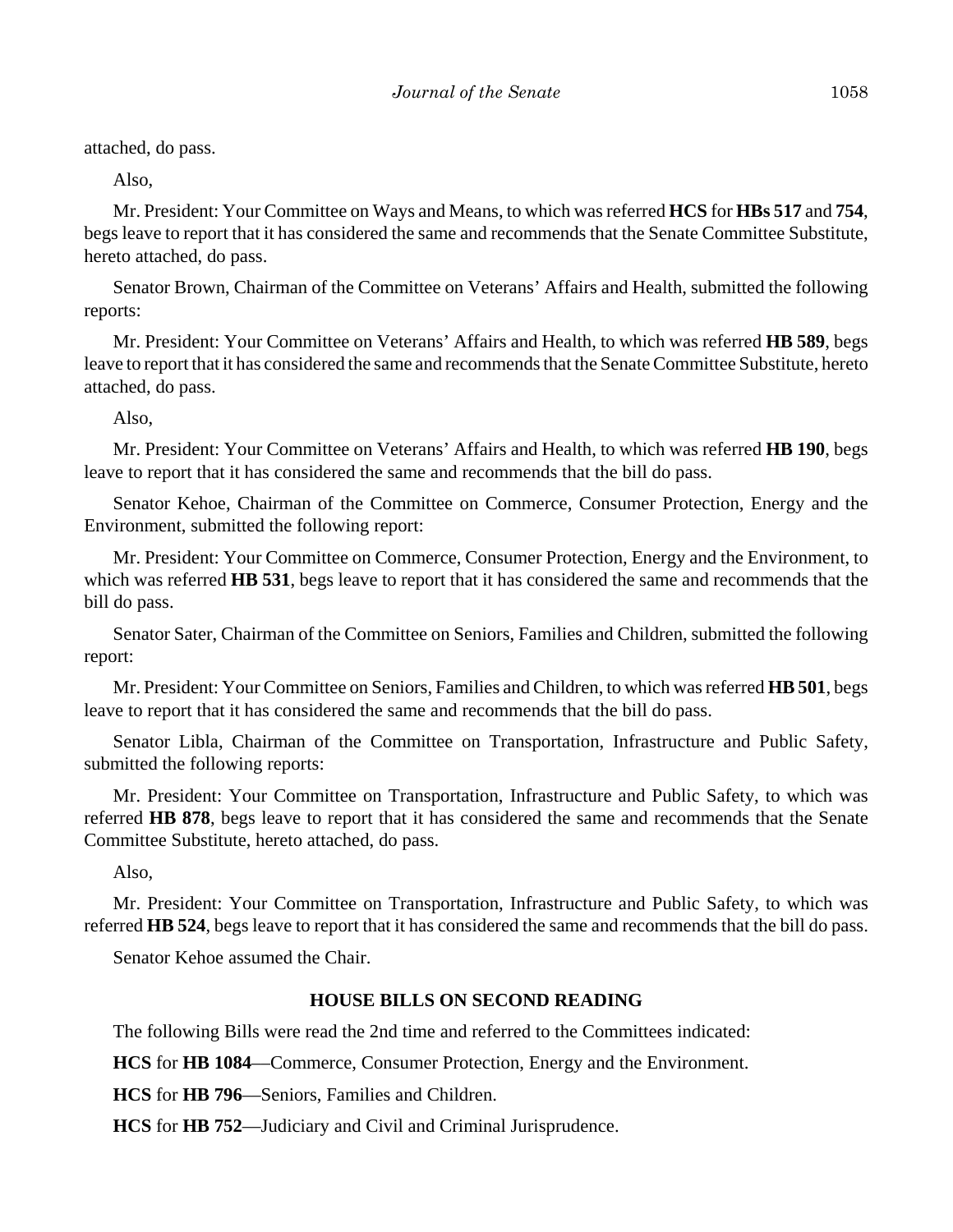**HCS** for **HB 734**––Judiciary and Civil and Criminal Jurisprudence.

**HB 684**––Seniors, Families and Children.

**HCS** for **HB 1002**––Transportation, Infrastructure and Public Safety.

**HB 832**––Veterans' Affairs and Health.

**HCS** for **HB 976**––Seniors, Families and Children.

**HB 1093**––Agriculture, Food Production and Outdoor Resources.

**HCS** for **HB 377**––Education.

**HB 691**––General Laws and Pensions.

**HB 940—General Laws and Pensions.** 

**HCS** for **HB 807**––Judiciary and Civil and Criminal Jurisprudence.

**HCS** for **HB 618**––Financial and Governmental Organizations and Elections.

**HCS** for **HB 665**––Small Business, Insurance and Industry.

**HCS** for **HB 714**––Commerce, Consumer Protection, Energy and the Environment.

**HCS** for **HB 117**––Ways and Means.

**HB 494**––General Laws and Pensions.

**HCS** for **HB 1058**––Commerce, Consumer Protection, Energy and the Environment.

**HCS** for **HB 385**––Financial and Governmental Organizations and Elections.

**HB 536**––Transportation, Infrastructure and Public Safety.

**HB 630**––General Laws and Pensions.

**HCS** for **HB 527**––General Laws and Pensions.

#### **REFERRALS**

President Pro Tem Dempsey referred **SCR 39** to the Committee on Rules, Joint Rules, Resolutions and Ethics.

On motion of Senator Richard, the Senate recessed until 5:15 p.m.

# **RECESS**

The time of recess having expired, the Senate was called to order by President Pro Tem Dempsey.

# **SIGNING OF BILLS**

The President Pro Tem announced that all other business would be suspended and **SCS** for **HCS** for **HB 1**; **CCS** for **SCS** for **HCS** for **HB 2**; **CCS** for **SCS** for **HCS** for **HB 3**; **CCS** for **SCS** for **HCS** for **HB 4**; **CCS** for **SCS** for **HCS** for **HB 6**; **CCS** for **SCS** for **HCS** for **HB 7**; **CCS** for **SCS** for **HCS** for **HB 8**; **CCS** for **SCS** for **HCS** for **HB 9**; **CCS** for **SCS** for **HCS** for **HB 10**; **CCS** for **SS** for **SCS** for **HCS** for **HB 12**; **CCS** for **SCS** for **HCS** for **HB 13**; and **HCS** for **HB 14**, having passed both branches of the General Assembly, would be read at length by the Secretary, and if no objections be made, the bills would be signed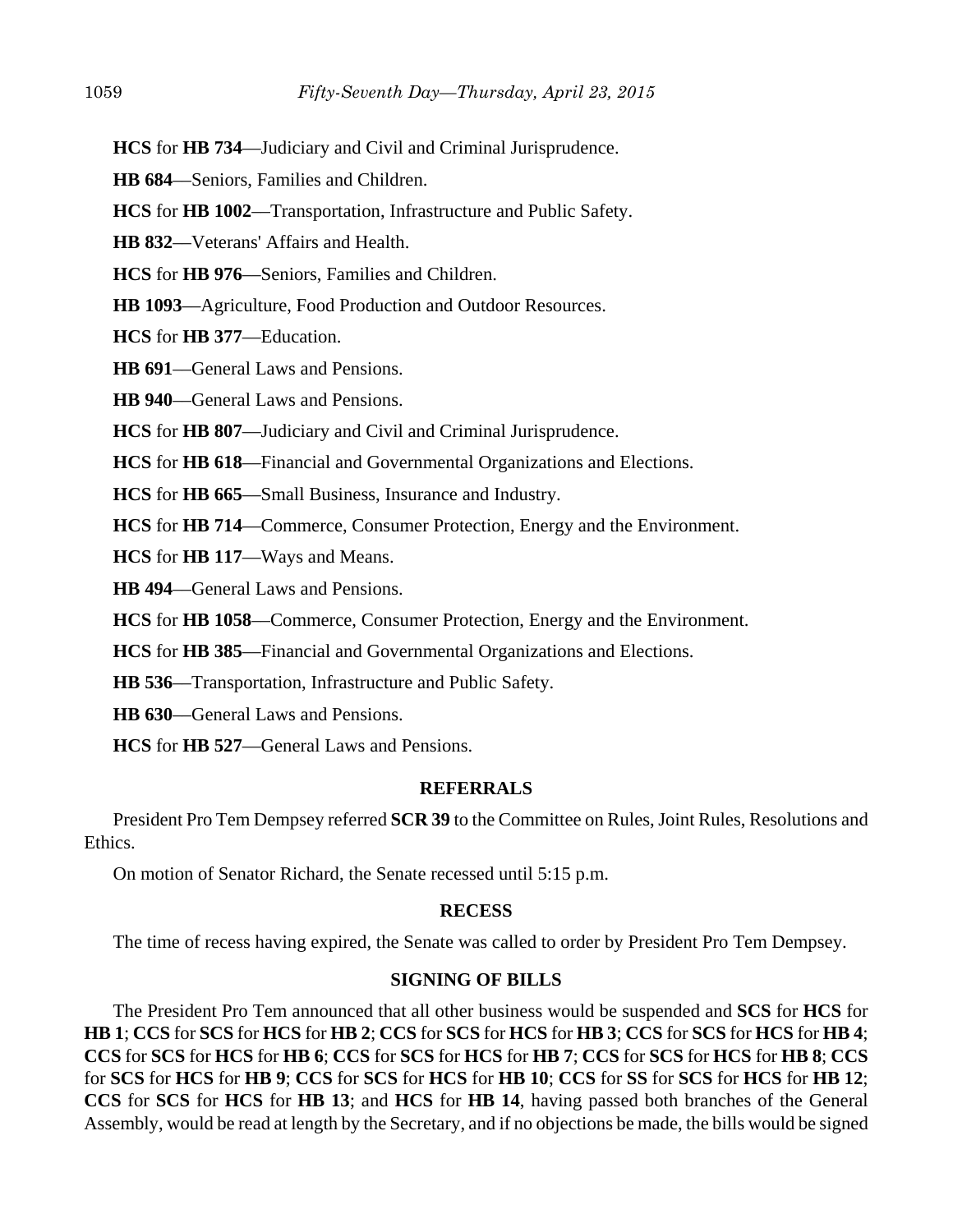by the President Pro Tem to the end that they may become law. No objections being made, the bills were so read by the Secretary and signed by the President Pro Tem.

#### **OBJECTIONS**

Senator Schaaf submitted the following:

April 23, 2015

Adriane Crouse Secretary of the Senate State Capitol, Room 325 Jefferson City, MO 65101

Dear Madam Secretary:

Pursuant to Article III, section 30 I hereby submit a constitutional objection to HB5. Based on the following:

Pursuant to Article III, section 37 **Limitation on state debts and bond issues**.

"(3) When the liability exceeds one million dollars, the General Assembly as on constitutional amendments, or the people by the initiative, may also submit a measure containing the amount, purpose and terms of the liability, and if the measure is approved by a majority of the qualified electors of the state voting thereon at the election, the liability may be incurred, and the bonds issued therefore must be retired serially and by installments within a period not exceeding 25 years from their date."

In reference to:

Section 5.180- Fulton State Hospital Bond Fund: \$14,200,000

Section 5.215- Edward Jones Dome Project: \$12,000,000

Sincerely,

Rob Schaaf

State Senator District 34

Also,

April 23, 2015

Adriane Crouse Secretary of the Senate State Capitol, Room 325 Jefferson City, MO 65101

Dear Madam Secretary:

Pursuant to Article III, section 30 I hereby submit a constitutional objection to HB11. Based on the following:

Pursuant to Article IV, section 23 **Fiscal year-limitations on appropriations-specification of amount and purpose**.

(23)"The fiscal year of the state and all its agencies shall be the twelve months beginning on the first day of July in each year. The general assembly shall make appropriations for one or two fiscal years, and the sixty-third general assembly shall also make appropriations for the six months ending June 30, 1945. Every appropriation law shall distinctly specify the amount and purpose of the appropriation without reference to any other law to fix the amount or purpose."

In reference to:

Section 11.507: For the purpose of funding the payment to comprehensive statewide 4 prepaid health care plans and for the administration of the program 5 as provided by federal or state law or for payments to programs 6 authorized by the Frail Elderly Demonstration Project Waiver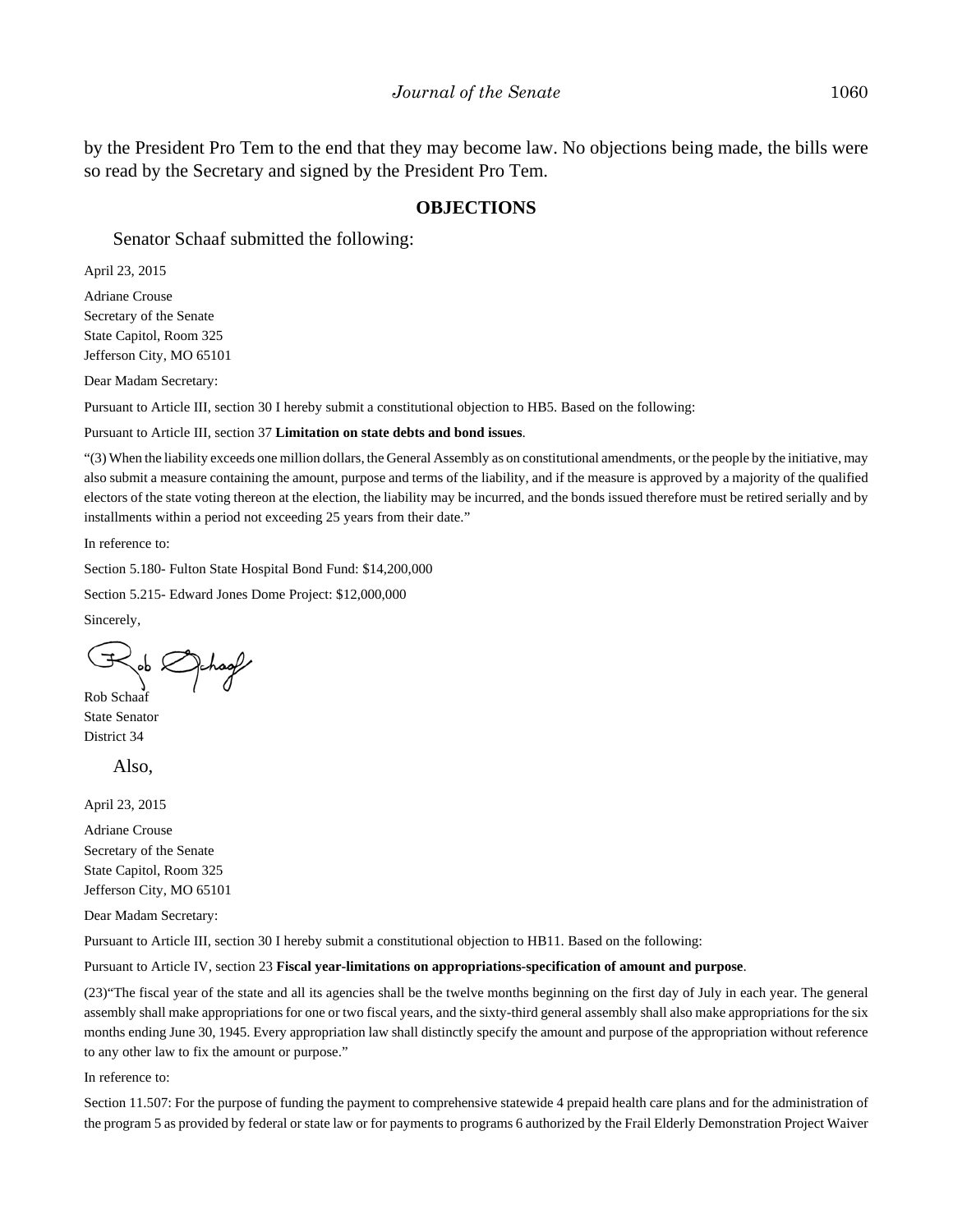as 7 provided by the Omnibus Reconciliation Act or 1990 (P.L. 101- 8 508, Section 4744) and by Section 208.152(16) RSMo and/or 9 funding for payments under the MO HealthNet fee-for-service 10 program provided that all enrollees covered under this section 11 shall be covered under the MO HealthNet managed care program 12 effective June 1, 2016. No MO HealthNet managed care 13 organization shall refuse to contract with any licensed Missouri 14 medical doctor, doctor of osteopathy, licensed professional 15 counselors, licensed social workers, physician assistants, nurse 16 practitioners, psychiatric nurse practitioners, marriage and family 17 therapist, occupational therapist, physical therapist, speech 18 therapists, advanced practice registered nurse, psychiatrist, or 19 psychologist who is located within the geographic area of a MO 20 HealthNet managed care program and is able to meet the 21 credentialing criteria established by the National Committee for 22 Quality Assurance, and is willing, as a term of contract, to be paid 23 at rates not less than one hundred percent of the MO HealthNet 24 Medicaid fee-for-service fee schedule. A task force appointed by 25 the House and Senate consisting of providers, payers, and 26 consumer groups shall develop a strategy for implementation of a C.C.S. S.C.S. H.C.S. H.B. 11 33 27 statewide care delivery model including but not limited to 28 managed care beginning June 1, 2016. This section shall apply to 29 those populations included in managed care as of June 1, 2015.

Sincerely,

chaof

Rob Schaaf State Senator District 34

#### **SIGNING OF BILLS**

The President Pro Tem announced that all other business would be suspended and **CCS** for **SCS** for **HCS** for **HB 5** and **CCS** for **SCS** for **HCS** for **HB 11**, having passed both branches of the General Assembly, would be read at length by the Secretary, and, the objections notwithstanding, the bills would be signed by the President Pro Tem to the end that they may become law. The bills were so read by the Secretary and signed by the President Pro Tem.

#### **RESOLUTIONS**

Senator Pearce offered Senate Resolution No. 898, regarding the New Beginnings Women's Center, Warrensburg, which was adopted.

Senator Wallingford offered Senate Resolution No. 899, regarding Julia Pittman, Pleasant Hill, which was adopted.

Senator Wallingford offered Senate Resolution No. 900, regarding Rebecca M. Bockelman, Millersville, which was adopted.

Senator Wallingford offered Senate Resolution No. 901, regarding Larry Cleair, Cape Girardeau, which was adopted.

Senator Wallingford offered Senate Resolution No. 902, regarding Joseph D. Spurgeon, Chaffee, which was adopted.

Senator Wallingford offered Senate Resolution No. 903, regarding Dee Wren, Cape Girardeau, which was adopted.

Senator Wallingford offered Senate Resolution No. 904, regarding Chris Crawford, Jackson, which was adopted.

Senator Romine offered Senate Resolution No. 905, regarding John McClure Robinson, III, Caledonia,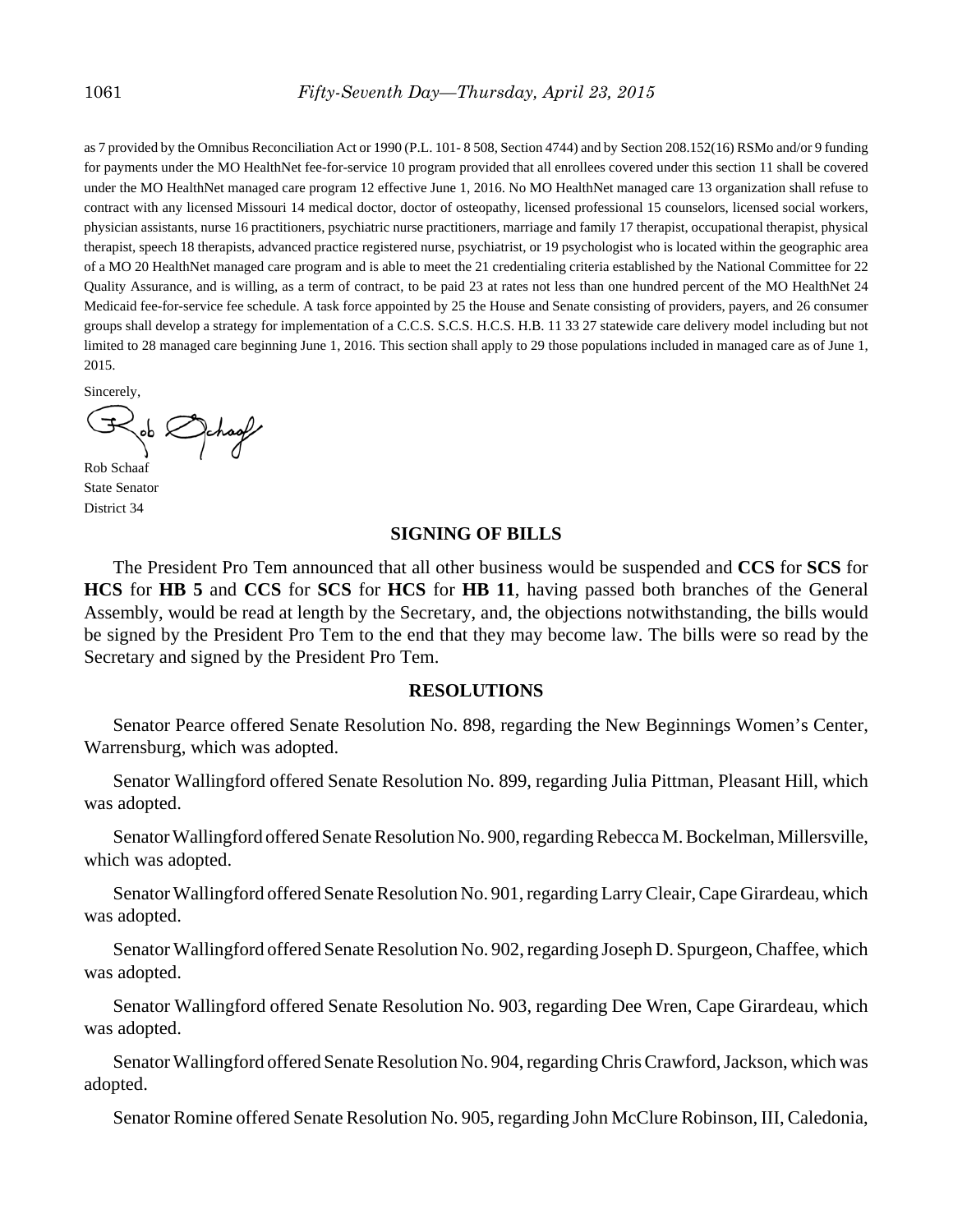which was adopted.

Senator Romine offered Senate Resolution No. 906, regarding Faith A. Dinkins, Ironton, which was adopted.

Senator Romine offered Senate Resolution No. 907, regarding Nancy A. Renicke, Annapolis, which was adopted.

Senator Romine offered Senate Resolution No. 908, regarding Glenda Tucker, Annapolis, which was adopted.

Senator Kehoe offered Senate Resolution No. 909, regarding H. Dwight Weaver, Eldon, which was adopted.

#### **INTRODUCTIONS OF GUESTS**

Senator LeVota introduced to the Senate, Eliana Birdsong, Jefferson City; and Eliana was made an honorary page.

Senator Keaveny introduced to the Senate, John Schulte, Jefferson City.

Senator Wasson introduced to the Senate, the Physician of the Day, Dr. Alex Hover, Ozark.

Senator Brown introduced to the Senate, Everett Perkins, Edgar Springs.

Senator Onder introduced to the Senate, Mayor Nick Guccione and Judge Mike Carter, Wentzville; and Ryan Carter, Hazelwood.

Senator Wallingford introduced to the Senate, Dora Rosa and Tom Hyatt, Fredericktown.

Senator Schaefer introduced to the Senate, Coach Brian Smith; and members of the Mizzou Tiger Wrestling team, Columbia.

Senator Kehoe introduced to the Senate, Bill Burton, Jefferson City.

On behalf of Senator Pearce, the President introduced to the Senate, Tammie Winter and Dennis Knipmeyer, Lafayette County.

Senator Dempsey introduced to the Senate, Chip Dozier, St. Charles.

Senator Emery introduced to the Senate, fourth grade students from Timber Creek Elementary School, Raymore.

Senator Kehoe introduced to the Senate, teachers, Mr. Stephens and Ms. Wagner, parents, and fifth grade students from Linn Elementary School, Osage County.

Senator Dempsey introduced to the Senate, teachers, Kim Cluck and Jami Murray, and seventh grade students from Zion Lutheran School, St. Charles.

Senator Schmitt introduced to the Senate, teacher Brenda Doering, parents, and fourth grade students from Abiding Savior Lutheran School, St. Louis.

Senator Pearce introduced to the Senate, David Rogers.

Senator Libla introduced to the Senate, his wife, Elaine, Poplar Bluff.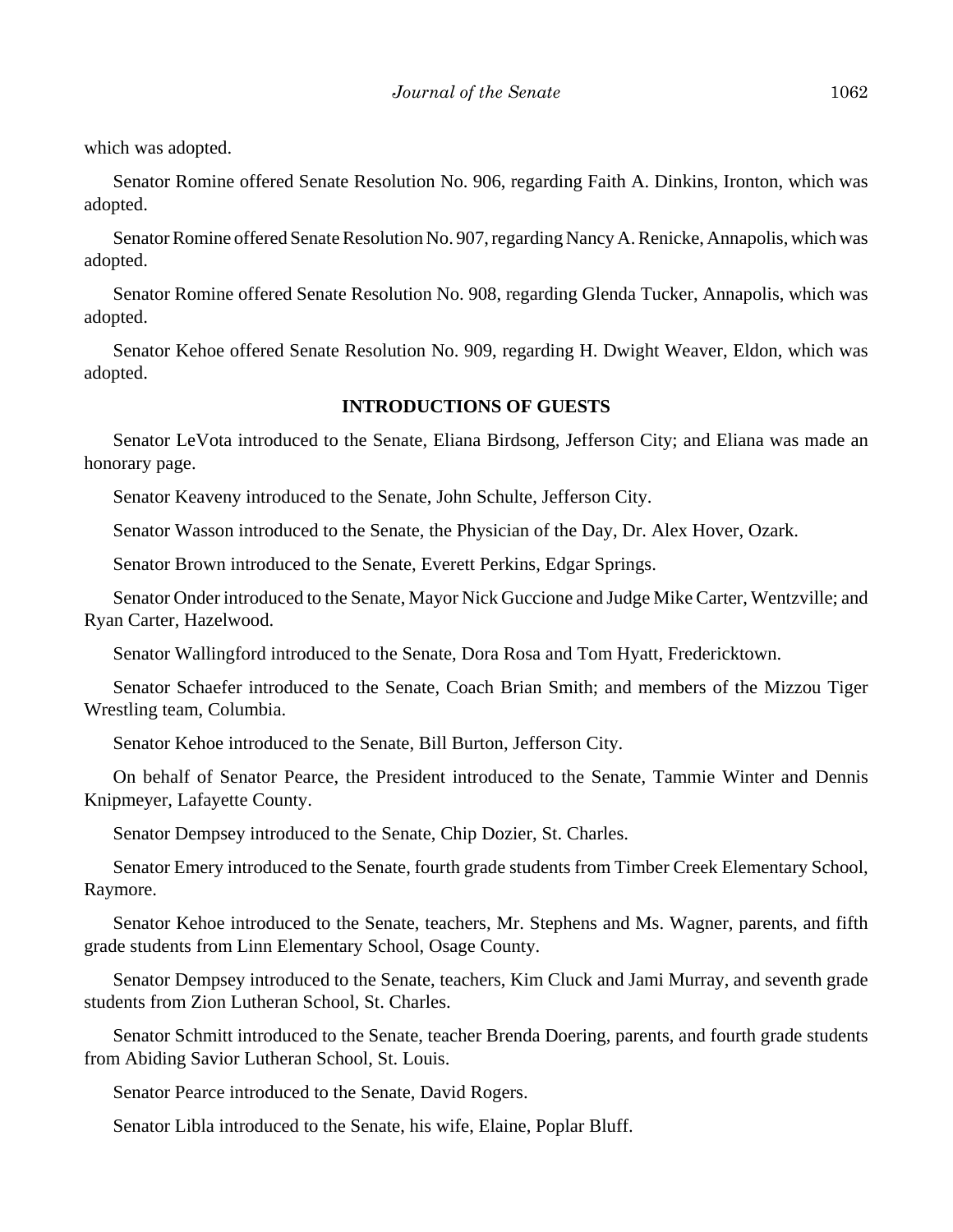On motion of Senator Richard, the Senate adjourned until 3:00 p.m., Monday, April 27, 2015.

# SENATE CALENDAR  $\overline{\phantom{a}}$

# FIFTY-EIGHTH DAY–MONDAY, APRIL 27, 2015 \_\_\_\_\_\_

#### FORMAL CALENDAR

#### HOUSE BILLS ON SECOND READING

HCS for HBs 671 & 683 HCS for HB 137 HB 324-Shumake HCS for HB 830

HCS for HB 583 HCS for HB 762 HCS for HB 1066 HCS for HB 198

#### THIRD READING OF SENATE BILLS

SCS for SBs 1, 22, 49 & 70-Pearce (In Fiscal Oversight) SCS for SB 56-Munzlinger (In Fiscal Oversight) SS for SB 201-Dixon (In Fiscal Oversight) SB 203-Dixon (In Fiscal Oversight) SB 200-Dixon (In Fiscal Oversight) SB 352-Schaefer (In Fiscal Oversight) SB 377-Schatz (In Fiscal Oversight) SB 433-Dixon and Dempsey

## SENATE BILLS FOR PERFECTION

- 1. SB 497-Hegeman
- 2. SB 266-Schaefer, with SCS
- 3. SB 360-Parson, with SCS
- 4. SB 313-Wallingford, with SCS
- 5. SBs 451, 307, 100 & 165-Dixon, with SCS
- 6. SB 432-Onder, with SCS
- 7. SB 528-Sater
- 8. SB 455-Kehoe
- 9. SB 392-Wieland
- 10. SB 44-Nasheed, with SCS
- 11. SB 471-Schaaf
- 12. SB 177-Munzlinger, with SCS
- 13. SB 442-Schaefer
- 14. SB 46-Holsman
- 15. SB 520-Kehoe, with SCS
- 16. SB 409-Wallingford, with SCS
- 17. SB 427-Sifton, with SCS
- 18. SB 533-Riddle
- 19. SB 286-Schaaf and Silvey
- 20. SB 267-Schaefer, with SCS
- 21. SB 220-Kehoe
- 22. SB 364-Parson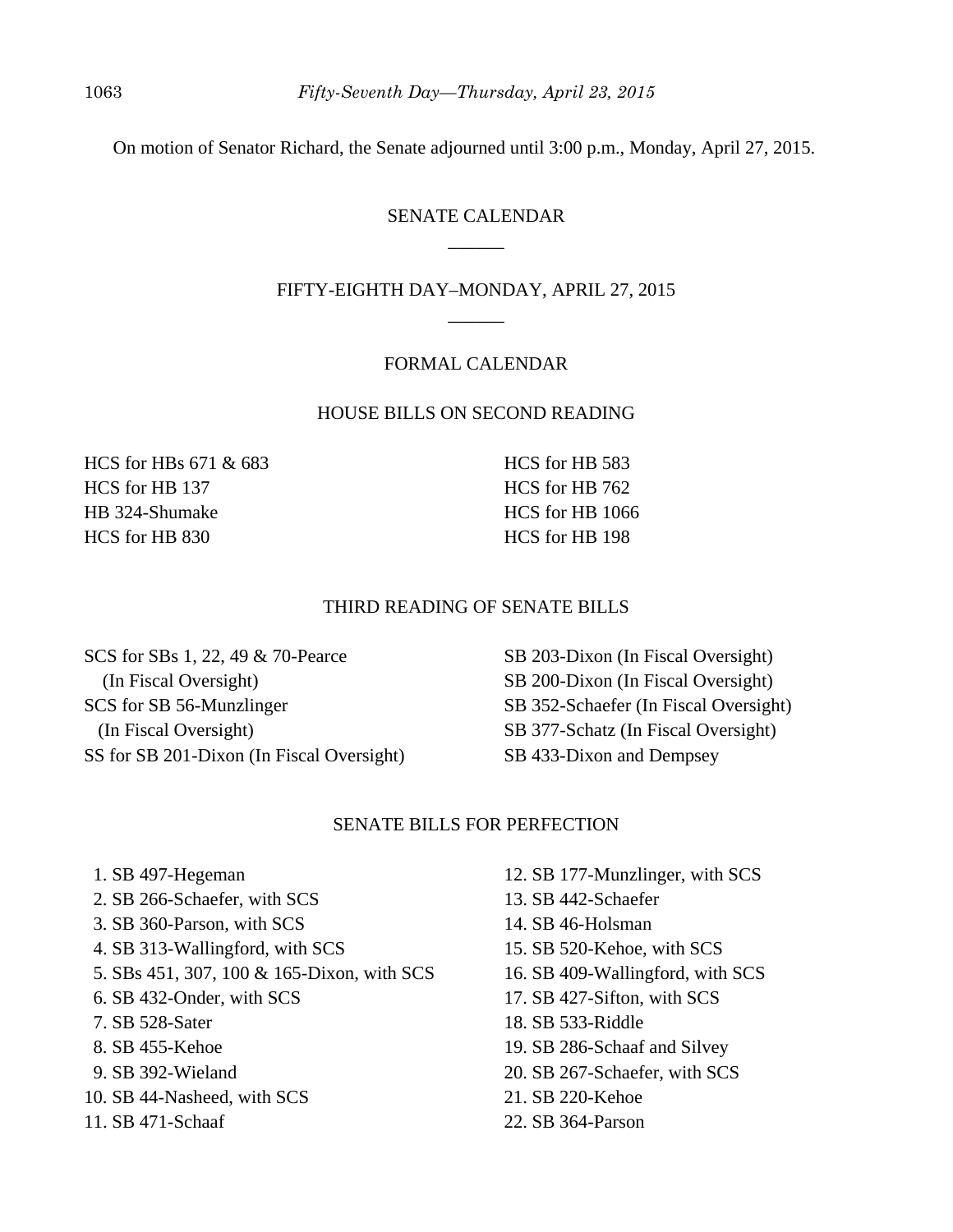23. SB 117-Brown, with SCS

24. SB 399-Onder

25. SB 17-Dixon

26. SB 127-Brown, with SCS 27. SB 130-Walsh and Schupp, with SCS 28. SB 374-Schatz, with SCS

## HOUSE BILLS ON THIRD READING

- 1. HB 92-Miller (Kehoe)
- 2. HB 514-Leara (Schmitt) (In Fiscal Oversight)
- 3. HB 458-Allen, with SCS (Schmitt)
- 4. HB 515-Leara (Keaveny)
- 5. HJR 1-Dugger (Kraus) (In Fiscal Oversight)
- 6. HB 152-Haahr, with SCS (Onder)
- 7. HB 108-McCaherty (Dixon)
- 8. HCS for HB 50, with SCS (Parson) (In Fiscal Oversight)
- 9. HCS for HB 777 (Kraus)
- 10. HB 556-Wood, with SCS (Riddle) (In Fiscal Oversight)
- 11. HB 836-Ross (Libla)
- 12. HCS for HJR 34, with SCS (Schmitt) (In Fiscal Oversight)
- 13. HB 629-Leara (Silvey)
- 14. HCS for HB 722
- 15. HCS for HB 882-McGaugh, with SCS (Munzlinger)
- 16. HB 336-McGaugh (Kraus)
- 17. HB 533-Dugger, with SCS (Wasson)
- 18. HCS for HB 587-Dugger (Wasson)
- 19. HB 615-Dohrman, with SCS (Schatz)
- 20. HCS for HB 709, with SCS
- 21. HB 111-Crawford (Cunningham)
- 22. HCS for HB 299, with SCS (Kraus)
- 23. HCS for HBs 517 & 754, with SCS
- 24. HB 589-Hough, with SCS
- 25. HB 190-Swan (Wallingford)
- 26. HB 531-Solon (Riddle)
- 27. HB 501-Montecillo (Brown)
- 28. HB 878-Rhoads, with SCS (Libla)
- 29. HB 524-Dugger (Cunningham)

# INFORMAL CALENDAR

# THIRD READING OF SENATE BILLS

SS#2 for SB 475-Dempsey

# SENATE BILLS FOR PERFECTION

SB 37-Romine, with SCS & SA 1 (pending) SB 53-Schaaf, with SS (pending) SB 55-Munzlinger SB 59-Dixon SB 69-LeVota, with SCS SB 80-Dixon, with SCS

SB 91-Dixon, with SCS SBs 112, 212, 143 & 234-Dixon, with SCS SB 151-Sater SB 159-Parson SB 167-Schaaf, with SCS SBs 199, 417 & 42-Dixon, et al, with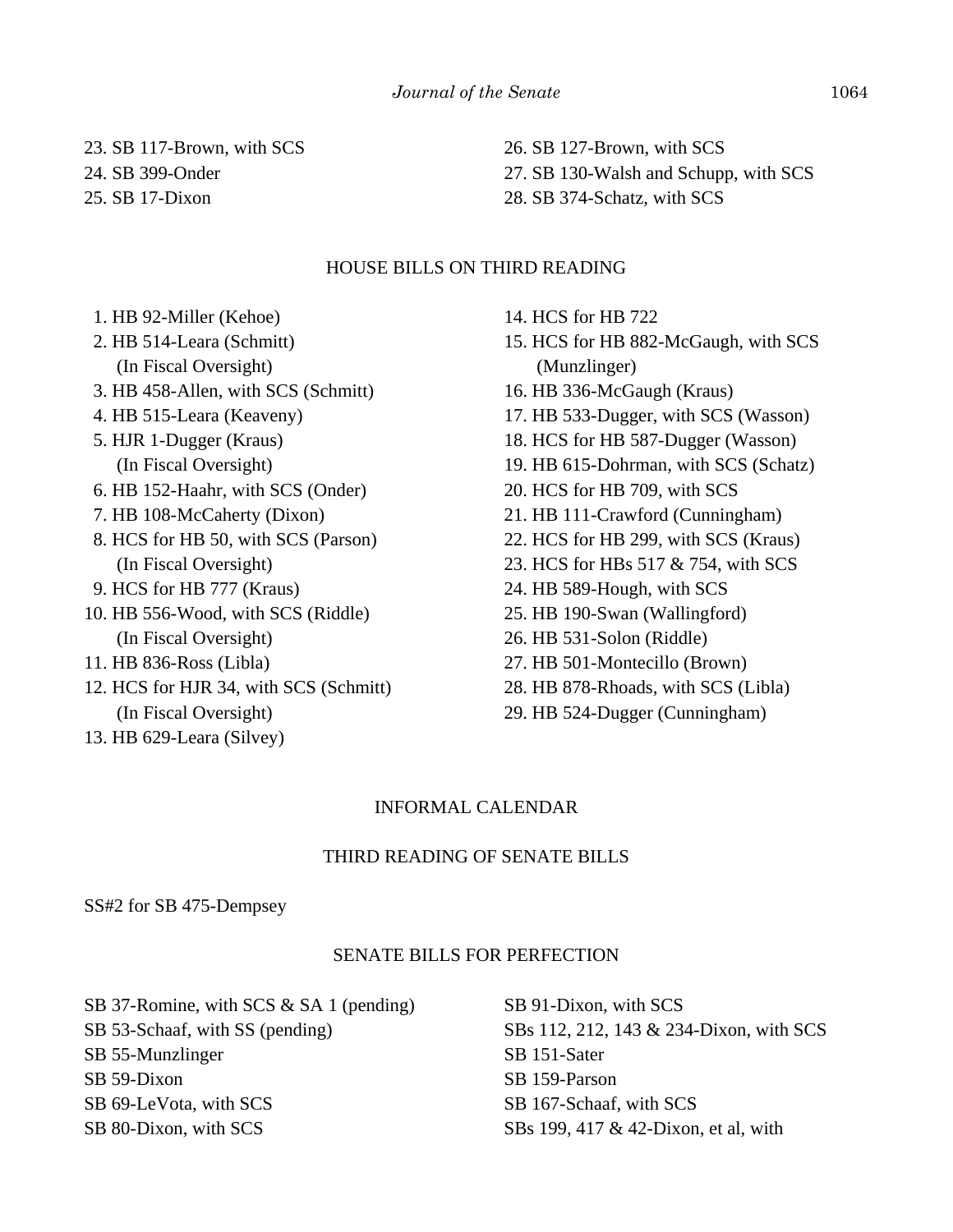SCS, SS for SCS & SA 1 (pending) SB 225-Romine, with SCS SB 227-Emery, with SS (pending) SB 232-Kehoe, with SCS (pending) SB 233-Kehoe, with SCS & SA 2 (pending) SB 268-Pearce, with SCS SB 299-Pearce SB 302-Riddle, with SCS (pending) SB 304-Keaveny, with SCS SB 305-Onder SBs 331 & 21-Libla, with SCS & SS for SCS (pending) SB 339-Munzlinger, with SS (pending) SB 358-Kehoe SB 371-Munzlinger

SB 372-Keaveny, with SCS (pending) SB 373-Libla SB 400-Onder, with SS (pending) SB 420-Schmitt SB 424-Pearce, with SA 1 (pending) SB 452-Schmitt, et al, with SA 1 & point of order (pending) SB 463-Dixon SB 469-Munzlinger SB 481-Onder, with SCS SB 540-Libla, with SS (pending) SB 567-Chappelle-Nadal, et al SJR 7-Richard and Wallingford SJR 12-Onder, with SCS (pending)

## CONSENT CALENDAR

## House Bills

Reported 4/9

HB 125-Black (Romine)

# Reported 4/15

| HB 41-Wood, with SCS (Kehoe)      | HB 874-Remole (Munzlinger)             |
|-----------------------------------|----------------------------------------|
| HB 511-Mathews (Schatz)           | HB 1116-Rehder (Libla)                 |
| HB 88-Walton Gray (Walsh)         | HB 1119-Redmon (Hegeman)               |
| HB 326-Leara (Kehoe)              | HB 1052-Miller (Wasson)                |
| HB 361-Spencer (Riddle)           | HB 1098-Crawford, with SCS (Kraus)     |
| HB 400-Peters (Walsh)             | HB 391-Gosen (Parson)                  |
| HB 402-Phillips (Sater)           | HB 343-Lair, with SCS (Wieland)        |
| HB 403-Phillips, with SCS (Sater) | HB 947-Wiemann, with SCS (Wallingford) |
| HB 404-Phillips (Sater)           | HB 179-Chipman (Brown)                 |
| HB 567-Dunn (Curls)               | HB 269-Miller (Kehoe)                  |
| HB 778-Ruth (Romine)              | HB 650-Cornejo (Schaefer)              |
| HB 859-Dunn (Curls)               | HB 869-Solon (Schatz)                  |
| HB 861-Fitzwater (49) (Wasson)    |                                        |